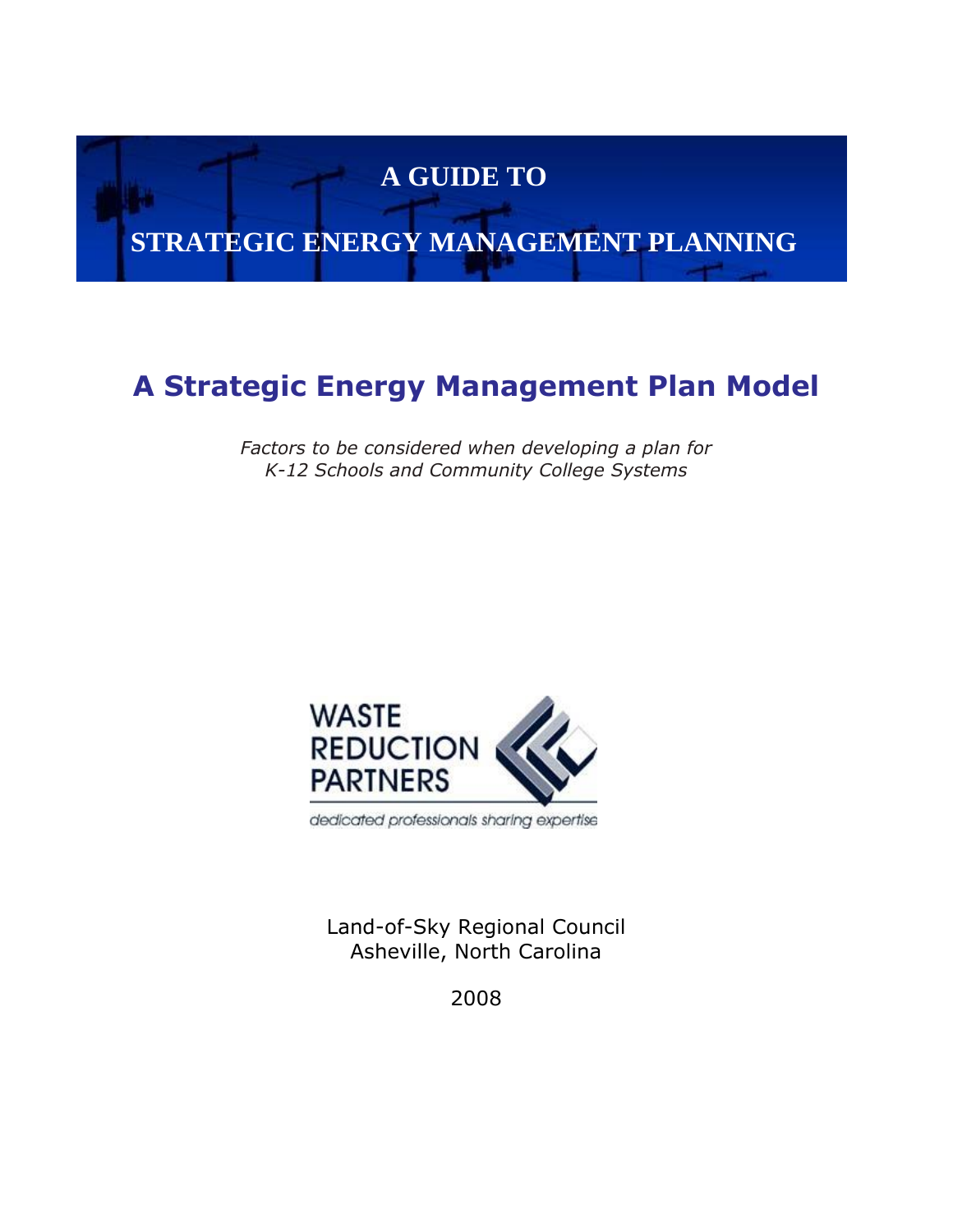#### **Disclaimer**

This document is intended to convey information and guidance for identifying opportunities and options for waste reduction. Neither any WRP team member, the Land-of-Sky Regional Council (LOSRC), nor any funding agency shall be held liable for any statements, written or oral, included in this document, nor be held liable for any damages resulting from the document herein. Compliance with environmental and occupational safety and health laws is the sole responsibility of each organization. All legal and regulatory references within this document are intended only for informational purposes and are not to be taken as reliable sources of legal reference. Organizations should contact the appropriate legal and regulatory authorities for current regulatory requirements as well as for interpretation and implementation. All references and vendor materials (when available) mentioned in the report are included in this disclaimer. Mention of a vendor, brand name, or manufacturer does not represent an endorsement by LOSRC, the WRP program, nor any funding agency. Neither the LOSRC, WRP personnel, nor the authors of this report are responsible for practices or procedures implemented by individual organizations. Recommendations are given as options only, and are to be implemented by the organization at its discretion.

This document is sponsored by the State Energy Office, NC Department of Administration, and the U.S. Department of Energy, with State Energy Program funds, in cooperation with Land-of-Sky Regional Council. However, any opinions, findings, conclusions, or recommendations expressed herein are those of the author(s) and do not necessarily reflect the views of either the State Energy Office, NC Department of Administration, or the U.S. Department of Energy.

This document was prepared by:

Waste Reduction Partners Land-of-Sky Regional Council 339 New Leicester Hwy., Asheville, NC 28806 Phone (828) 251-6622 FAX (828) 251-6353 E-Mail: [WRP@landofsky.org](mailto:WRP@landofsky.org)

In Partnership with North Carolina Division of Pollution Prevention and Environmental Assistance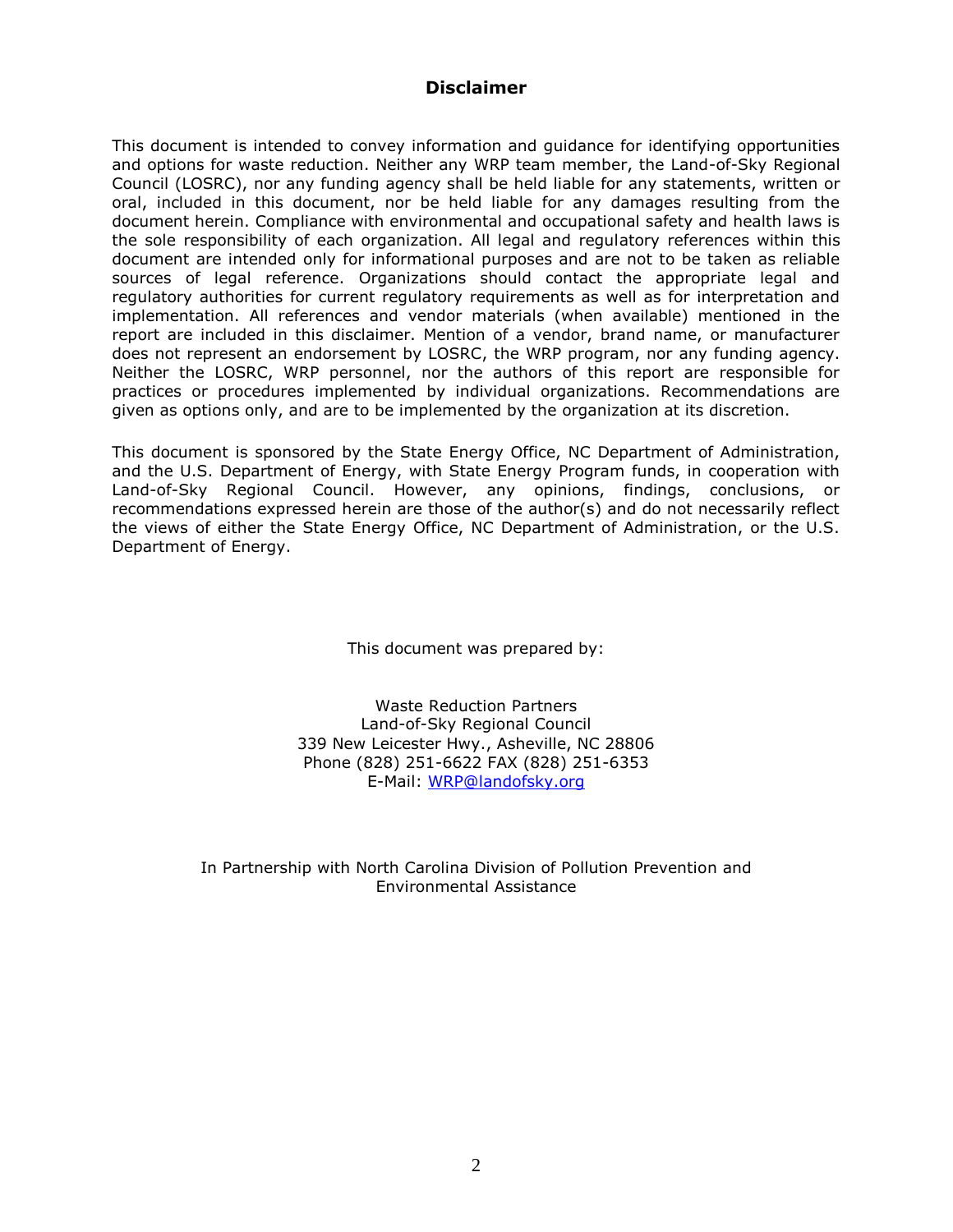Strategic Energy Management Planning

# **Part I**

# **Preliminary Considerations**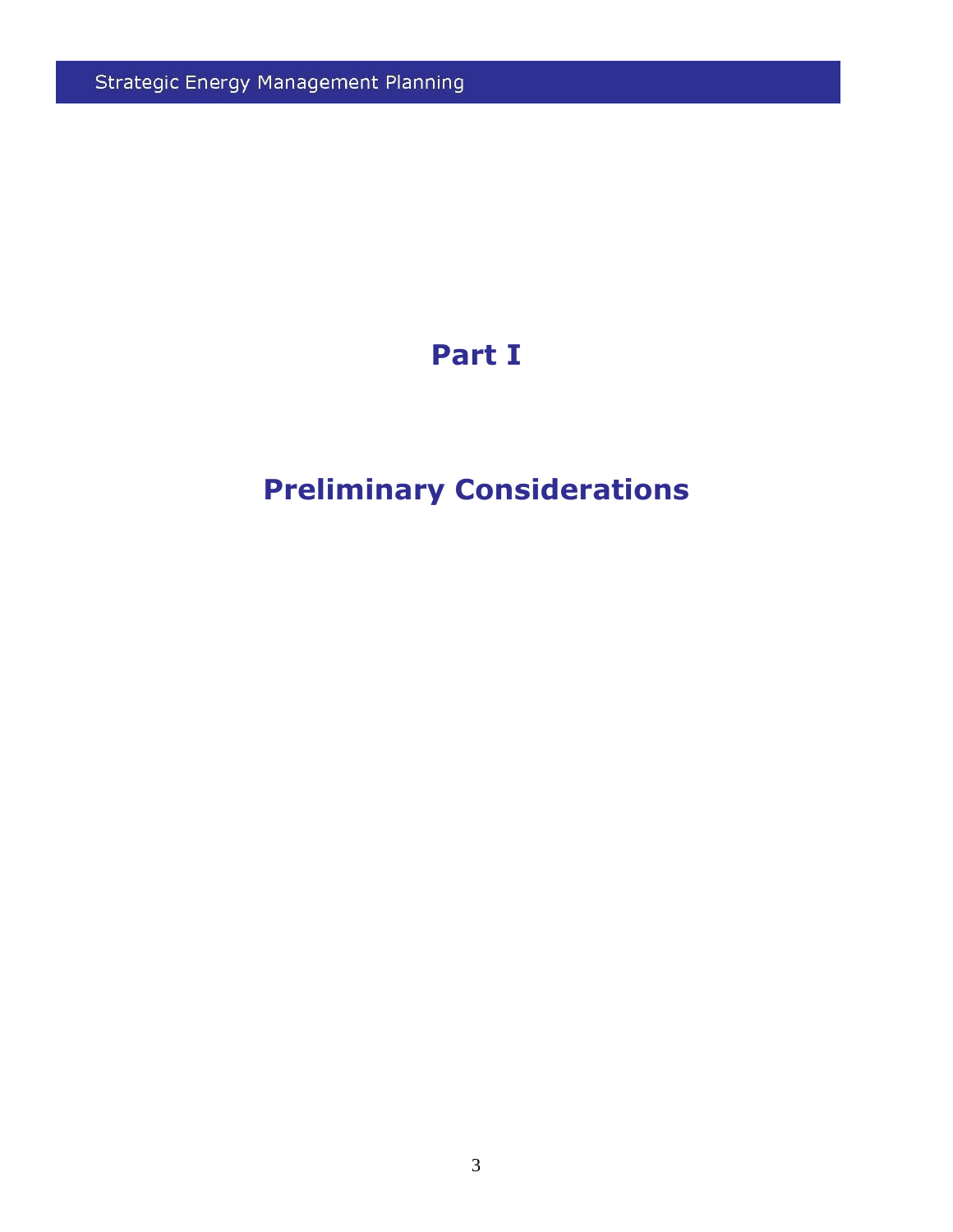### Part I: Preliminary Considerations

A Beginning

Sizeable school systems should have a strategic energy management plan. The objective of requiring a strategic plan is to ensure that the school system is doing everything that is economically feasible to manage energy consumption to hold down energy and water related expenditures while also having a positive impact on community environmental initiatives. The complexity of a strategic energy plan will vary with organization size and may not be justified unless utility expenses exceed \$100,000 annually.

The Strategic Energy Plan

Successful energy management within school systems is usually found to be an integral part of the culture of those school systems and the plan itself may well be included in the school system's overall strategic plan. A written plan of action which is integrated into the school system's operational strategy or that is consistent with a mission statement is superior to an undocumented set of related actions taken by a school system.

The written plan identifies specific objectives or performance goals, courses of action to be taken, and states how performance will be measured. Undocumented energy management actions employed within a school system lack consistency of purpose and represent a set of short-term tactical actions as opposed to longer-term strategic action. Such tactical actions may require fewer school system resources to implement but are more easily subject to termination or reversal in the daily allocation of operational resources. Tactical actions are more useful for fine-tuning strategy, but may lack the permanence required to achieve meaningful long-term results.



A written plan that is endorsed by the ultimate authority within a school system has status. The endorsement serves as a directive from Administration on goals that it is assigning to the school system. By approving the plan, the Administration has quantified its expectations, established initiatives by which its expectations will be achieved, endorsed the use of resources for achieving those objectives and has indicated how those efforts will be measured to be deemed successful.

A principal advantage of an approved written strategic plan is that it provides tacit administrative approval of the plan. Accordingly, the workforce responsible for plan implementation can focus on getting the work accomplished and reporting progress rather than on seeking out endless administrative approvals at each juncture of the process. More specifically, an approved strategic plan streamlines bureaucratic processes which may characterize some school systems.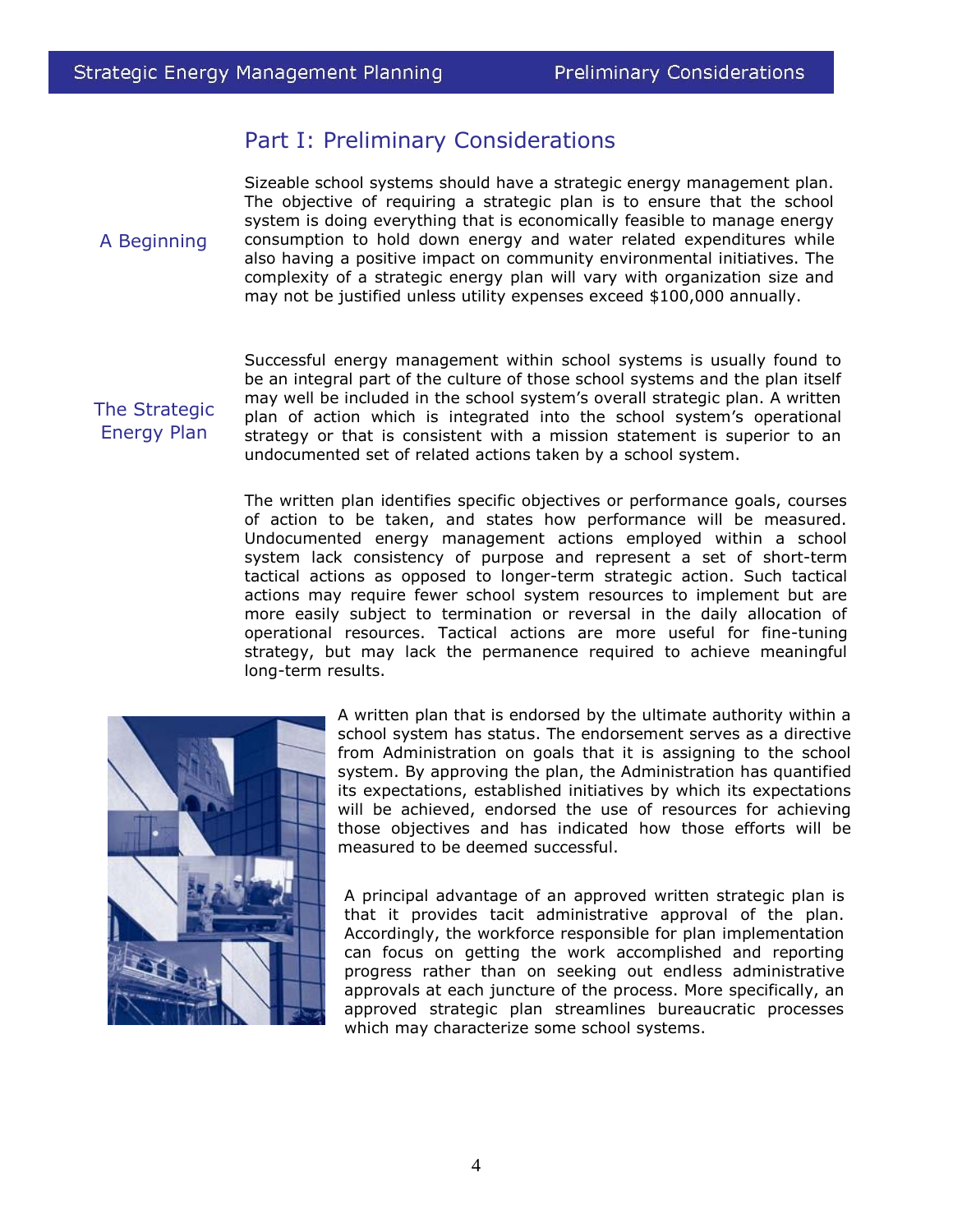The written plan should consist of at least four primary parts:

1) Specific measurable goals or objectives to be achieved in some related time frame; 2) A listing of the individual initiatives aimed at achieving those objectives; 3) A strategy for measuring effectiveness of those initiatives; 4) A plan for how those initiatives will be maintained over time. The maintenance aspect is important since it may not be realized by some that additional operational and labor costs above invested costs may be required to maintain many energy management cost savings initiatives.

The Strategic Energy Management Plan is a finished product that consists of specific attainable goals in which the school system has determined it will allocate material, financial and human resources to accomplish.

In creating a strategic plan there is a significant measure of preliminary analysis and preparation work that should be accomplished initially. Specific measurable goals that are to be accomplished over an explicit time period requires analysis as well as understanding of any limitations in resources that a school system may face.

The strategic planning process should begin with both an opportunity assessment and an organizational assessment. While the opportunity assessment quantifies potential energy efficiency opportunities that a school system may be capable of taking advantage of, the organizational assessment appraises the capacity of the school system to respond to the strategic plan. Both are equally important so that achievable goals are quantified and assigned through the strategic plan. Strengths, weaknesses, opportunities and in some cases, external challenges, need to be accounted for.

- To conduct an opportunity assessment you should be familiar with how well you are currently doing relative to your peers. Even the best school systems are not so advanced that they are unable to learn from what others are doing. Bench-marking with similar school systems which have established a strong reputation for having a successful energy management program is a good starting point. In bench-marking a peer, you should be as interested in their organizational commitment to an energy strategy as you are with the measures they have taken to reduce energy costs. **Opportunity Assessment**
- Some organizations use a Key Performance Indicator (KPI) as the unit of measurement for their energy use benchmarking. Examples of KPI include Btu per square foot and utility cost per square foot. Energy use and cost comparisons can be based on other factors such as cost per student, hours of operation, etc. Benchmarking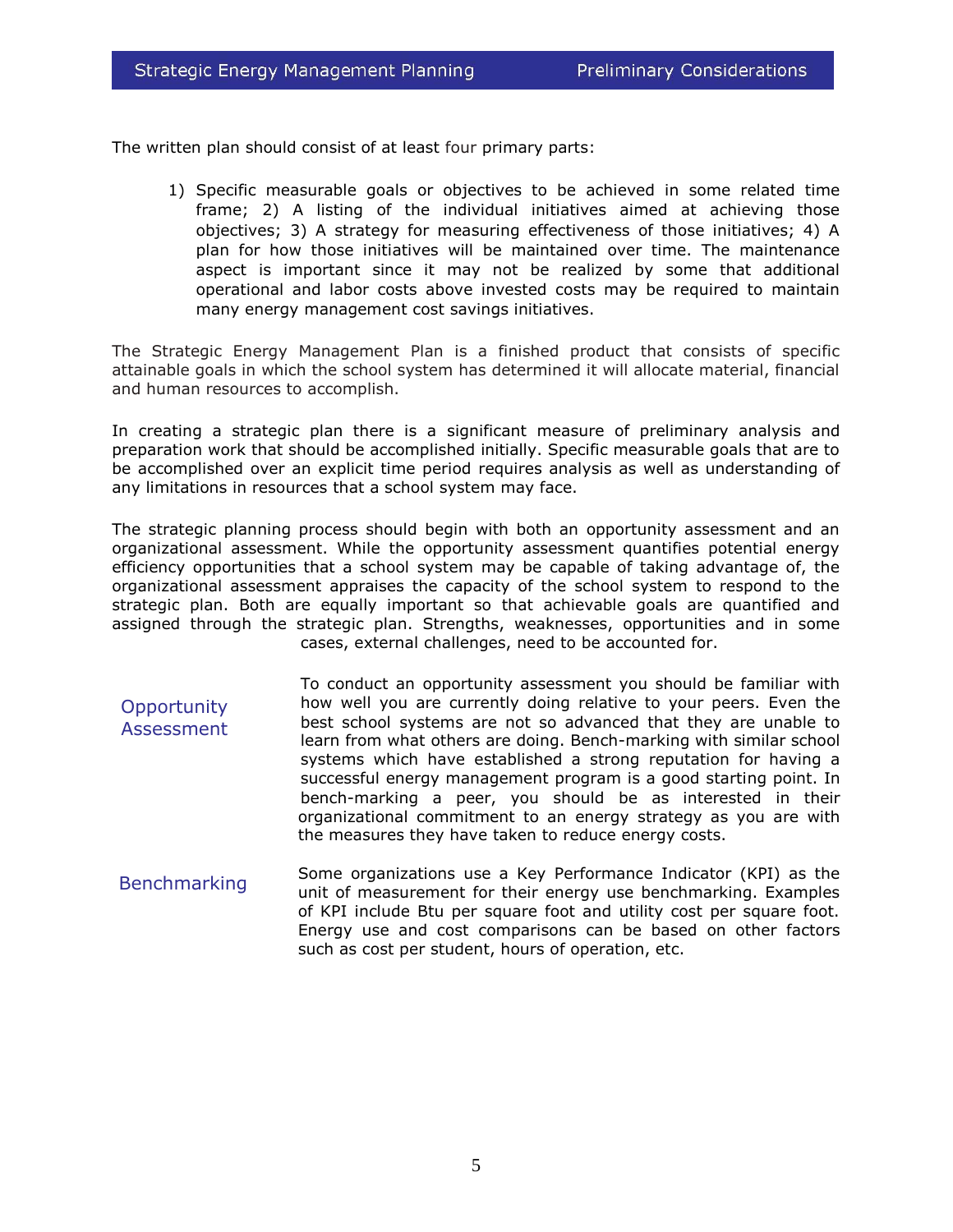It would be beneficial to obtain answers to the following questions when conducting a bench-marking exercise:

- What has this school system done, or is doing, to reduce energy consumption and cost?
- What do they indicate that worked well? What did not work?
- How does the school system measure its achievements relative to base-line consumption and cost?
- How does the school system account for expansion and rising energy consumption and costs in its reports? How does it report "avoided costs" in a way that is understood and appreciated?
- What were the organization's obstacles in developing an Energy Management Strategy?
- What were the organization's obstacles to implementing an Energy Management Strategy?
- What are the organization's obstacles in maintaining initiatives and strategy momentum?
- How far up the administration is the Energy Management Strategy endorsed?
- What material, financial and human resources were required to implement the strategy?
- What level of external assistance was required implement the strategy?

It may be helpful to contact reputable vendors, utility companies and sales engineering staffs for businesses that specialize in energy management equipment and services. A school system should take care that it is contacting viable firms that are willing to provide information without obligation. Most firms understand the procurement restraints of various organizations and are quite willing to assist by providing valuable information without having unrealistic business expectations. **External Contacts** 

*Preliminary Energy and Water* 

This is a good beginning for starting the process of putting opportunities and priorities in perspective. A trained assessor can conduct a site visit to discuss building operating characteristics with the maintenance staff and principal school representatives. The assessor will be interested in the age, repair history, preventive maintenance schedules and operational condition of Assessments energy and water-using systems, as well as any energy and water consumption and cost data that can be made available for the facilities being reviewed.

> Any previous assessments and implementation history should also be noted. How occupants are using energy-consuming systems is also a critical factor. How equipment purchase decisions are made will also be discussed. A report listing potential energy and water efficiency improvements and economic returns that might be possible for a specific site will then be prepared. More detailed audits may be needed once the efficiency potentials have been reviewed and in particular, where significant capital investments require more extensive financial and funding review and professional engineering resources.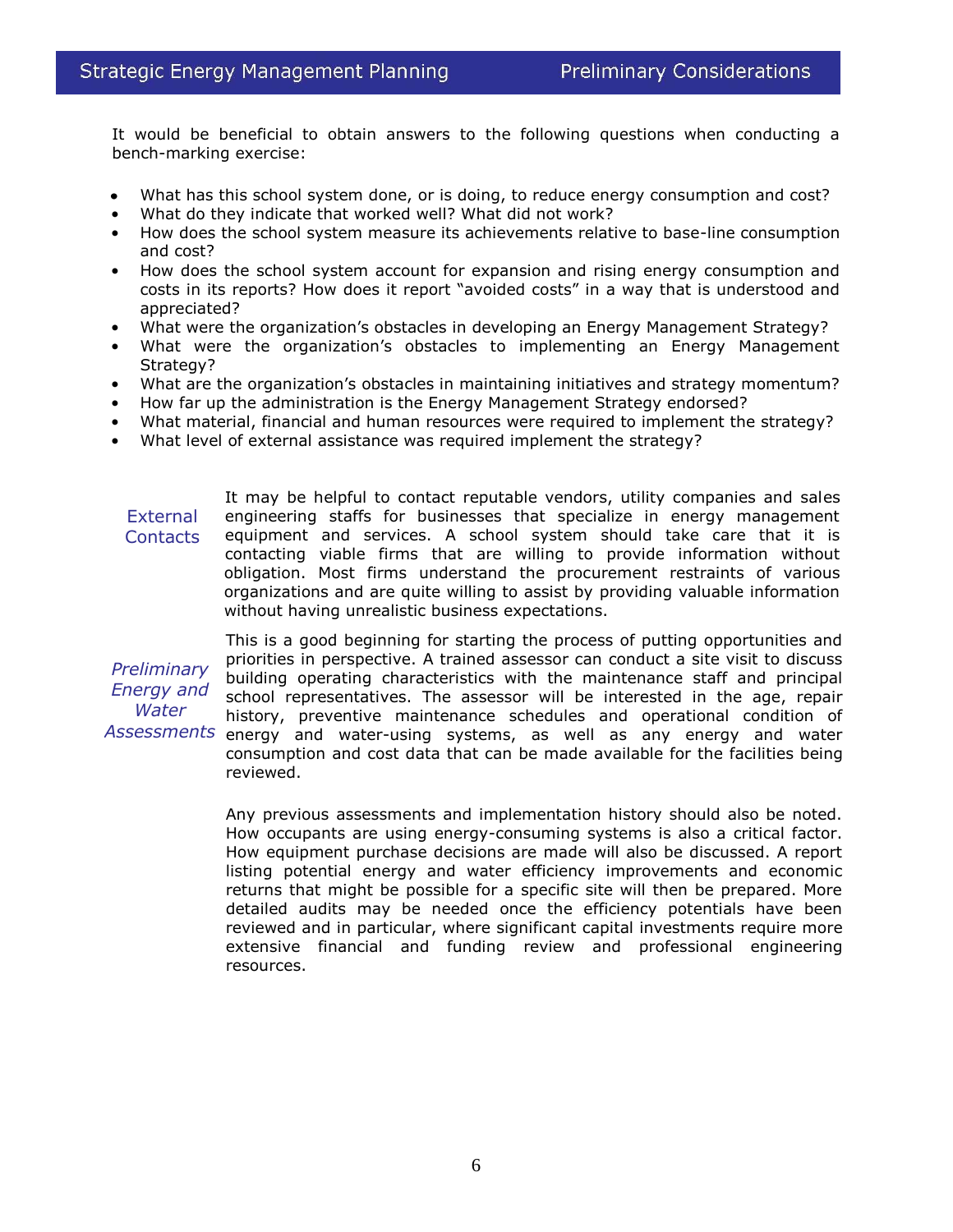The assessment and auditing process provides information that can become energy management initiatives in the strategic plan. The report needs to be organized to anticipate the concerns and goals of key functions in the school system as the Strategic Energy Management Plan is developed:

- Administration. How do energy and the decisions regarding its use impact overall school performance? What are the options for taking action? What information is needed to assure that energy cost control is underway and sustained and converted to usable progress reports? How will efforts to control energy costs require cooperation across departmental lines? What changes or events must take place in the school system before energy improvements can realistically take place? How should the Administration foster and support the cooperation needed for the organization to truly control its energy costs?
- Finance. What are the costs involved both in using energy and controlling its waste? What accounting reports should relate energy consumption to financial performance?
- School Officials. How can standard operating procedures be amended to minimize wasteful energy practices? How can the faculty and student body be held accountable for energy-smart behavior?
- Facility Managers. What capital improvement proposals offer the most potential improvement to reliability, productivity and cost control?

Ideally, the plan should be a rolling, multiple-year plan that is updated and extended on an annual basis with priorities revised as necessary and that gives due recognition to the presence of new opportunities and technologies that may develop. This gives the plan a status of permanence. A static or one-time plan that is never updated or carried forward too often appears to be no more than a passing or temporary initiative. Managing energy in a school system should be treated as a continual strategy that is automatically carried forward in future years and that addresses the school system's long-term ability to remain viable in a competitive environment.

**Organization** Assessment While it is important to assess what energy efficiency opportunities are available to the school system, it is just as important to assess the organization's ability to deliver resources and internal skills to the process. Without understanding and planning for realistic organizational limitations, strategic objectives will not likely be attained. A strategic plan needs full endorsement by all within the school system who will exercise authority over certain phases of the plan. Attention to how strategic decisions are implemented within a school system will likely determine whether a viable strategic plan is being created as opposed to putting together an elaborate shopping list. It is important for those who are responsible for making long-term financial commitments to be involved in the strategic energy planning process as well as other functions such as legal, contracting, procurement, accounting, facility operations, maintenance and engineering.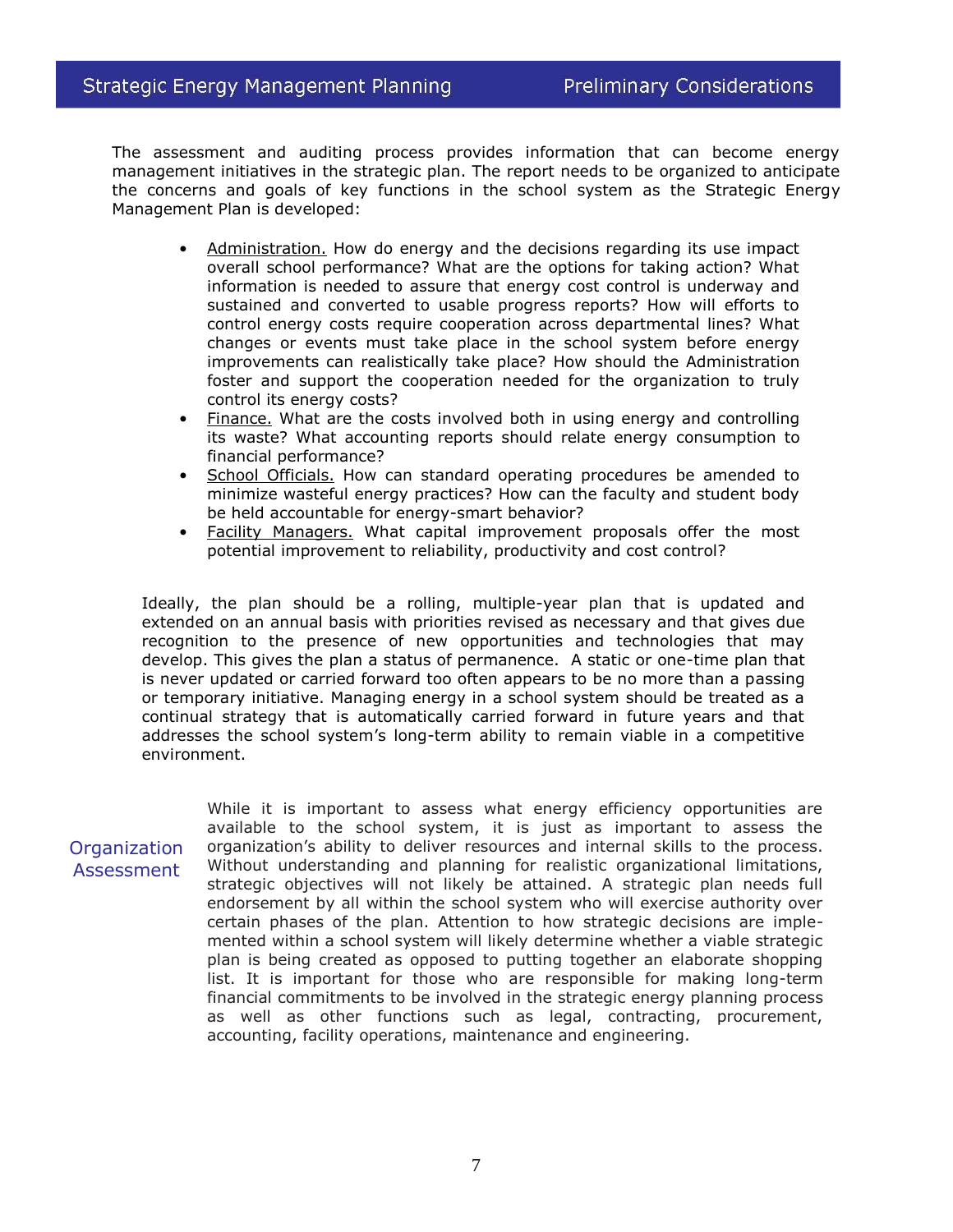An analysis of the school system's business procedures is very important.

Preparing to Conduct a **Successful** Energy and Water **Assessment** 

Who participates in evaluating and implementing changes to operations and what procedures are used to accomplish these changes?

If operational or capital funds are required, when does the school system begin assembling proposals in anticipation of setting the next year's budget?

Who are the decision-makers involved in this procedure and what are their criteria for making decisions?

In what form should recommendations be presented to meet the requirements of the decision-makers?

Good communications at the outset will make the purpose of the energy and water assessment clear to all participants. Otherwise, assessments performed by an "outsider" may be resisted by some individuals. The physical examination of your school's and energy-related records will require the cooperation of a number of staff. These individuals will not always understand or agree with the assessment process and the recommendations it provides. Some people are comfortable with "the way things have always been done." To some, improvements suggest change, and change implies risk. Some of these individuals will play a role in approving or vetoing recommended energy improvements. Some may feel that an assessment will be interpreted as evidence of poor job performance. There may be barriers to cooperation across department lines that need to be addressed as an issue of team performance. It is not unusual for one department to pay for an improvement, another to invest hours of labor in implementing it and yet another to be credited for the savings generated. Without a team approach that gives value and recognition to the total involvement, successful results are not likely to be achieved.

Managing the **Strategic** Energy Plan

A school system may be large enough to employ its own engineering and technical resources for project review, project management and quality assurance. However, some school systems are small and have relatively few in-house technical resources. Every school system should determine how to assure the quality of its initiatives and determine how they are to be maintained over time. Even within large school systems, attempting to assign project management tasks to an overworked engineering group can negatively impact the outcome of the strategic energy initiative.

It is usually a mistake to casually assign the energy initiative to an existing employee with the intent of having that employee do two jobs. Neither is assigning the initiative to an employee who seems to have available free time or to the busiest employee within the organization necessarily an effective means for assuring successful energy management. A school system usually gets the level of energy management commensurate with the level of human and physical resources it is willing to commit. When assigning the energy initiative to an existing employee, the organization may appear to be economizing. However, some school systems are more likely signaling a view that the initiative lacks importance, or that it considers the program to be temporary. Positive or negative signaling from management at the onset could be the difference between long-term success and failure.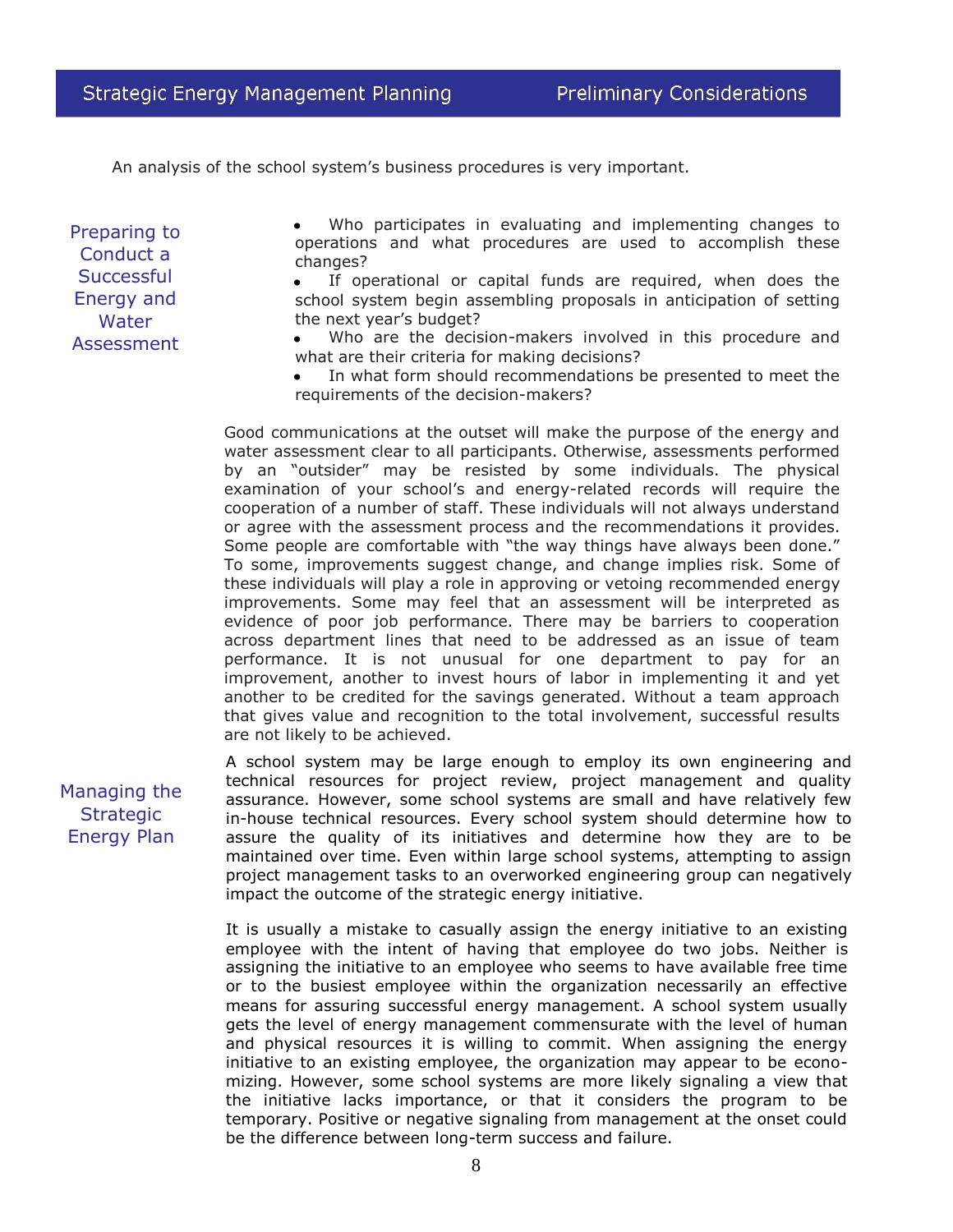Some energy managers within organizations may operate independently and may not have full authority in the areas where energy and water are purchased, used and managed. Accordingly, the level of prestige assigned to the energy strategy by the Administration will dramatically affect the working relationships between the energy manager and key individuals within the school system. Successful energy management is much more than throwing away old technology in favor of new. The effectiveness of the energy manager depends on solid internal working relationships that help steer a large and diverse group of personnel toward a common purpose. Conversely, it takes only one uncommitted stakeholder in the process to scuttle even the best of management strategies.

Although an energy strategy may be completely contracted out in a relatively small school system, consideration should be given to acquiring a full-time internal energy manager. No school system should assume that even the most solid project guarantee from the highest quality energy provider is sufficient to attend to the need for intense project advocacy within the school system itself. The opportunity might also substantiate the financial justification for employing a full-time energy manager.

Notwithstanding the significant project management tasks inherent to most energy management strategies, continued vigilance is necessary if energy savings are to be maintained on a continuing basis. And, just as political, technological and economic changes provide energy efficiency opportunities today, continued advancements warrant permanent monitoring of the environments over time. Many of these issues argue for a full-time energy manager within any school system large enough to have an energy management strategy. It might be preferable to have a slightly underutilized energy manager who can assist with other projects, than to expect an existing employee to accept new duties and continue to be effective in an existing job.

While the plan should not be created in a vacuum, care should be exercised when determining who in the school system will participate in the assessments and development of the energy strategy. Ideally, the school system's energy manager should document meeting proceedings and key decisions as well as to produce all draft and final documents. It is also important that a senior position having ultimate authority over the strategic energy initiative be active in the process, as needed, to clear road-blocks, mediate problems and to refocus group efforts as required. While it is desirable to include all stakeholders in the process, managing group dynamics in a way that achieves optimal results is difficult, but exceedingly important. It may be worthwhile to utilize an experienced facilitator in some cases.

The Basics of **Strategy** Development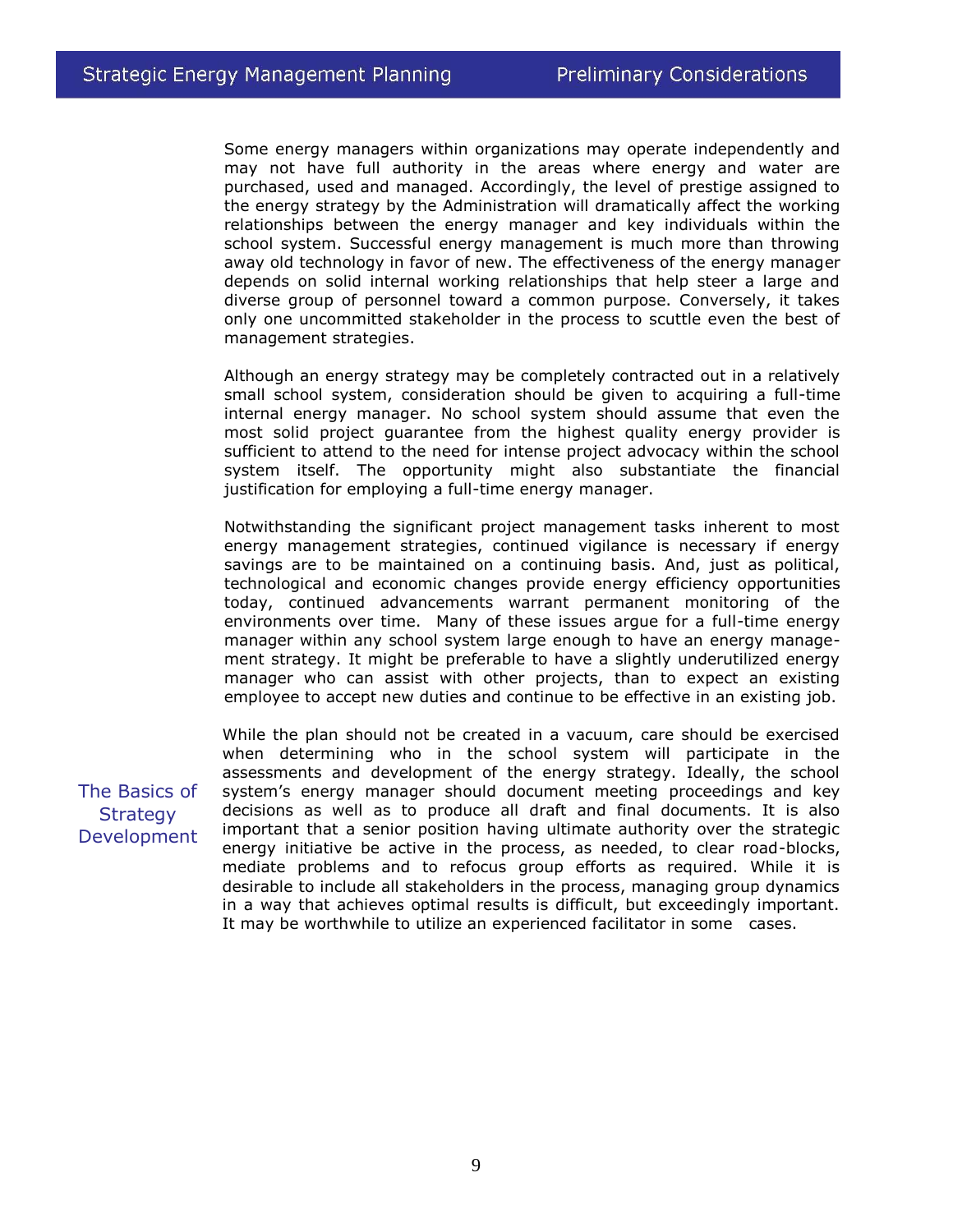Written **Energy** Strategic Plan Format

The format of the written energy management strategy can take many forms. It might be presented as a single page bullet list, or as a list in combination with brief written descriptions of the initiatives. The written strategy might also be a comprehensive written plan with detailed descriptions of initiatives, procedures and school system definitions. The plan should include energy consumption and cost data indices with detailed explanations on how the plan objectives will be measured.

Each organization will have different approaches and formats for a written strategic energy plan. How detailed the road map is may have more to do with how specific the school system feels it needs to delineate its initiatives to ensure success. Most importantly, the format of the plan should not become the goal itself, but rather should reveal in clear and concise terms what the objectives of the strategy will be and how that objective will be achieved. The absolute least amount of work required to effectively document the strategy and to provide broad-based approval and certain momentum toward achieving the objective is preferable. In this way, the real work of reducing energy consumption and expenses can begin in earnest.

The Opportunity Implementation **Process** 

Each individual plays a part in achieving energy efficiency goals in a school system. The critical factors are leadership and individual behavior based on awareness of expectations. When an administration engages its school system in striving for more efficient use of energy resources, the results are improved financial performance, contribution to community clean air objectives and reducing the nation's dependence on foreign energy. In the process, school system performance improvements evolve that also have an impact on the quality of education, positive faculty and student body involvement and an enhanced learning environment.

An individual goes through a series of changes starting with **unawareness**  (unconscious of one's behavior that results in ineffectiveness; not aware of problems or opportunities to improve); **discovery** (conscious of one's behavior that results in ineffectiveness; becoming aware of opportunities to improve); **commitment** (consciously putting into practice new behavior or skills and new procedures to solve and avoid problems); **success**  (automatically applying new behavior or skills as a standard of daily operations).

A successful energy efficiency program will require all members of the administration, faculty and student body, to participate in the mainstream of acquiring **knowledge**, engaging in clear **communications**, enthusiastic **involvement** and appropriate **reward**. Once these factors are in place, an effective Opportunity Implementation Process then becomes possible to organize that serves to: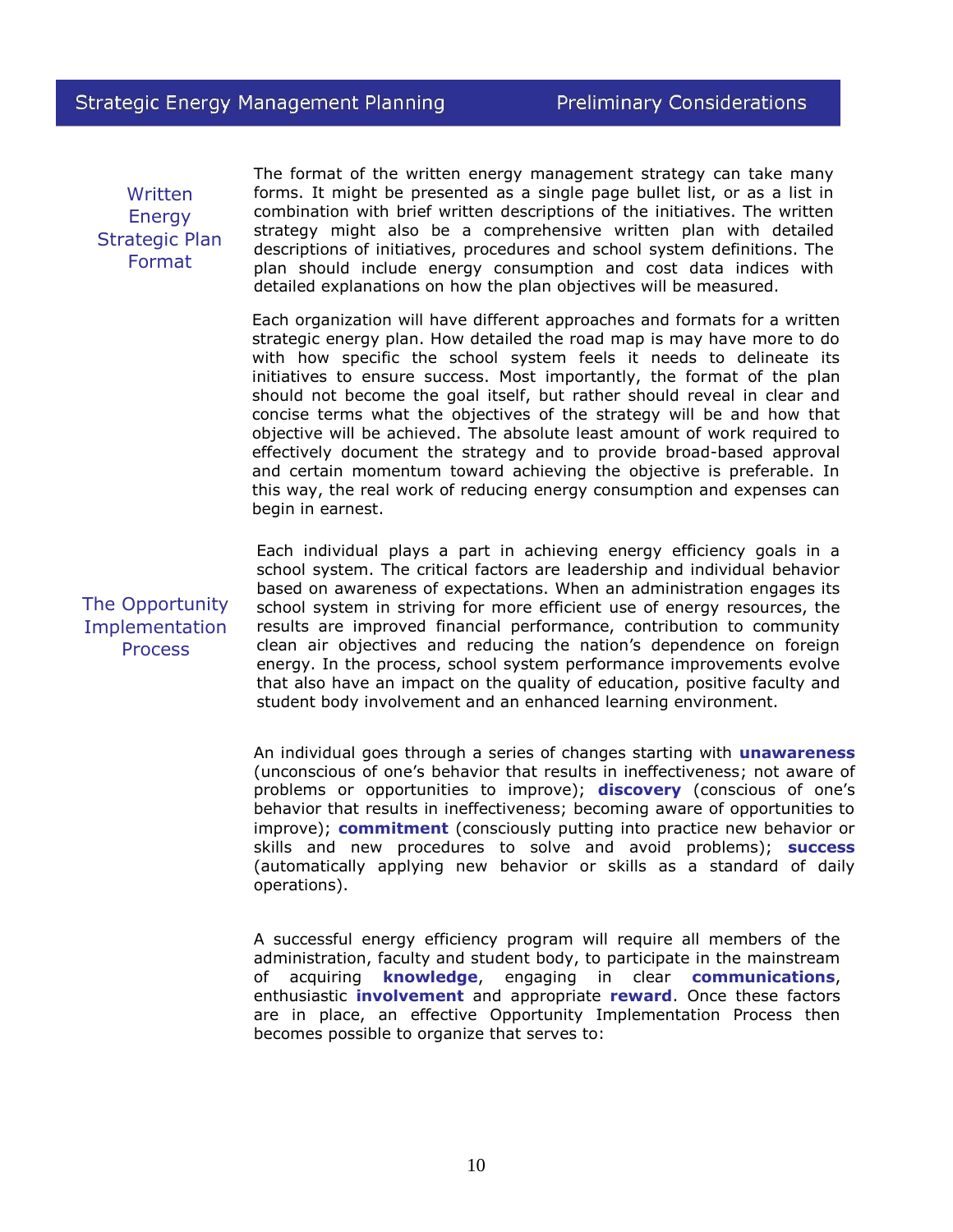- Thoroughly review all parts of an opportunity
- Summarize critical data that concern the opportunity or implementation solution
- Avoid trying to pursue an opportunity that is beyond the control or influence of the team involved
- Avoiding work on opportunities that are too general, too large or not adequately defined
- Including the right people from the beginning
- Planning properly to execute and evaluate the selected solution
- Avoiding the cost of lost opportunity

There may be attitude barriers to success that will have to be addressed:

- Ineffective Administration leadership
- Conflict of departmental versus total school system goals
- Conflict between short and long range opportunities
- Conflict between daily operations and energy efficiency training requirements
- Expecting results too fast or too slow
- Expectations too high or too low
- "Not invented here" attitude
- Conclusion that "we are good enough already"
- Language problems
- Anonymous skepticism
- Fear of change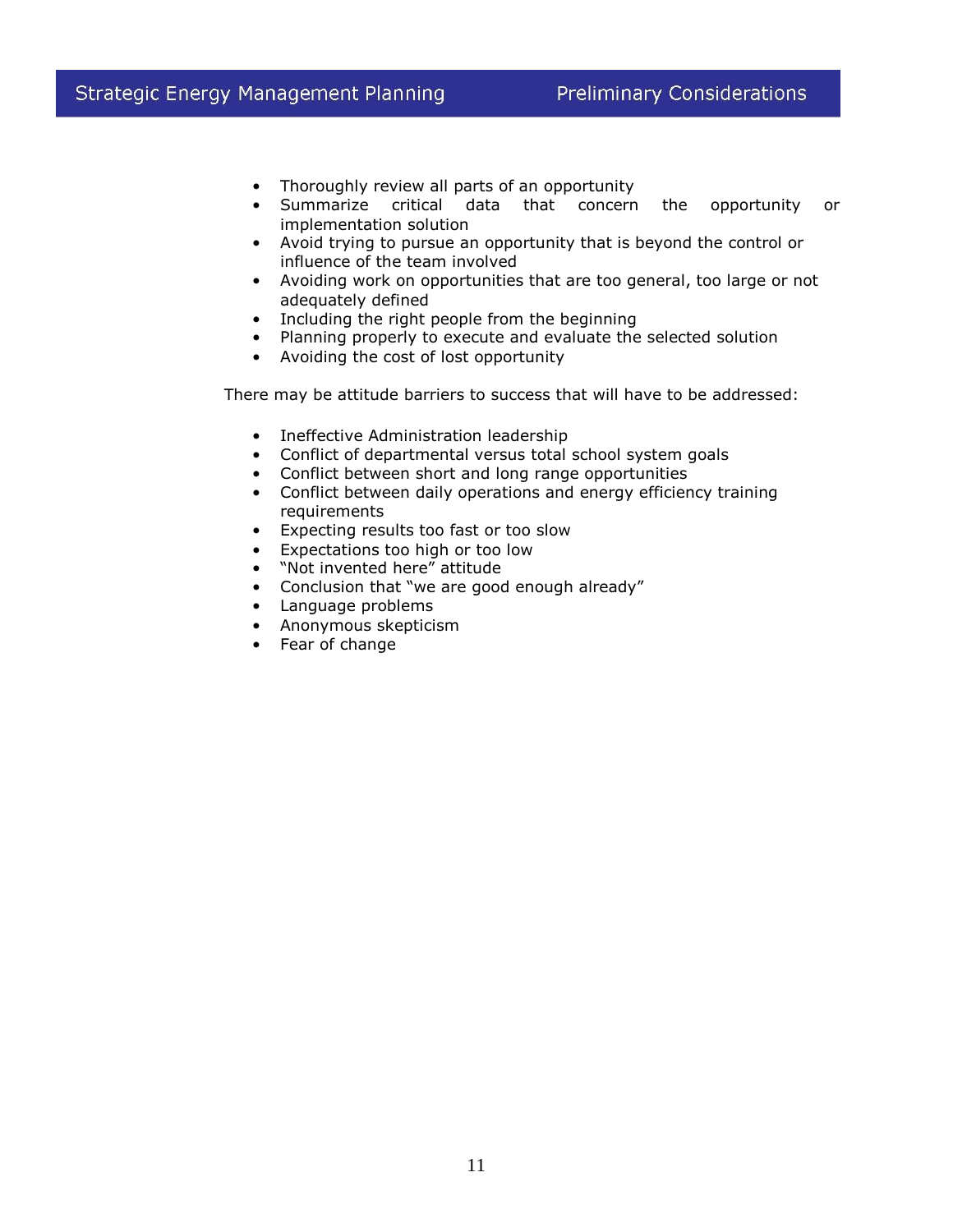

#### **Best Energy Management Practices**

- √ Commitment by the Administration
- √ Clearly Defined Energy-Reduction Goals
- $\sqrt{ }$  Communication of the Goals to All Organizational Levels
- $\sqrt{}$  Assignment of Responsibility and Accountability at the Proper Levels
- √ Tracking of Energy Use
- $\sqrt{ }$  Continuous Identification of All Potential Savings
- $\sqrt{ }$  Adoption of Project Investment Criteria Reflecting Project Risks and Returns
- $\sqrt{ }$  Provision for Recognition and Reward for Achieving the Goals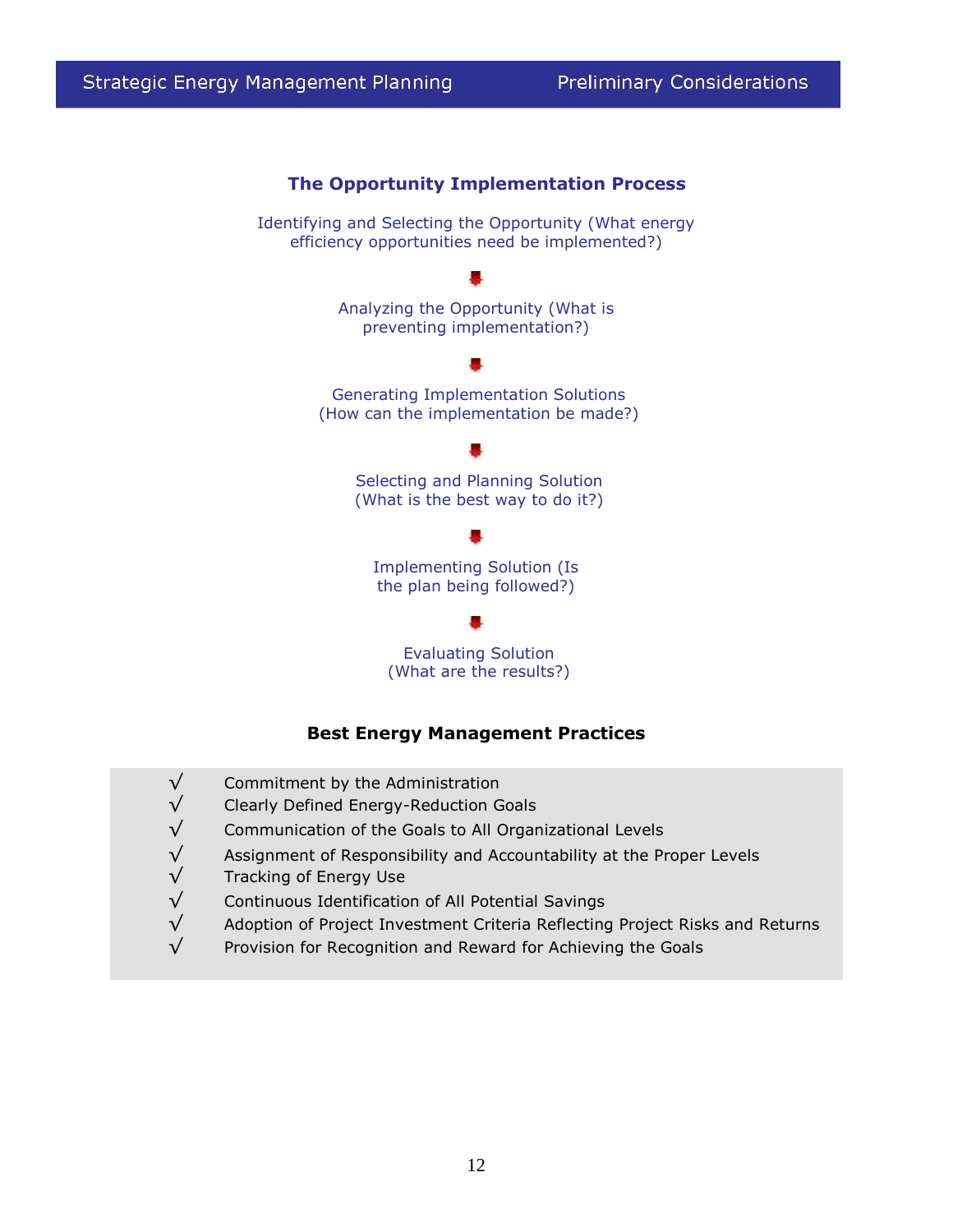#### The Cost of Pursuing Energy **Efficiency**

**NO COST/MAINTENANCE.** Numerous improvements in efficiency can be achieved through more effective management of resources and informed administration/faculty/student body behavior, such as:

- Turning off lights when not needed.
- Removing unneeded light bulbs.
- Using lower wattage bulbs or more efficient ones.
- Lowering thermostat heating settings.
- Raising thermostat cooling settings.
- Reducing heating and cooling settings during unoccupied hours.
- Turning down heating or cooling somewhat before the end of operating hours.
- Servicing and adjusting HVAC systems on a regular basis.
- Turning off machines and equipment when not in use.
- Making sure all automatic controls are in good working condition and set properly.

**INCREMENTAL IMPLEMENTATION.** Other efficiency initiatives can be supported with operating and maintenance budgets to be accomplished over an extended period of time. One example is the incremental upgrading of T-12 to T-8 fluorescent lamps and electronic ballasts during spot lamp replacement. Upgrade costs can be spread out over a two-year period and deliver a payback of less than 3.0 years. Similar results can be realized by upgrading one room, section or area at a time.

**CAPITAL APPROPRIATIONS.** Some efficiency projects must be addressed with capital appropriations that require payback analysis. Although almost every project is unique to a particular application, the initiatives are likely to be worthy investments with attractive paybacks. The cost of lost opportunity or "doing nothing" is also worth considering while taking in to consideration the more comprehensive Life Cycle Cost Analysis. In some cases, a capital project may come under the heading of "NECESSITY" when a critical piece of equipment has reached the end of its useful life and there is no alternative to replacement. Under these circumstances, this should be viewed as an opportunity to upgrade efficiency rather than just replacing outdated technology. When capital funding is not available, managers can also consider performance contractors to finance upgrades.

**PAYBACKS.** Paybacks may vary according to the scheduled use of a facility, types and configurations of energy consuming systems, climate and regulatory codes. However, projects involving systems or facilities that are exposed to the most hours of daily use are likely to benefit from accelerated and shorter paybacks. More favorable paybacks can also be experienced if similar projects at several different school sites can be combined to benefit from competitive contract bidding.

**PERFORMANCE CONTRACTING.** Performance Contracting is a method of financing capital projects in buildings for upgrading equipment and systems that are not energy-efficient. These Energy Savings Performance Contracts are a single procurement contract for the engineering, construction, installation, start-up, operational measurement and verification for energy performance improvements that will result in avoided energy costs. In a Guaranteed Energy Saving Contract, the selected contractor (termed Energy Saving Company, ESCO) will guarantee a minimum level of energy savings to the customer resulting from project upgrades. These guaranteed savings support the debt obligation of the customer to finance the project.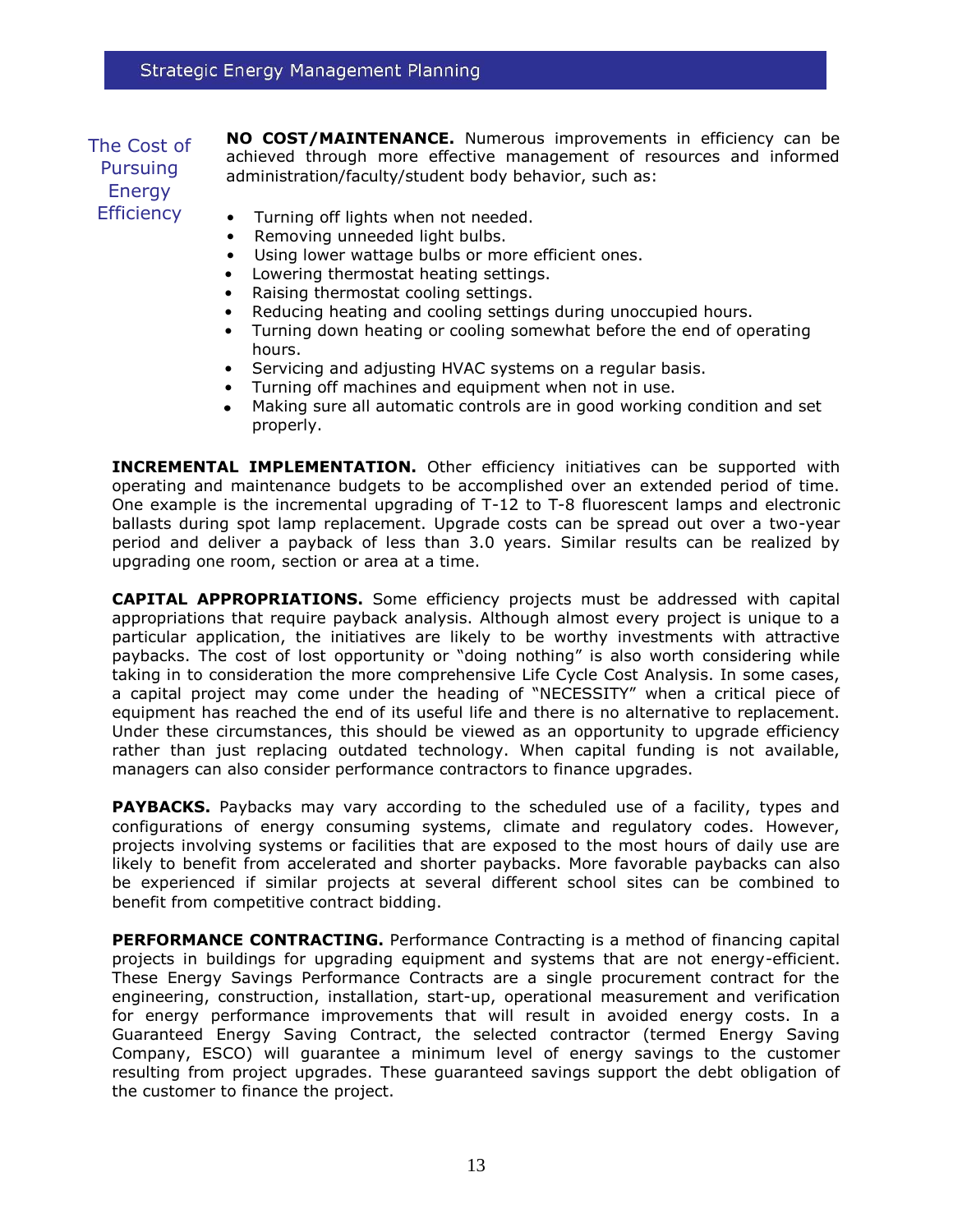#### **8 Steps to Energy Saving Performance Contracting:**

- 1. Assess the need.
- 2. Define the Project.
- 3. Issue Request for Proposal.
- 4. Evaluate Proposals and Select ESCO.
- 5. Perform Technical Audit.
- 6. Negotiate Final Contract and Secure Financing.
- 7. Project Construction and Implementation.
- 8. Commissioning, Training, Measurement and Verification.

For detailed information on Benefits, Getting Started and Lessons Learned in North Carolina, see: www.landofsky.org/wrp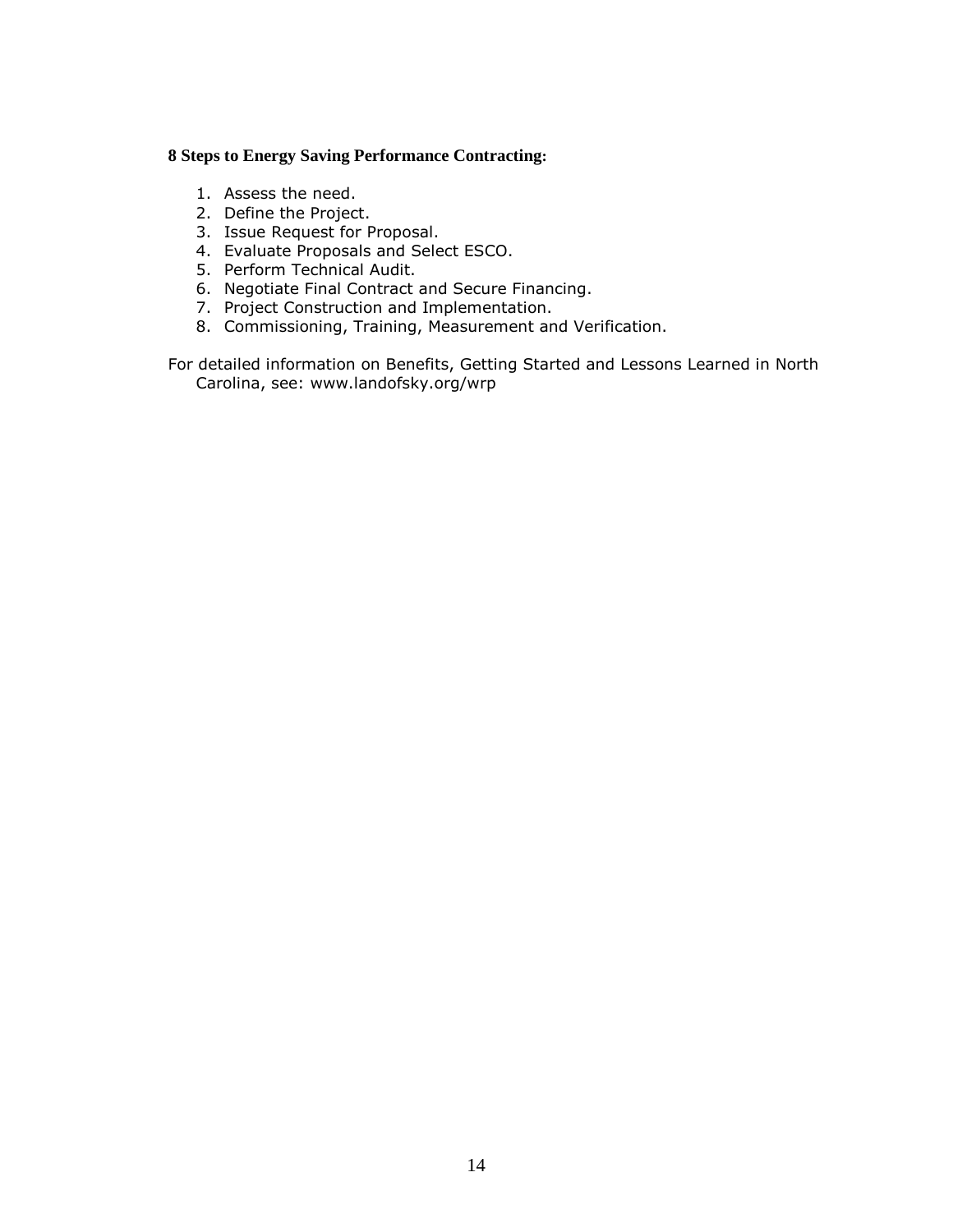# **Part II**

# **A Strategic Energy Management Plan Model**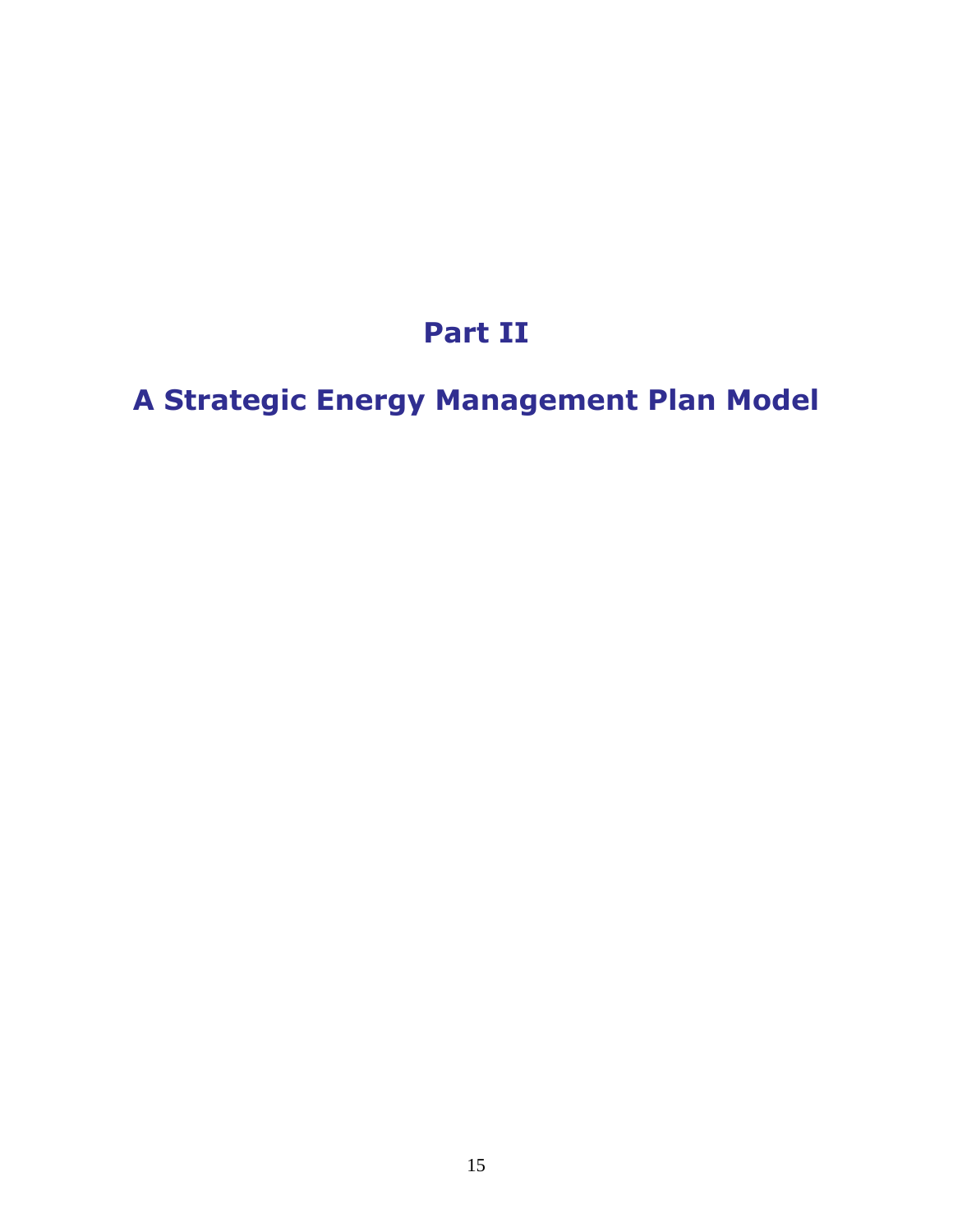#### **A STRATEGIC ENERGY MANEGEMENT PLAN MODEL**

### **STRATEGIC ENERGY MANAGEMENT PLAN FOR**

*(Name of School or College System)*

**Name of School or College System**

Address Phone Number E-mail address **Name of Energy Manager**

**Date: Annual Review Update:**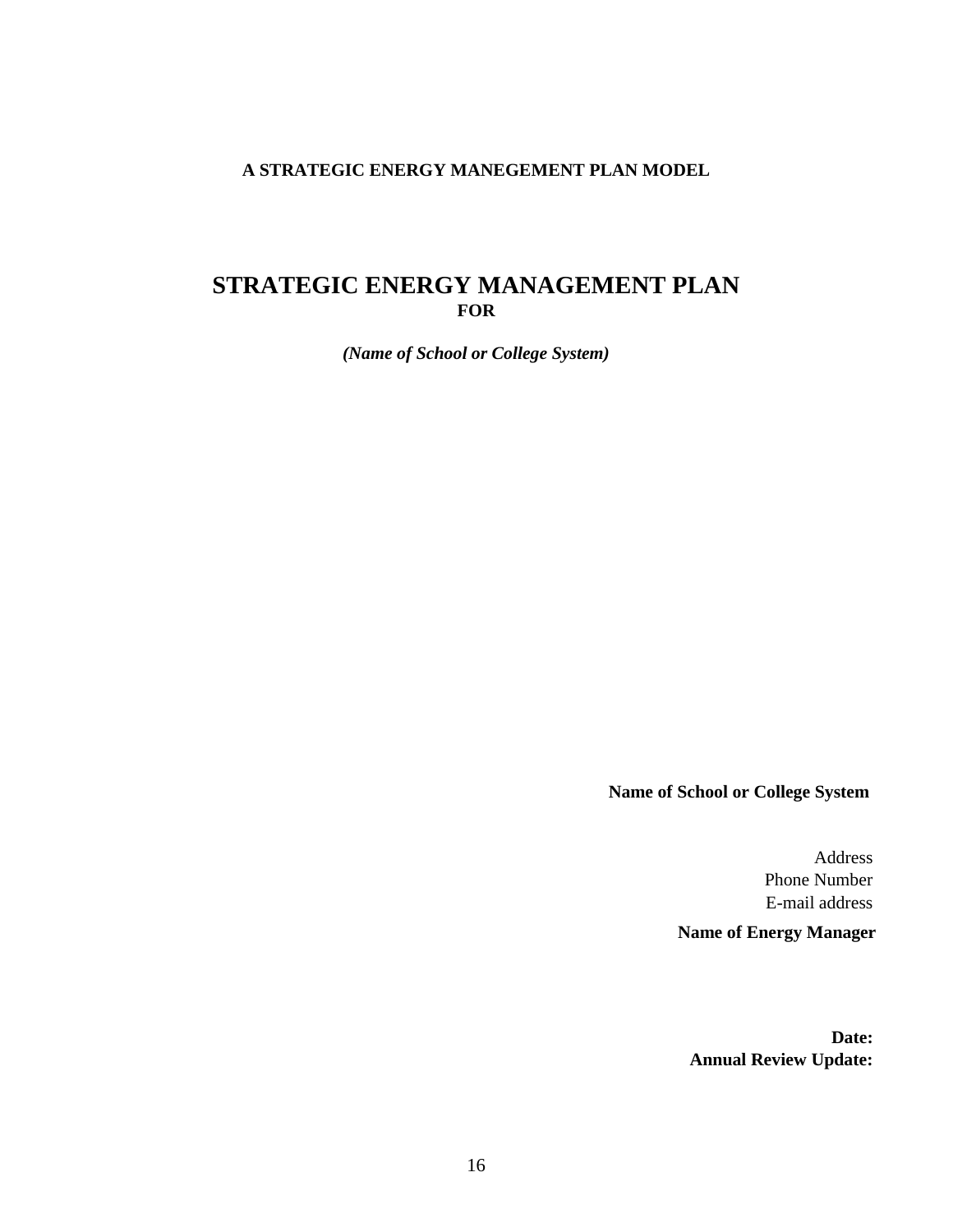#### **Table of Contents** *(suggested – to be developed by school systemn)*

#### Introduction

- Definitions of Abbreviations and Acronyms
- Section 1: Policy, Objectives and Goals

#### Section 2: Infrastructure

| Part 1 – Existing Buildings                     |
|-------------------------------------------------|
| Part 2 – New Construction and Major Renovations |

- Section 3: Purchasing
- Section 4: Transportation
- Section 5: **Implementation and Education**
- Appendix A: Energy Efficiency Resources
- Appendix B: Environmental Savings
- Appendix C: Conversion Factors
- Appendix D: Energy and Water Usage Benchmarking
- Appendix E: Sample Energy Conservation Opportunity Worksheet
- Appendix F: State Energy Office Energy Plan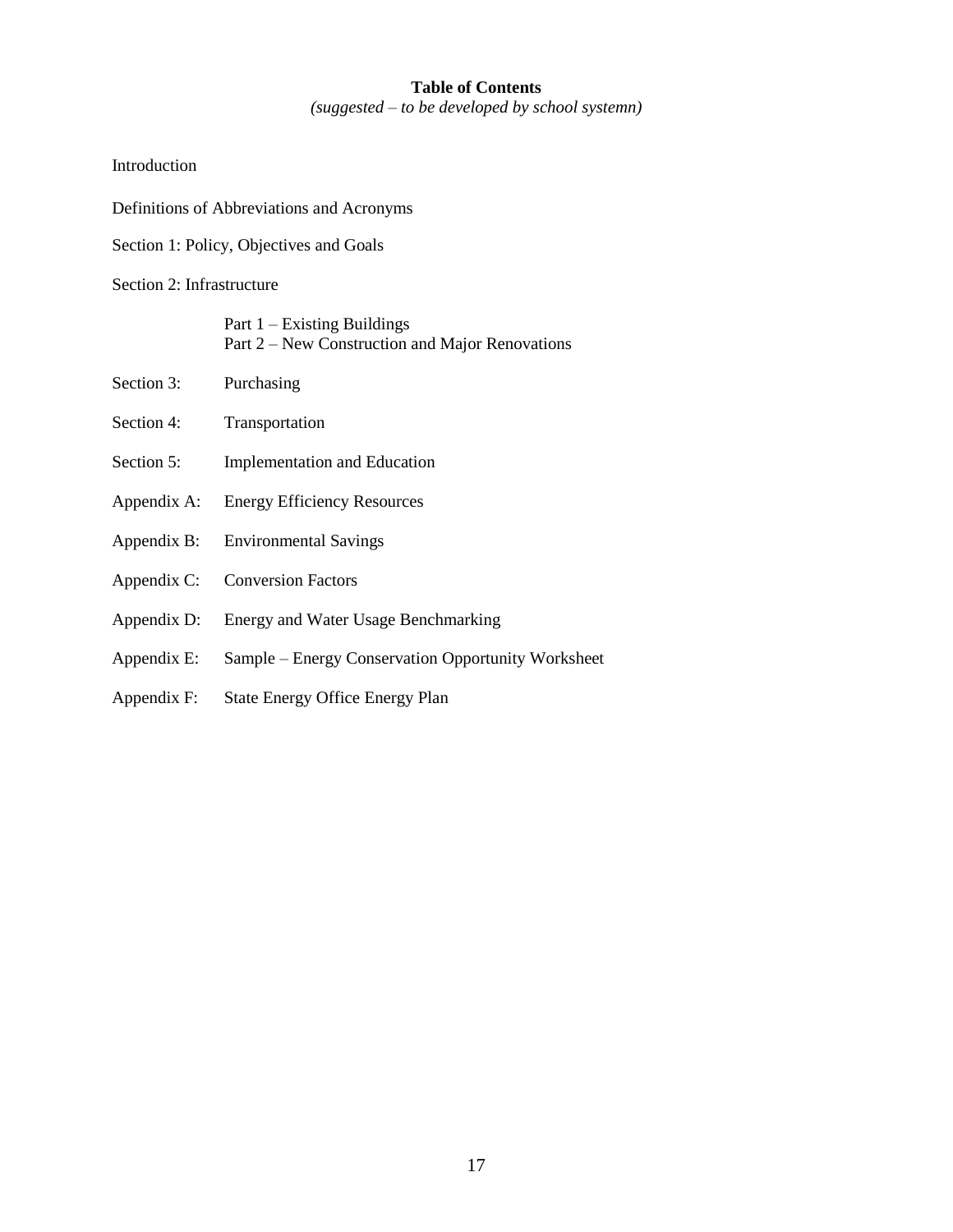#### **Introduction**

*(suggested – to be developed by school system)* 

Memorandum from the ultimate authority within the school system to explain: 1) The need for a Strategic Energy Plan, 2) General comments on what justifies a concerted effort on the part of the entire school system to control energy costs, and 3) An endorsement of the Plan that has been created to develop goals and objectives, to implement the initiatives to achieve the goals and objectives, to measure results and to update the Plan on an annual basis to ensure long-term maintenance of the Plan. **Consideration should be given to requiring the authority's immediate staff to be signatories to the memorandum.**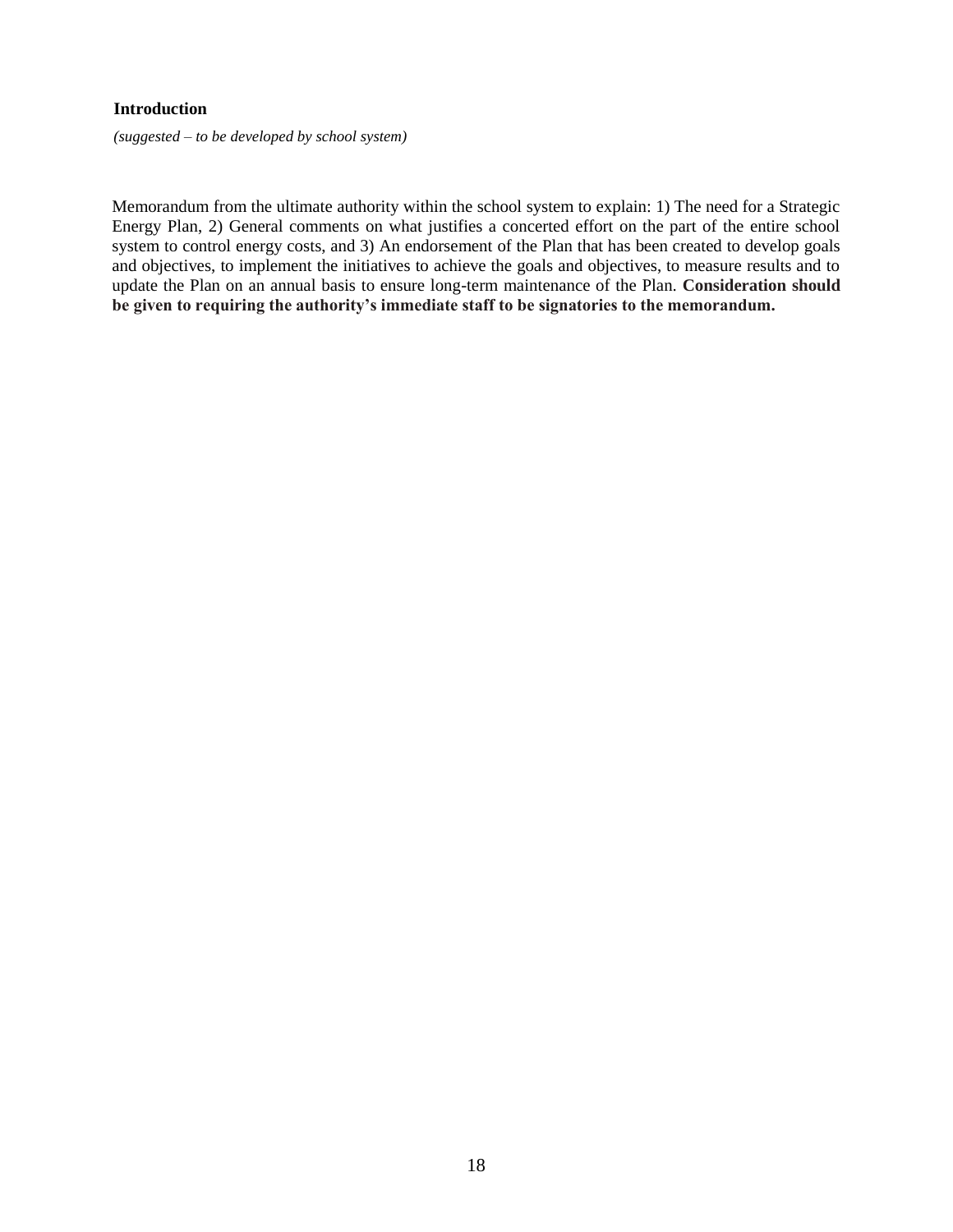#### **Definitions of Abbreviations/Acronyms**

*(suggested to be developed by school system)* 

**AFUE** (Annual Fuel Utilization Efficiency) – Rating applies to gas and oil furnaces and boilers.

**AFV** – Alternative Fuel Vehicle.

**ASHRAE** – American Society of Heating, Refrigerating and Air Conditioning Engineers.

**Ballast** – A device that provides starting voltage and limits the current during normal operation in electrical

discharge lamps (such as fluorescent lamps).

**Bench-marking** – Comparing current energy efficiency with that of a similar organization or a prior period of time within the same organization.

**Best Practices** – A series of measures that can be established to conform to policy and to implement, maintain and adjust objectives and strategies as required to experience success or perform to specific levels of a given industry standard.

**Boiler horsepower** – A measure of the maximum rate of heat energy output of a steam generator. One boiler horsepower equals 33,480 Btu/hr output in steam.

**BTU** (British Thermal Unit) – A unit of heat energy equal to the heat needed to raise the temperature of one pound of water one degree Fahrenheit**.** 

**Carbon Dioxide** (CO²) – Greenhouse gas related to earth warming.

**CAT** – Conservation Action Team.

**CFL** – Compact Fluorescent Light bulbs.

**CFM** – Cubic Feet per Minute

**Day-lighting –** The utilization of natural lighting, when available, from windows or ceiling sun-light devices to minimize the use of energy-consuming lighting fixtures.

**Demand** – The level at which electricity or natural gas is delivered to users at a given point in time. Electric demand is expressed in kilowatts (kW)

**Demand Charge** – The sum to be paid by a large electricity consumer for its peak usage level.

**EA** – Energy Assessment.

**ECM** – Energy Conservation Measure

**EER** (Energy Efficiency Ratio) – The ratio of cooling capacity of an air conditioning unit in BTUs per hour to the total electrical input in watts under specified test conditions.

**Energy Guide** – Label on equipment that refers to energy efficiency rating, the higher the numerical, the more efficient.

**ESCO –** Energy Service Company.

**ESM –** Energy Savings Measure.

**EMS** – Energy Management System.

**Fluorescent Lamps** – Tubular lamp energized by ballast, more efficient and longer lasting than an incandescent lamp.

**Horsepower** (electrical horsepower; hp) – A unit for measuring the rate of mechanical energy output. The term is usually applied to engines or electric motors to describe maximum output. 1 hp = 745.7 Watts =  $0.746 \text{ kW} = 2,545$ Btu/hr.

**HSPF** (Heating Seasonal Performance Factor) – Applies to heat pump (heat only) split and single package.

**HVAC** – Heating, Ventilation & Air Conditioning.

**Incandescent Lamp –** Common light bulb with filament (short life and inefficient).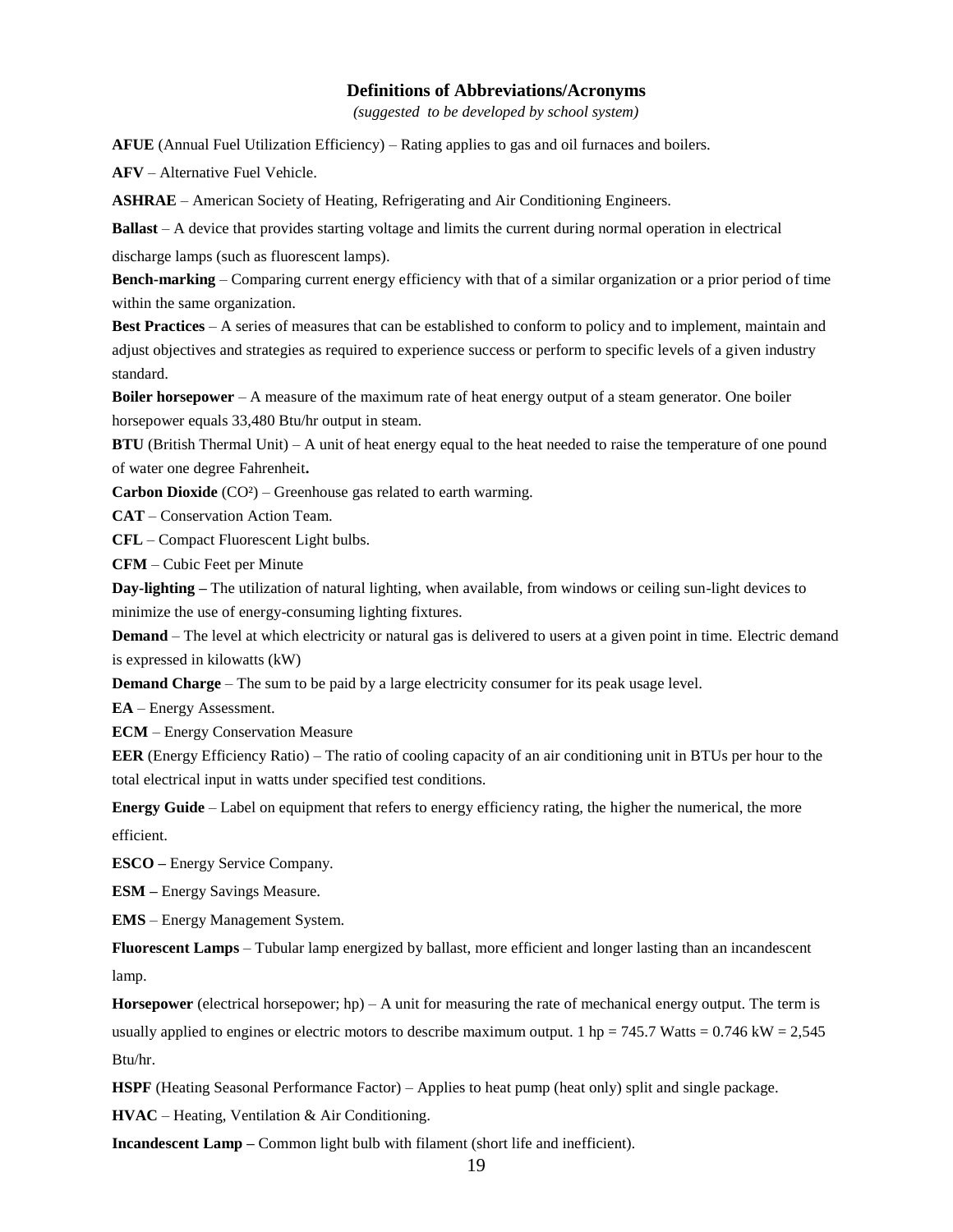**IPVL** (Integrated Part Load Value) – Applies to electric chiller rating.

**kW (**Kilowatt) - A measure of electrical power equal to 1,000 Watts. 1 kW = 3,413 Btu/hr = 1.341 horsepower **kWh (**Kilowatt hour) – A measure of energy equivalent to the expenditure of one kilowatt for one hour. For example, 1 kWh will light a 100-watt light bulb for 10 hours. 1 kWh =  $3,413$  Btu.

**LED** (Light Emitting Diode) – Lighting used in high efficiency EXIT signs and traffic signals.

**LEED** (Leadership in Energy and Environmental Design**) –** Guidelines for energy-efficient renovation or new construction.

**Life Cycle Cost Analysis –** Not only is the typical payback on the initial investment considered (cost of implementation versus efficiency savings), but the comparative long-term cost of operation, maintenance, repair time, repair parts, useful life, etc, is analyzed including inflationary factors. The cost of lost opportunity is also considered, if appropriate.

**Load Factor -**Load factor is the ratio of average demand to maximum. LF =  $kWh/(Hdays)$  (24) (kW)

**Load Management** – Any method or device that evens out electric power demand by eliminating uses during peak periods or shifting usage from peak time to off-peak time.

**MMBtu** – One million British Thermal Units.

**Nitrous Oxide** – Precursor to ozone.

**Occupancy Sensor** – A control device that senses the presence of a person in a given space, commonly used to control lighting systems in buildings by extinguishing lighting when space is not occupied.

**Performance Contractor** – A vendor that contracts to implement energy efficiency improvements to a client's energy consuming equipment, the cost of which is paid for by utility savings over an extended period of time. No capital investment is required.

**Rate Schedule** – A service agreement showing how the electric bill of a particular type of customer will be calculated by an electric utility company.

**RFP** (Request for Proposal) – A document that is forwarded to Engineering Service Companies for competitive proposals to accomplish energy savings objectives as outlined by the client. The document is prepared after the results of energy assessments have been analyzed and a summary of objectives have been established.

**Set Back** – Lowering the heating temperature on a thermostat when a space or building is not occupied. Raising the air conditioning temperature setting when space or building is not occupied.

**Steam Conversion Factors** (approximations) – 1 pound of steam  $= 1,000$  Btu  $= .3$  kW. 10,000 lbs/hr steam  $= 300$ boiler horsepower.

**SEER** (Seasonal Energy Efficiency Ratio) – A measurement of how energy efficient a central cooling system can operate over the course of an entire cooling season. This term is most often applied to central air-to-air heat pumps (in the cooling mode) and air conditioners. SEER is expressed as the dividend of the number of Btu of cooling provided over the season divided by the total number of watt-hours the system consumes. Effective January 2006, the minimum for most systems will increase to 13.

**SEMP** – Strategic Energy Management Plan.

**Sulfur Oxide** (SOx) – Acid rain and visibility pollutants.

**Therm** – 100,000 BTUs.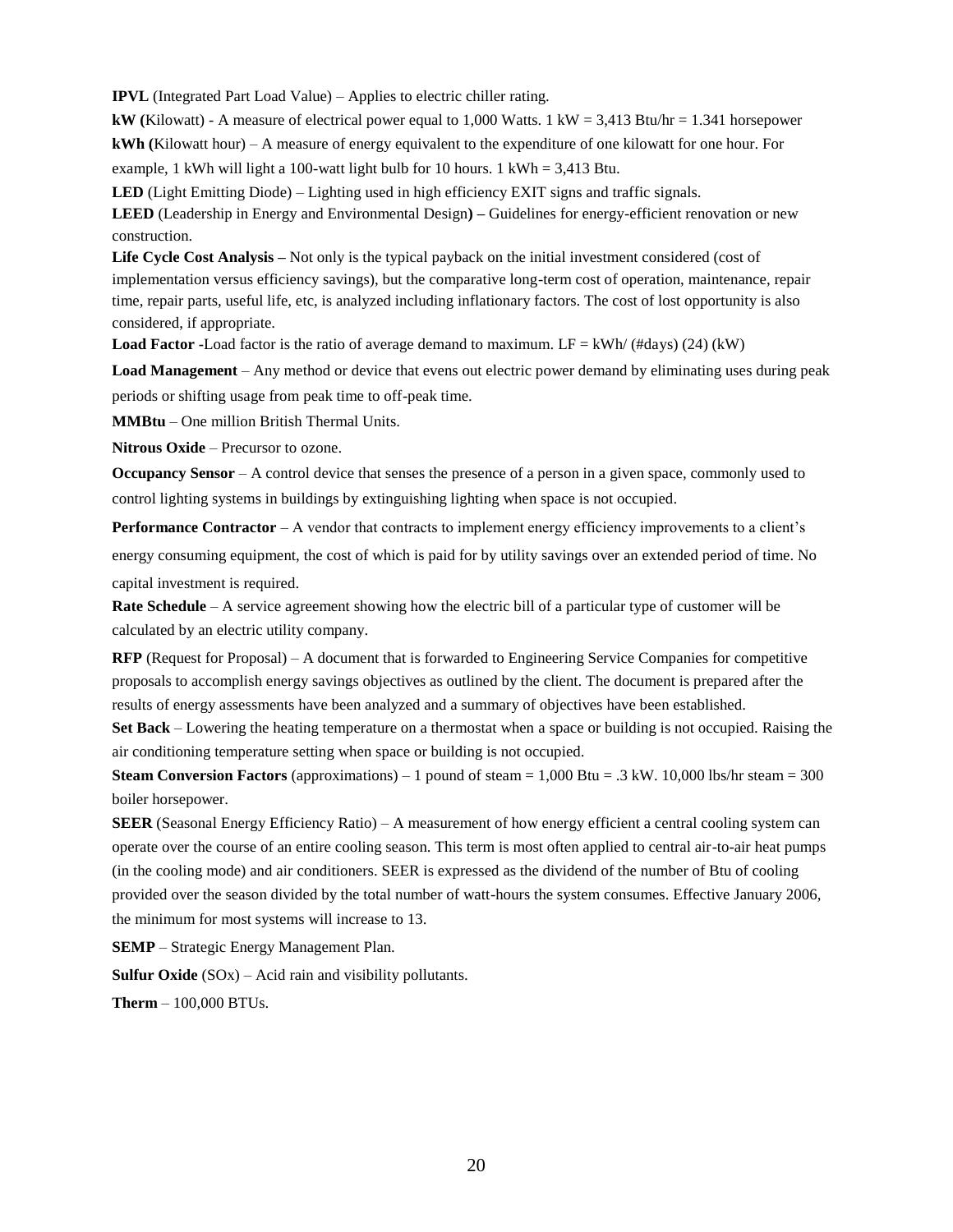#### **Section 1: Policy, Objectives & Goals**

*(suggested – to be developed by school system)* 

**Policy** (for example)

It is the policy of (School System):

- To assure that the organization can meet its energy needs in a manner that is adequate, reliable, secure and sustainable, assures affordability and improves the organization's economic performance.
- To identify and evaluate on an ongoing basis the organization's energy needs in accordance with principles of cost reduction, usage efficiency, load management alternatives, purchasing practices, renewable resources and fleet management, where applicable.

#### **Objectives** (for example)

The Administrator (Energy Manager) with the cooperation of key school system personnel shall oversee the implementation of the school system's Strategic Energy Management Plan. The Plan shall accomplish the following objectives and requirements:

- To conserve energy resources, save energy and contribute to minimizing air pollution.
- To consider the school system's policies and operations that affect energy use.
- To devise a strategy to take advantage of all reasonable opportunities to reduce energy consumption.
- To include appropriate measures to monitor resources and energy use and the evaluation of measures undertaken.
- To identify education, management and other relevant policy changes that are part of the implementation plan.
- Devise a strategy to encourage more efficient trip planning and to reduce the average fuel consumption of the organization's fleet, where applicable.

(In educational systems where there are multiple school sites, the Administration may establish **Policy and Objectives** that give direction to the development of **Goals and Implementation** at the individual school sites).

**Goals** (for example)

- School 1 18%
- School  $2 12\%$
- School  $3 15%$
- School 4 10%
- System Administration Building 14%; etc.

Once base-year statistics are established and energy savings assessments have been completed and analyzed for each school site, energy usage costs and goals of cost reductions by school can be established. The level of opportunity will vary from one school to the next prompting the establishment of individual energy cost reduction goals.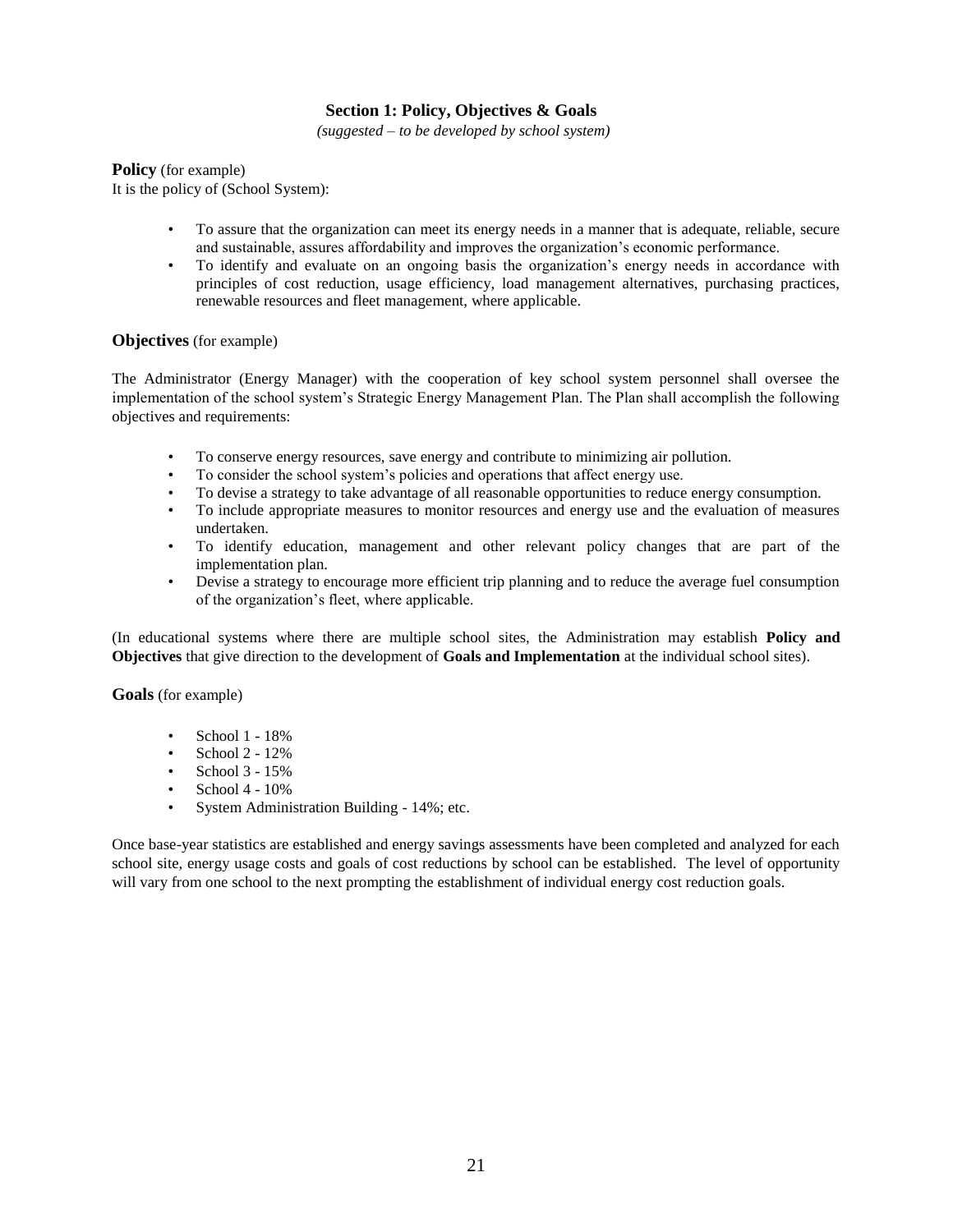#### **Section 2: Infrastructure**

*(suggested – to be developed by school system)* 

#### **Part 1 – Existing Buildings**

Identify the number of school sites that are operated by the school system, the Principal that is responsible for each one, and develop base line energy consumption statistics that show the percentages of energy use by HVAC, lighting, hot water, food preparation, miscellaneous use and process/equipment, etc, as appropriate.

The following information can help you determine where your most rewarding energy efficiency priorities are that should have been borne out by an energy efficiency and water assessment. These priorities represent controllable and variable overhead expenses that are critical to financial performance and energy efficiency efforts.

|                     | <b>Average Estimate of Energy Usage (%)</b> |                         |  |  |
|---------------------|---------------------------------------------|-------------------------|--|--|
|                     | <b>Office Building</b>                      | <b>School/Education</b> |  |  |
| <b>HVAC</b>         | 40                                          | 50                      |  |  |
| Lighting            | 29                                          | 20                      |  |  |
| Hot Water           |                                             | 22                      |  |  |
| Food Prep.          |                                             | 3                       |  |  |
| Misc. Use           |                                             | 3                       |  |  |
| Process / Equipment | 15                                          |                         |  |  |

(Actual usage may vary)

Establish energy efficiency strategies commensurate with opportunities that have been identified and evaluated during an energy and water assessment. These opportunities include a wide range of measures from improving occupant use of energy consuming systems to operating budget low-cost maintenance energy efficiency improvements as well as capital investments in cost-effective energy projects. Specific areas such as Utility Accounting, Office Equipment, New Construction, Vehicle Use and Selection, Lighting, Space Conditioning – HVAC, Chillers, Building Envelope, Electric Motors, Steam and Hot Water Systems, Compressed Air, Miscellaneous Equipment, Energy Management Systems (EMS), etc. should be addressed.

#### **Use-Habit Improvements**

There are a multitude of individual behavior factors related to energy consumption that should be addressed and established as routine procedure. If addressed effectively, instant no-cost savings can be achieved. Each individual in the administration/faculty/student body plays a significant role in achieving energy efficiency goals. The critical factors are leadership and individual behavior based on awareness of expectations. There are numerous no-cost factors that should be spelled out in detail in the Strategic Energy Management Plan to assure that each member of the school system is following practices to support energy efficiency goals.

#### **Management, Operation and Maintenance Improvements**

Once a building becomes operational, the process of upkeep begins. All too often this factor is not given adequate attention and is under-funded causing various systems that serve the occupants to become increasingly inefficient and ineffective. A number of issues should be addressed and included, if applicable, as the Strategic Energy Management Plan is organized. The following questions can be transformed into statements of action, where appropriate: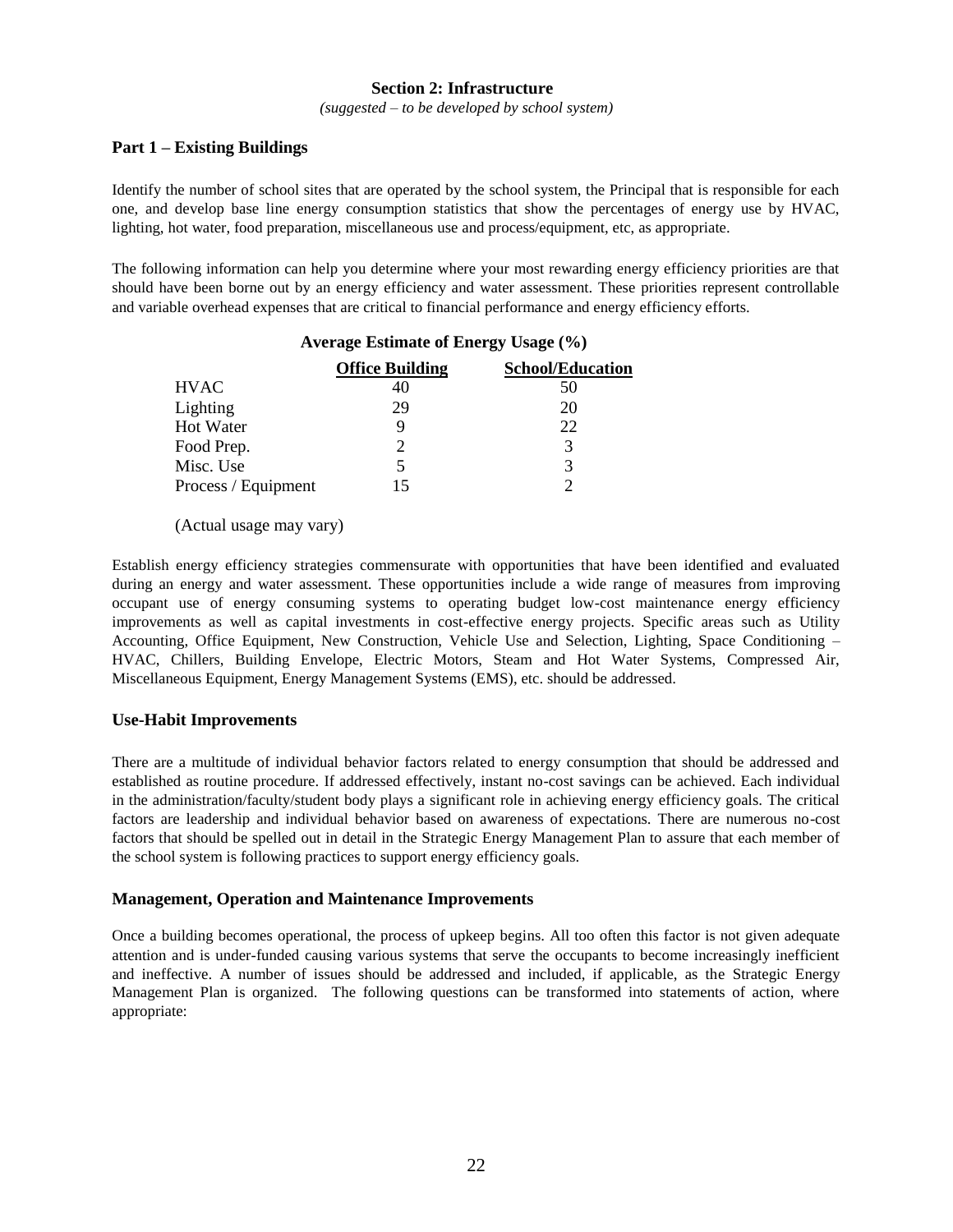#### **Utility Accounting**

- Will energy usage and cost data be tracked monthly and distributed to all major users?
- Will data be monitored to question and pursue remedies for unusual variations from the norm?
- Will benchmarking or Key Performance Indicators be used to determine performance goals?
- Will schools with high costs be highlighted to prompt the implementation of cost reduction measures?
- Will energy costs and program performance be included in monthly business reviews?
- Will measures be taken to discover billing errors and recover incorrect charges?
- Will measures be taken to ensure that electric rate structures are understood?
- Will measures be taken to understand the economics of both use (kWh) and demand (kW)?
- Will rates be reviewed annually with power suppliers to ensure the most favorable rate?
- If there is a major change in power usage, will the impact on rates also be reviewed?

#### **Office Equipment**

- Will computers, monitors, printers, copiers and other office equipment be turned off/or set for "sleep mode" when not in use?
- Will Energy Star equipment be specified for new purchases?

#### **New Construction**

- When expanding or constructing a new building, will full consideration be given to LEED certified or a "High Performance" designed or constructed facility that addresses building orientation, design, layout, lighting, equipment and control selections that result in maximum energy efficiency?
- Will the moderate increase in "High Performance" construction costs be weighed against the avoidance of increased long-term operating costs and energy consumption?

#### **Lighting**

- Will lights be turned off when classrooms or other areas are not occupied?
- Will lighting systems be wired so that lights throughout a large area do not have to be on when activity is taking place in only a small section of the area?
- Will task lighting be used to allow background lighting to be reduced?
- Will energy conservation stickers be placed on light switches?
- Will occupancy sensors be considered that can automatically turn off unused lights in classrooms, meeting rooms, offices, etc.?
- Will incandescent lamps be replaced with compact fluorescent lamps?
- Will a lighting level and layout audit be conducted to ensure that appropriate illumination is specified according to area use?
- Will T-12, fluorescent lamps be replaced with T-8 lamps with electronic ballasts?
- Will measures be taken to remove unnecessary lights or de-lamp fixtures in over-lighted areas?
- Will old ballasts be upgraded when lamps are replaced?
- Will high-bay fluorescent fixtures be considered to replace metal halide fixtures in gyms, warehouses, etc.? (more efficient and no restart time)
- Will Light Emitting Diode (LED) lighting fixtures be used in EXIT signs?
- Will unnecessary lighting in snack and beverage machines be removed?
- Will the house keeping and security staff be advised to keep lights turned off in unoccupied areas?
- Where possible, will housekeeping duties be scheduled during daylight or operating hours?
- Will consideration be given to the use of an Energy Management System to control the efficient use of lighting?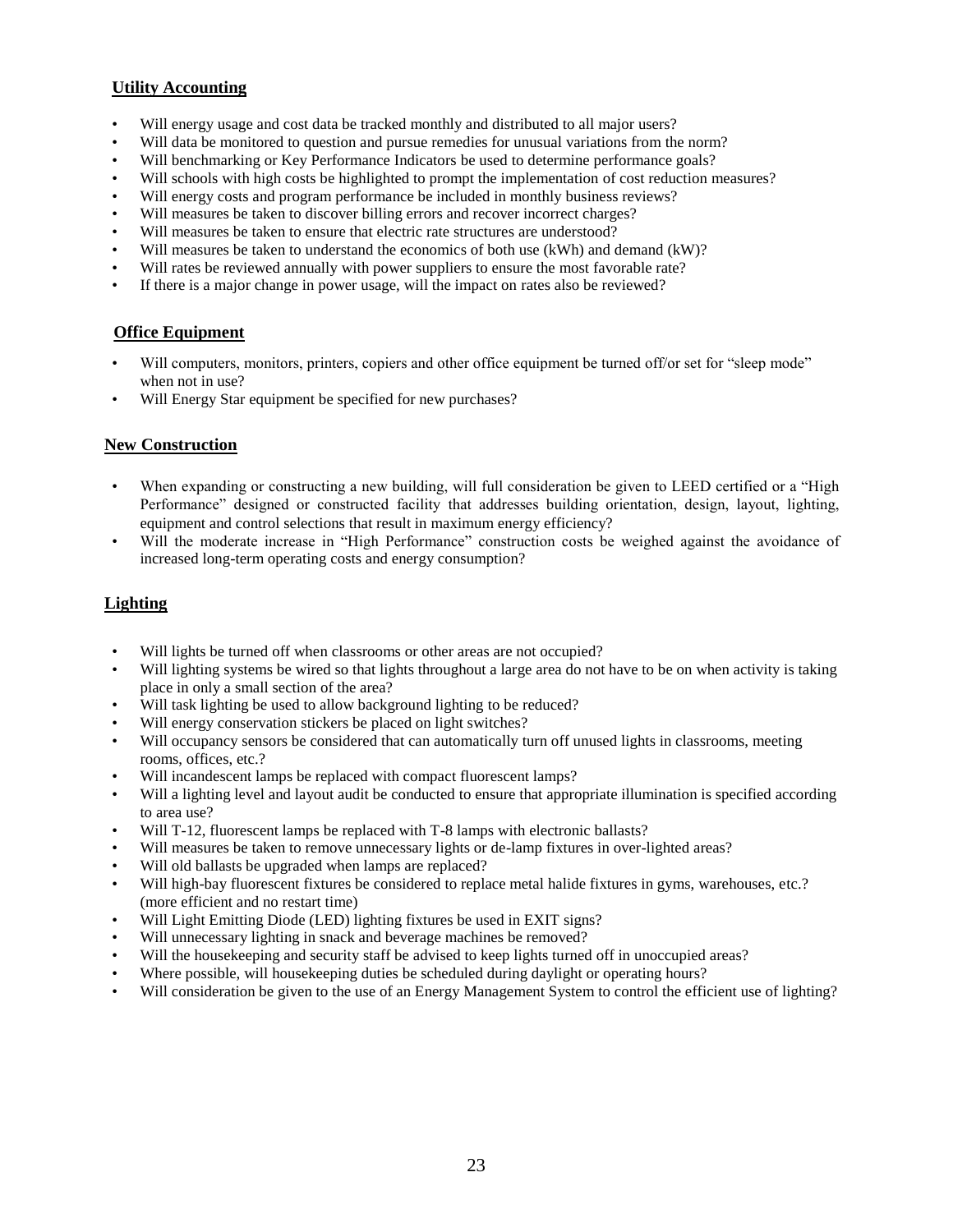#### **Special Note on Energy Management Systems (EMS)**

EMS automatically monitors and controls HVAC, lighting and equipment to conserve energy, maintaining function and providing occupant comfort. EMS can accomplish the following and more:

- Control lighting systems by the hour and dim for decreased demand during daylight hours.
- Optimize HVAC operations based on environmental conditions and changing uses.
- Turn off or set back HVAC during non-working hours.
- Deactivate water heating systems when not in use.
- Activate and monitor security systems.
- Control peak loads to reduce power demand factors.

#### **External Lighting and Traffic Signals**

- Will exterior light photo cells/timers be kept in good working order?
- Will the use of decorative lighting be minimized or unneeded exterior lighting be discontinued?
- Will external lighting be converted to the most efficient fixtures available? (for example, replacing mercury vapor with high pressure sodium)
- If applicable, will signal heads on traffic signals be converted to LED technology?

#### **Space Conditioning - HVAC**

- Will you maintain a service contract agreement to provide for regular safety and efficiency maintenance to the systems?
- When replacing an inoperative system, will this be taken as an opportunity to upgrade efficiency as opposed to installing an in-kind replacement?
- What energy efficiency heating and cooling thermostat set-point policy will be established and maintained?
- Will the installation of programmable thermostats be considered?
- Will thermostats be regularly calibrated?
- Will thermostats be made tamper-proof?
- Will safety rules be enforced to prohibit the use of personal heating and cooling devices?
- Will cooling and heating controls be setback when weather conditions permit?
- Will cooling and heating controls be setback when facility is not occupied?
- Will off-hour meetings be scheduled in locations that do not require HVAC to be operating in an otherwise unoccupied facility?
- Will house keeping be scheduled to minimize the use of space conditioning?
- Will air filters be inspected on a regular basis and cleaned or replaced when necessary?
- Will surfaces on cooling coils, heat exchangers and condensing units be cleaned on a regular basis?
- Will exhaust fans be turned off along with the HVAC systems when a space is unoccupied?
- Will conditioned air from air-handling units be adjusted and balanced to match the volume of space conditioning requirements?
- Will measures be taken to ensure that supply and return ducts are not blocked in spaces served?
- Will return ducts be reviewed to ensure that the air handling systems are providing even and balanced flow of conditioned air into and out of spaces served?
- Will direct conditioning of unoccupied areas (corridors, stairwell, storage rooms, etc.) be minimized by turning off fan coil units and unit heaters, or by closing supply air diffusers?
- Will outside air dampers be controlled to close when conditioned space is unoccupied?
- If economizers are present in the HVAC system, will they be modulated to take advantage of free cooling when outside temperatures is below 65°F?
- If cooling towers are in use, will water meters be installed to record make-up water usage (losses due to blowdown, evaporation and drift) that should result in sewer charge credits?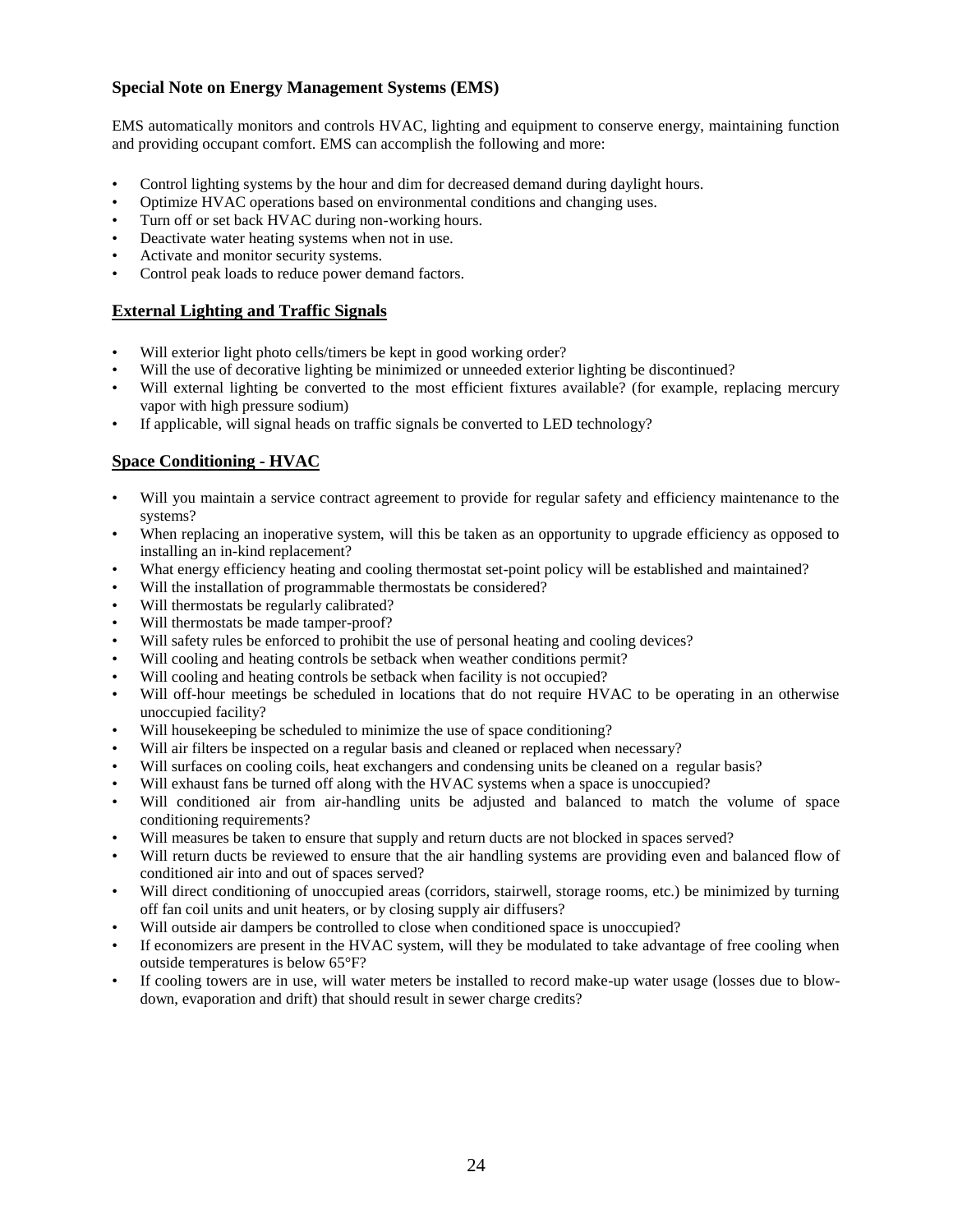#### **Chillers**

- Will the inside of condenser and evaporator coils be chemically cleaned periodically by a technician or service representative to ensure that chillers are operating at optimum efficiency?
- Will refrigerant filters be changed per manufacturer's specifications?
- If a cooling tower is used in conjunction with the chiller, will the water be treated adequately to prevent biological fouling of the system?
- Will cooling water tower temperatures output be sufficient to optimize chiller efficiency?
- Will loading, operating and maintenance service records be evaluated periodically by a technician or service representative to ensure that chillers are operating at optimum efficiency?

#### **Building Envelope**

- Will weather stripping on windows and doors be well-maintained?
- Will blinds and shades be adjusted to take advantage of daylight and to utilize or avoid the impact of solar heating?
- Will thermal windows be installed to minimize heating and cooling losses?
- Will operable windows be opened for ventilation during mild weather conditions?
- Will window air conditioners be covered during the heating season?
- Will the possible improvement of building insulation, particularly the roof area be pursued?
- When replacing roofing material, will reflective, light-colored material be specified?
- Will flexible windbreaks or interior doors be considered for loading areas?

#### E**lectric Motors**

- Will a motor management policy be established that mandates the use of "premium" efficiency motors? Establish rewind versus new motor replacement policy?
- Will repairs shops be required to maintain the efficiency of motors when they are rewound?
- Will motor air vents be cleaned on a regular basis and areas adjacent to motors maintained to be uncluttered and well ventilated?
- Will heavy-duty replacement bearings be used when conducting maintenance?
- Will cogged belts be used in belt-driven applications or when replacing worn v-belts?
- Will electric motors be selected to avoid power inefficiency and over-capacity?
- Will idling of motor-driven equipment be avoided when no foreseeable use is scheduled?

#### **Steam and Hot Water Systems**

- Will boilers and burner units be inspected and maintained by a qualified technician on a regular basis to achieve maximum efficiency and safety?
- Will the most cost-effective fuel be used?
- Will steam traps be inspected and maintained on a regular basis?
- Will there be a leak repair program maintained to deal with steam and condensate lines and valves?
- Will steam lines, hot water storage tanks, heat exchangers and piping be well-insulated?
- Will hot water temperatures be set at the minimum required?
- Will timers be installed on water heaters to avoid energy consumption when there is no demand on the system?
- Will timers be installed to deactivate circulation pumps when there is no demand on the system?
- Will tank-less water heaters be installed where appropriate?
- Will low flow showerheads, faucet aerators, flow restrictors and low-flush toilets be specified?

#### **Compressed Air**

- Will a regular inspection for leaks and necessary repairs be conducted on a regular basis?
- Will systems be turned off when the compressed air is not in use?
- Will air intakes for the compressors be vented to the outside to provide a cooler source of supply air?
- Will system be operated at the minimum required pressure?
- Will system-wide pressure settings at point of use be maintained at the lowest possible operating levels?
- Will heat from compressor cooling systems be deflected to avoid intake in adjacent equipment?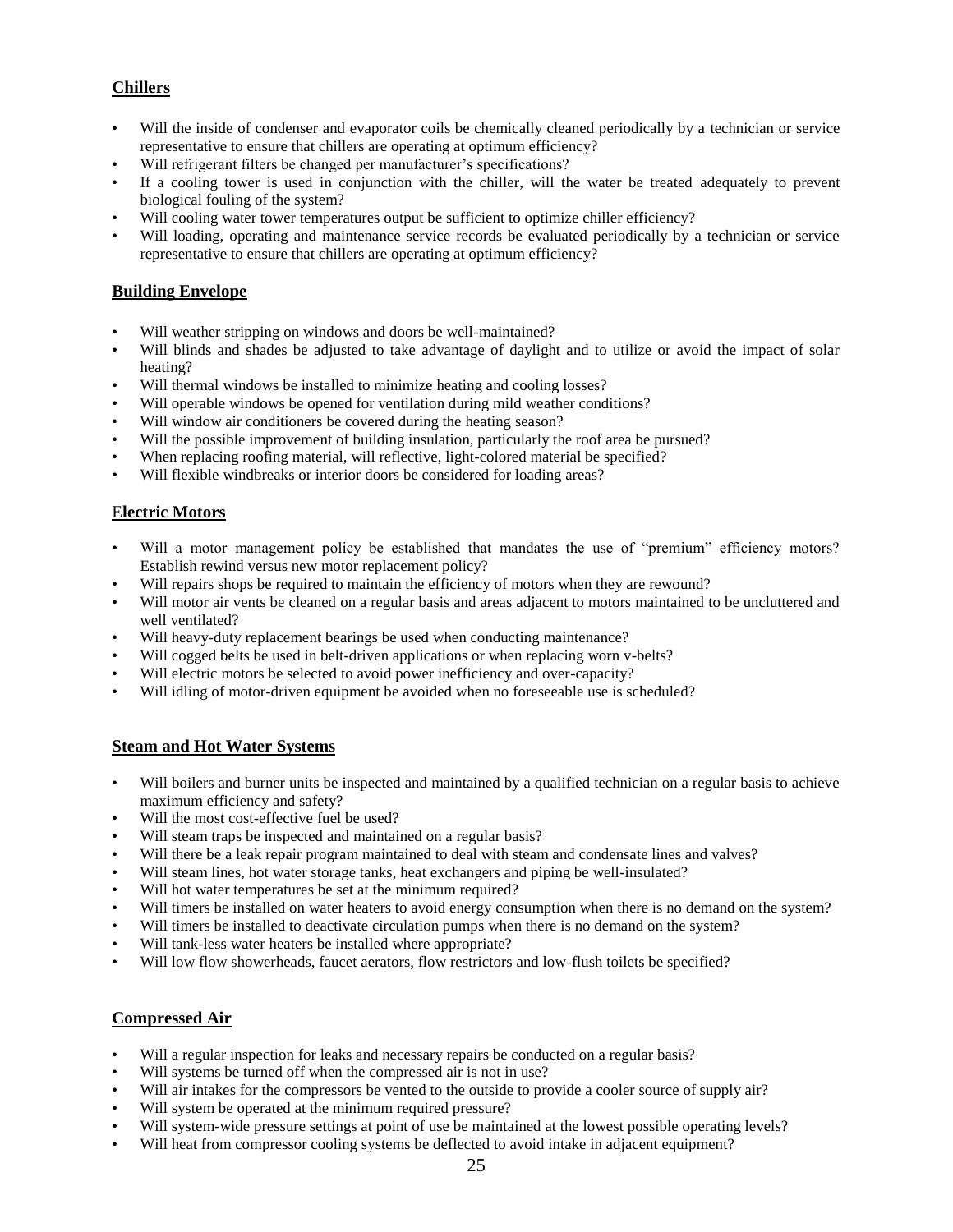#### **Miscellaneous Equipment**

- Will miscellaneous equipment be turned off wherever possible?
- Will refrigeration units in drinking fountains be set no lower than 60°F?
- Will non-essential refrigerated vending machines and refrigeration/ice machines be taken out of use?
- Will electrically-heated defrost cycles on refrigerated walk-in boxes be minimized and scheduled for off-peak energy consumption hours (night)?
- Will automatic controls be adjusted (temperature, speed, and other settings) to minimize energy use but

(Depending on the configuration or use of a given facility or operation, energy efficiency opportunities will differ. The above list is not all inclusive)

#### **Part 2** – **New Construction and Major Renovations**

New construction presents the opportunity to create a "state of the art" energy efficient school at the beginning of its service life and should be addressed as policy in the Strategic Energy Management Plan. To that end, new construction should be highly energy efficient and incorporate all practical and cost effective energy efficiency measures and systems.

Major renovations of schools should also strive to meet this goal to the greatest extent possible. It should be understood that opportunities to meet new construction standards may be limited by inherent design deficiencies of existing buildings.

New construction and renovation should be exposed to the following steps:

- Planning and Design
- Construction and Commissioning
- Facility Operation and Maintenance
- Occupant Training and Usage Procedures
- Monitoring of Energy usage and Procedure Adjustment

**Planning and Design:** The Administration, Occupant, Consulting Architect and Engineers and other specialty consultants should address location, solar orientation, day lighting, cooling and shading, envelope system and testing, plumbing, mechanical and electrical systems, renewable energy and budgeting and policy.

**Construction and Commissioning:** The school should be constructed in accordance with approved documents. Upon completion, the building envelope and associated systems should be commissioned to guarantee that all systems are functioning as planned and to ensure optimum energy efficiency performance.

**Operation and Maintenance:** The staff of the school responsible for janitorial housekeeping and the operation and maintenance of the building systems should be trained on all aspects of the building to ensure ongoing optimum energy efficiency performance.

**Occupant Training & Usage Procedures:** The occupants of the building should be trained in how the building is designed to function and what usage procedures will be required of the occupants to optimize comfort and energy efficiency.

**Monitoring of Energy Usage and Procedure Adjustments:** It is desirable for a new building to have an Energy Management System (EMS) to be able to control energy consuming equipment in a new or renovated school. This makes it possible to remotely and automatically monitor and control HVAC, lighting and equipment to conserve energy, maintain function and provide occupant comfort. The system should be used to limit peak electrical demand on key equipment to avoid high demand charges and penalties. The more elaborate systems can monitor safety alarm sensors, the disposition of critical equipment as well as the status of facility security.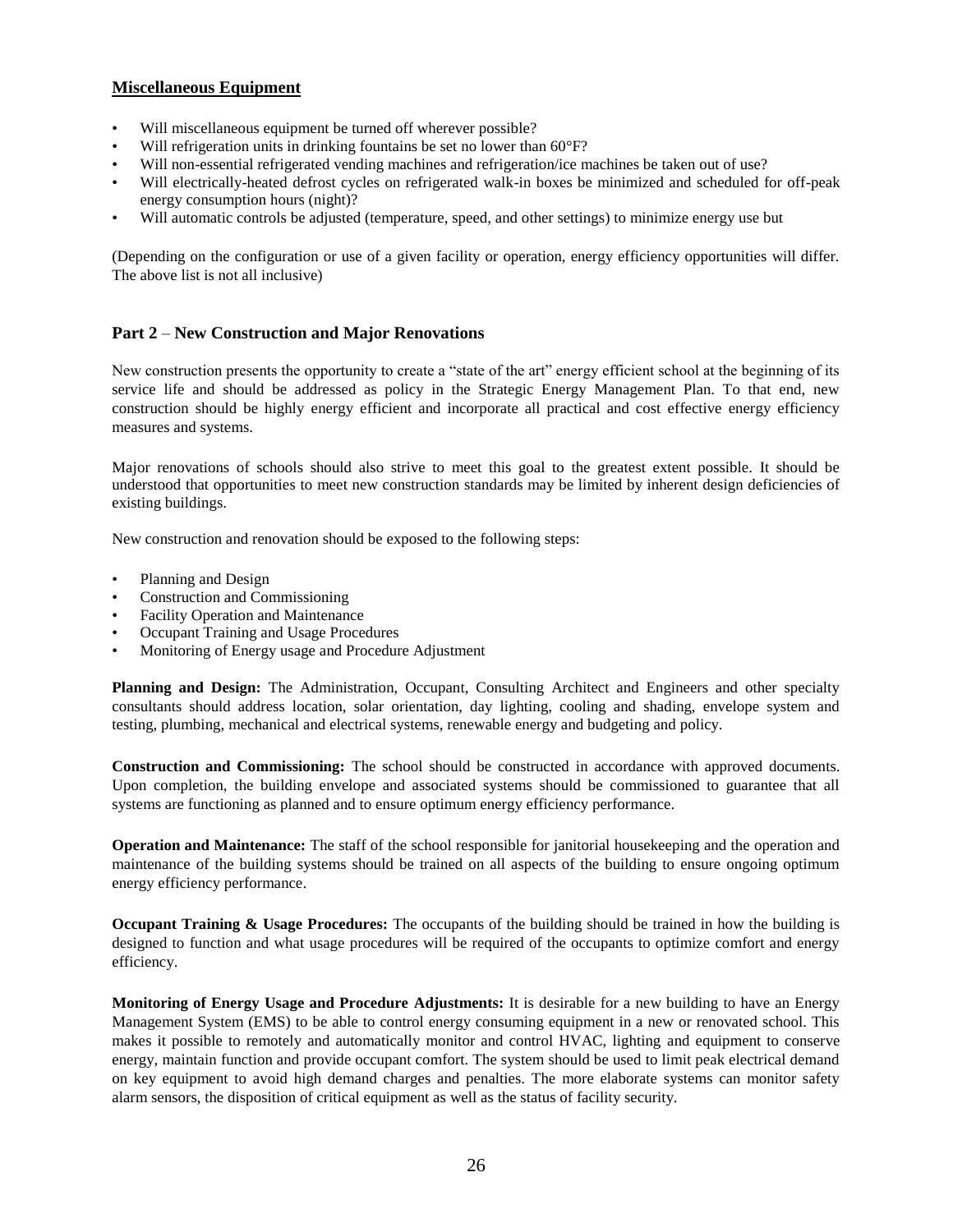#### **Section 3: Purchasing** *(suggested – to be developed by school system)*

The purchasing function can play a major role in supporting the Strategic Energy Management Plan. Particular emphasis should be placed on:

- Identifying reputable energy efficiency engineering firms, contractors and service providers.
- Identifying reliable sources of components, systems and services that are willing to maintain inventories of costeffective items in support of energy efficiency objectives.
- Ensuring that purchase orders and contracts reflect energy efficiency policy established by the school system.
- Ensuring that in-house supplies support established energy efficiency strategies.
- Identifying certified vendors who will provide recycling and disposal services.
- Researching sources of new energy efficiency technology.
- Identifying recycling markets for profitable disposal of solid waste material and avoidance of landfill tipping fees.

#### **Section 4: Transportation** *(suggested – to be developed by school system)*

If the school system owns or leases vehicles, the following issues should be considered when establishing policy:

- Is the correct size and type of vehicle being used for the job?
- Are timely and consistent maintenance schedules being maintained?
- When renting vehicles, are the most fuel-efficient selected?
- When purchasing a vehicle, are fuel mileage and emission levels considered?
- Have alternative fuel vehicles (AFV) been considered?
- Are Administrative Staff, Faculty and Student Body given incentives for car pooling or usage of the school busing system?
- Is video or on-line conferencing utilized to minimize long-distance traveling?
- Are local trips planned to combine as many objectives as possible?
- If a fleet of vehicles is involved, will policy be established and enforced to ensure proper accountability and efficient use of vehicles?

#### **Section 5: Implementation and Education** *(suggested – to be developed by school system)*

It is recommended that an Implementation and Training Plan for each school and administrative site become part of the Strategic Energy Management Plan (SEMP) itself. Once the SEMP has been completed, working toward achieving the established goal becomes the real work and involves the entire school system, most of which has not been involved in the details of creating the SEMP. Implementation is a formidable task and success is dependent upon a number of factors including the role that the Energy Manager will play. Consider addressing the following action items in this section of the plan:

- Clearly communicating to all levels within the school system, department or sector why the need to improve energy efficiency is justified and necessary. If previous initiatives have been attempted, explain how the new plan will take precedence over past programs. It is recommended that the highest levels of authority be involved to give the SEMP the status that it deserves.
- Organizing training sessions to familiarize each member of the administration, faculty/student body with energy efficiency policy, procedures, initiatives and implementation plans that have been established and how they will be expected to participate. (Inclusion in new student, faculty and administrative staff and employee orientation should also be considered).
- Organizing workshops (internal/external) to qualify facility technicians to maintain energy efficient operations and maintenance procedures.
- Conspicuously displaying Energy Conservation posters throughout the school.
- Defining the energy efficiency goals and implementation timing that have been established.
- Assigning responsibility and accountability at the proper levels.
- Organizing Energy Management Teams (EMT) to provide leadership and increase the success of the SEMP.
- Include the concept of energy and water efficiency in student curriculums and classroom projects.
- Explaining how progress will be documented and communicated.
- Defining what resources will be available to pursue goals.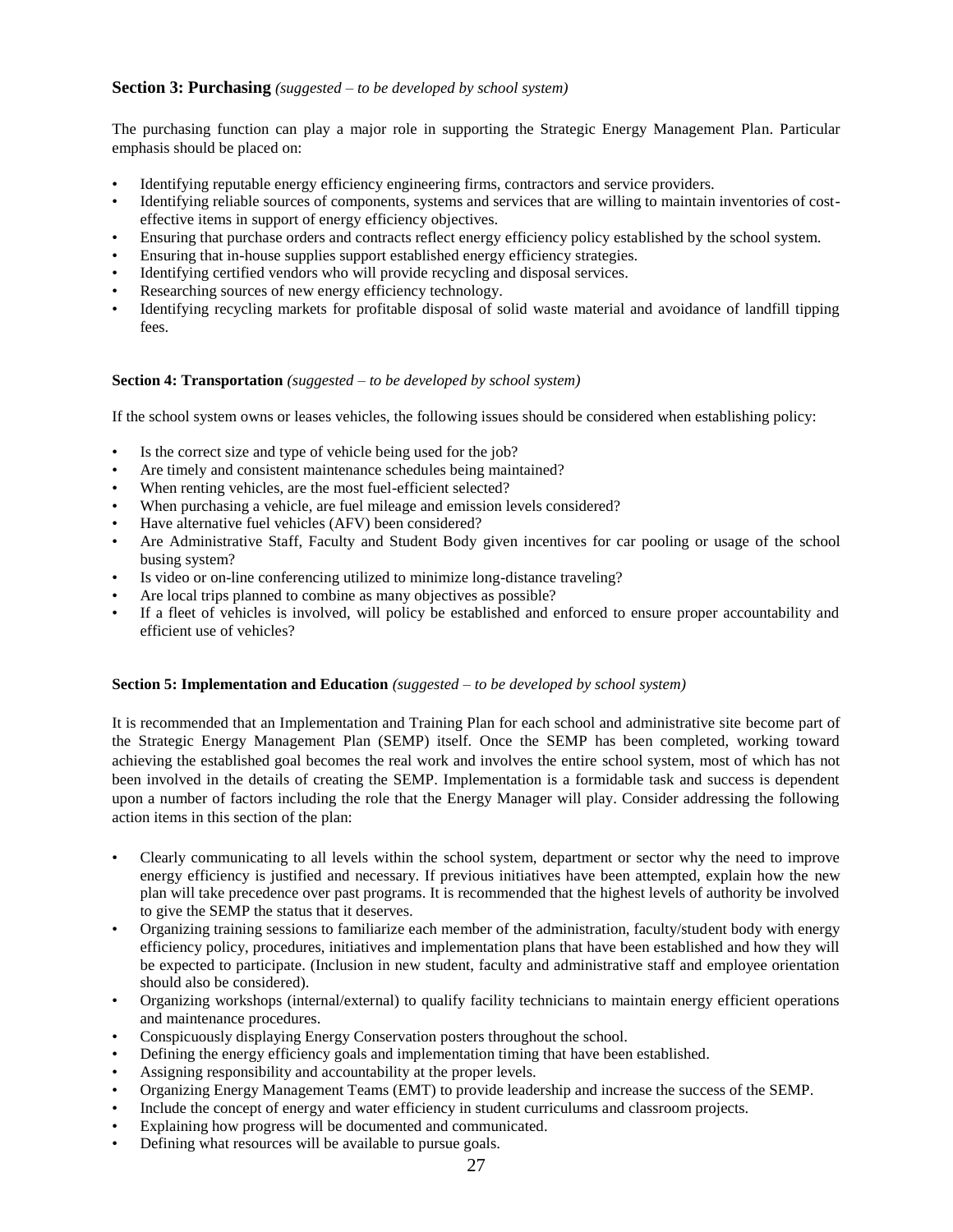- Explaining what external assistance may be involved.
- Explaining what investment criteria such as dollar value and payback will be required to approve and implement a capital project.
- Providing for recognition and rewards for achieving interim and long-range goals, team competition, etc.



**Reevaluate, Revise & Recommit**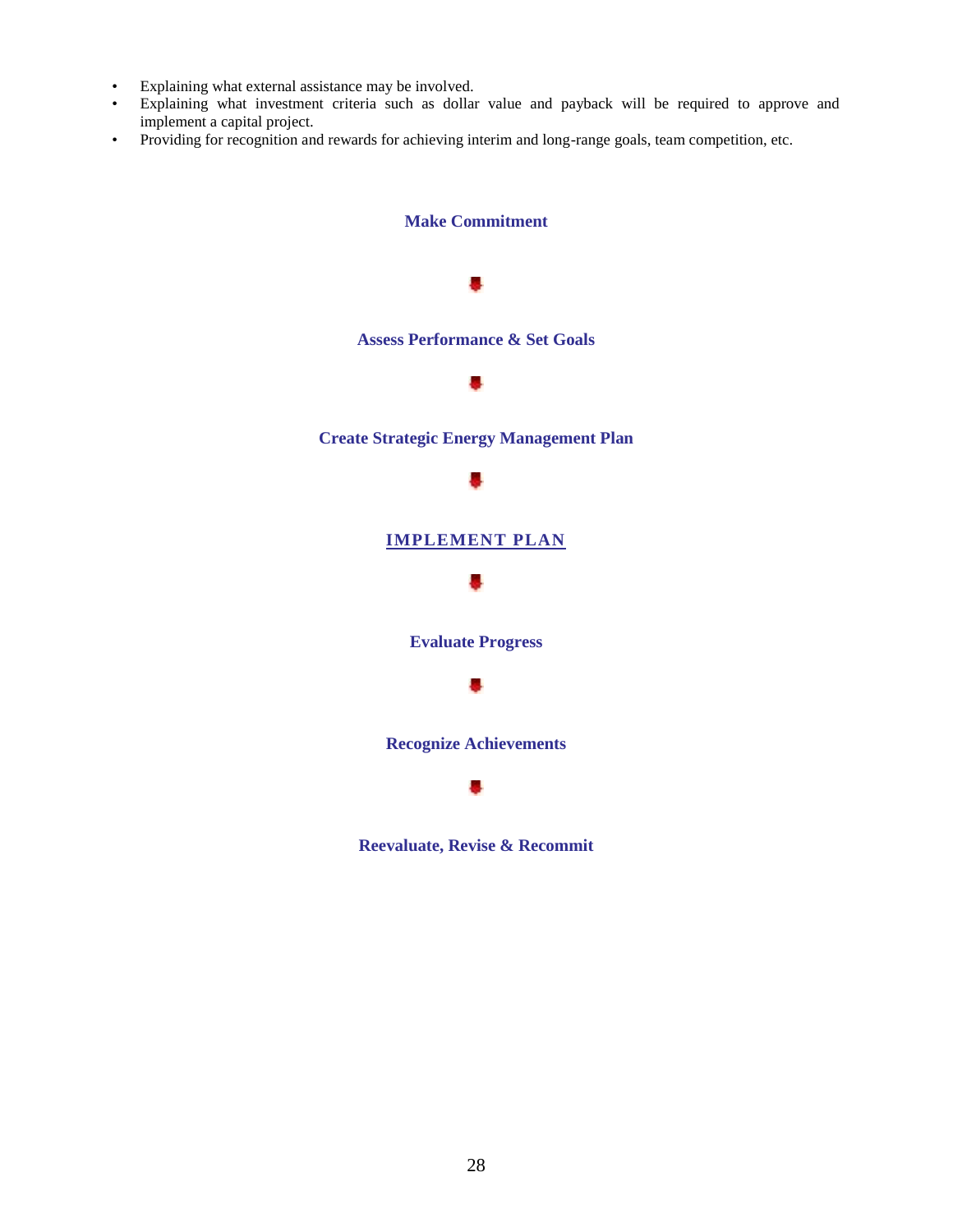#### **Appendix A: Resources -**

*(suggested – to be developed by school systems)*

EPA – Energy Star [www.energystar.gov](http://www.energystar.gov/)

U.S. Department of Energy – Energy Efficiency and Renewable [www.eere.energy.gov](http://www.energy.gov/efficiency/index.html)

State Energy Office, N.C. Department of Administration [www.energync.net](http://www.energync.net/)

N.C. Project Green [www.ncprojectgreen.com](http://www.ncprojectgreen.com/)

N.C. Division of Pollution Prevention and Environmental Assistance [www.p2pays.org](http://www.p2pays.org/)

The Motor Resource Center [www.motorresourcecenter.net](http://www.motorresourcecenter.net/)

Motor Analysis and System Efficiency <http://mm3.energy.wsu.edu/mmplus/default.cfm>

Waste Reduction Partners [www.landofsky.org/wrp](http://www.landofsky.org/wrp)

Bench-marking Resources:

Rebuild America www.rebuild.org Energy Star Program/EPA – www.energystar.gov Association of Physical Plant Administrators – www.appa.org Cooperative Research Network – www.crn.org Energy Information Administrative/DOE – [www.eia.doe.gov](http://www.eia.doe.gov/)

Energy Company Rate Explanations and Updates: [www.dukepower.com](http://www.dukepower.com/) [www.progress\\_energy.com](http://www.progress_energy.com/)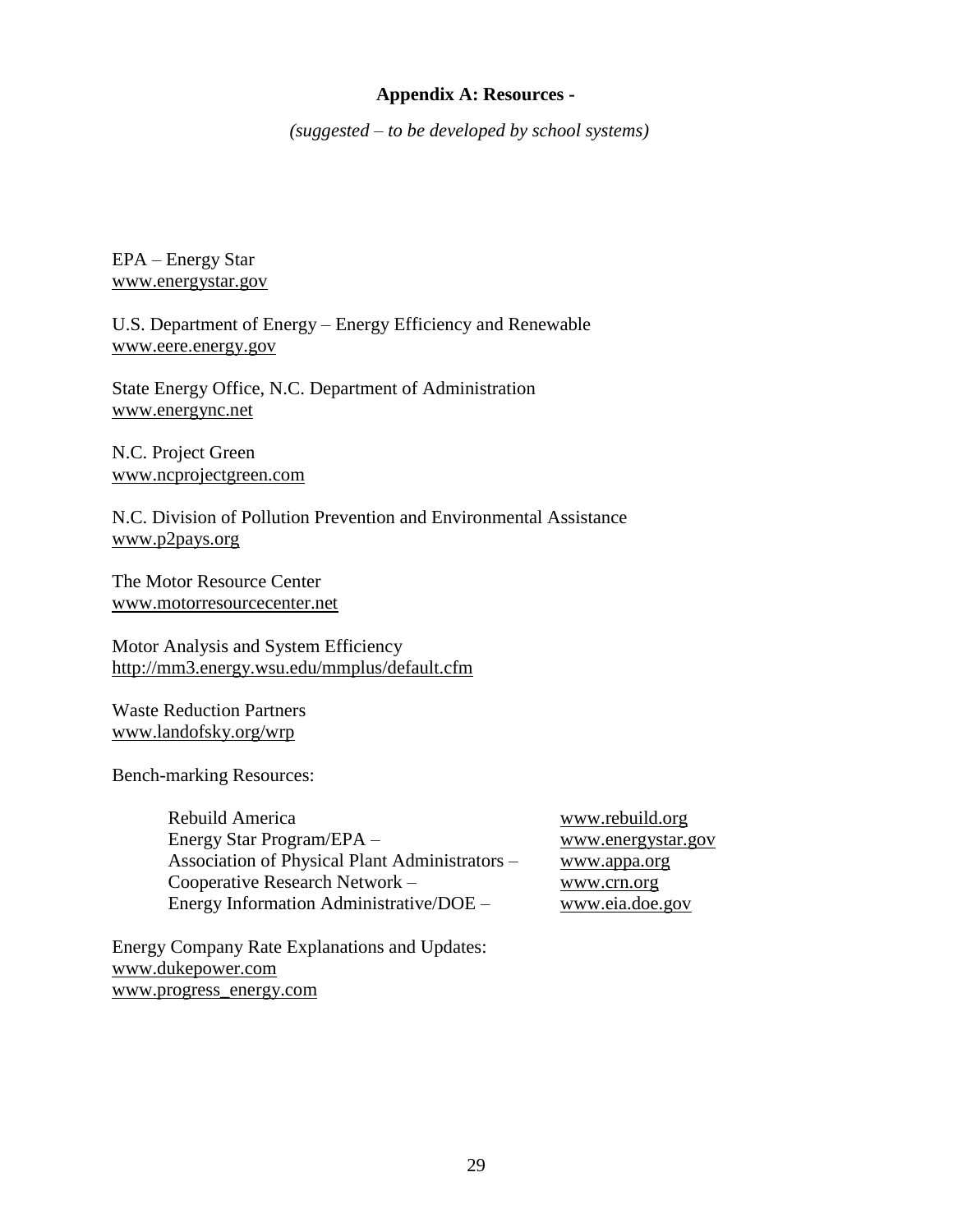#### **Appendix B: Environmental Savings**

Power Plant Emission Reduction

Conserving 1,000 kWh will:

- Reduce 1190 lbs.  $CO<sup>2</sup>$  (greenhouse gases)
- Reduce 2.93 lbs. of nitrous oxides (precursor to ozone)
- Reduce 7.63 lbs. of sulfur oxides, Sox (acid rain and visibility pollutants)

Passenger Car Emission Equivalent

4,500 kWh/year = carbon dioxide emissions from one vehicle

Forest Equivalent

3,310 kWh/year = carbon dioxide removed by one acre of forest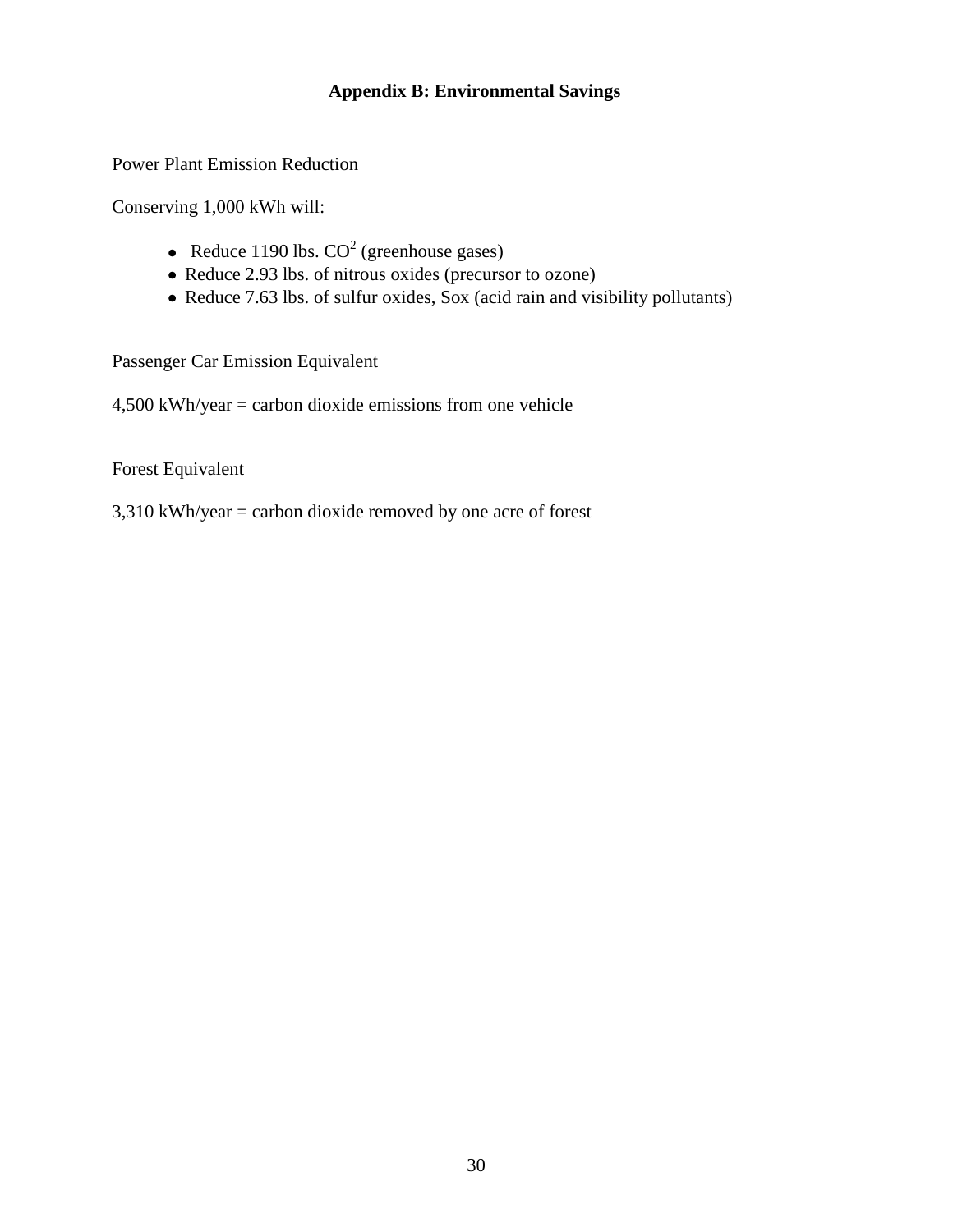#### **Appendix C: Conversion Factors**

*(Recent 12-month period – to be developed by school system)*

- Fuel Oil = 140,000 BTU/gallon
- $Coal = 14,000$  BTU/Pound
- Natural Gas = 1,000 BTU/ cubic foot
- 1 therm = 100,000 BTU
- 1 kilowatt kW =  $1.341$  horsepower (hp)
- 1 horsepower (hp) =  $0.746$  kilowatt (kW)
- 1 kilowatt-hour  $(kWh) = 3,412$  BTU
- 1 ton of cooling power 12,000 BTU/hour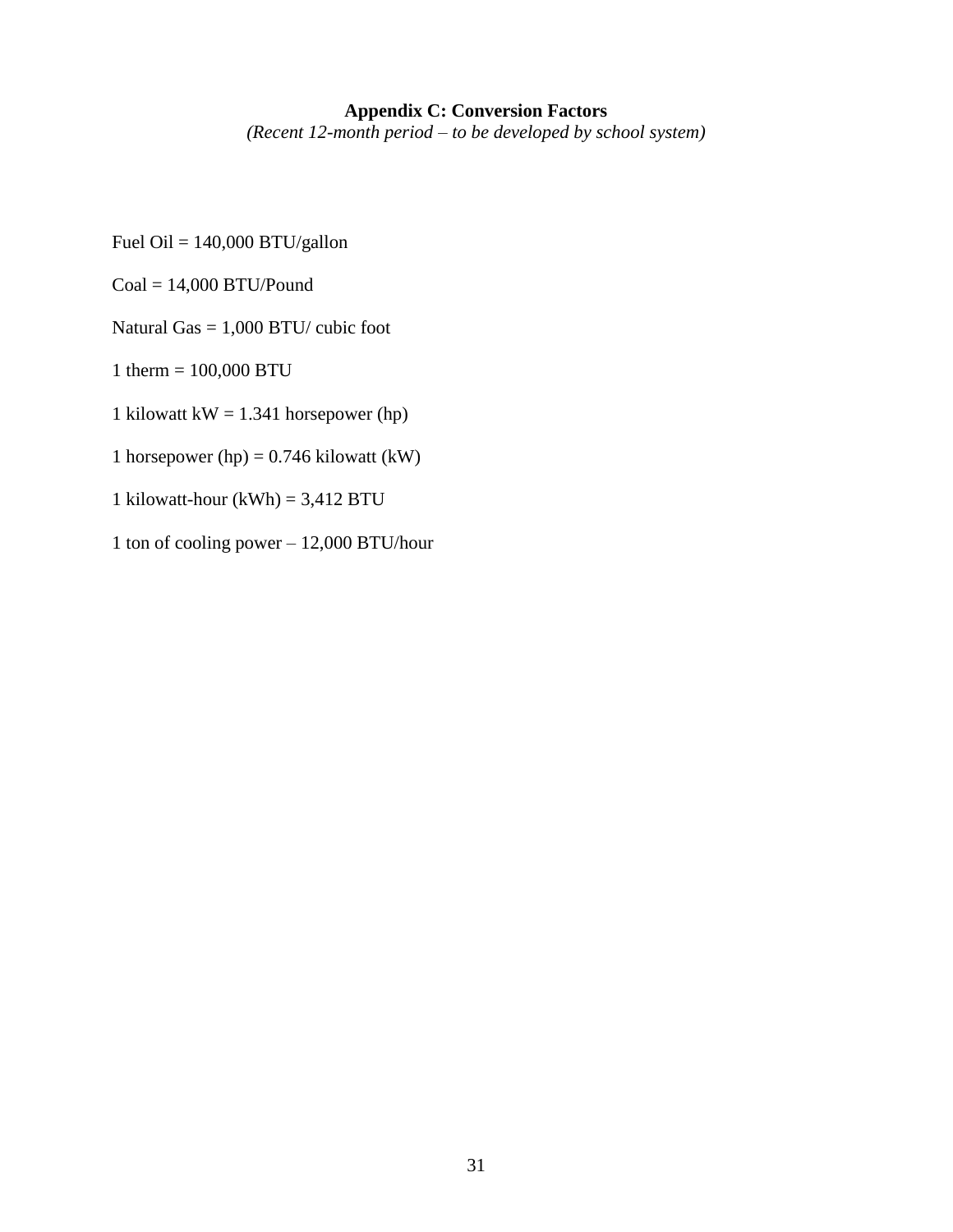#### **Appendix D: Energy and Water Benchmarking**

(Recent Twelve-Month Period – to be developed by school system)

| School | Area<br>(sq.fit.) | Electricity<br>(kWh) | Fuel Oil<br>(Therms) | Propane<br>(Therms) | Total<br>Energy<br>Costs \$ | Cost<br>$\sqrt{$}$ /sq.ft. | Water<br>(Gallons) | Water $(\$)$ |
|--------|-------------------|----------------------|----------------------|---------------------|-----------------------------|----------------------------|--------------------|--------------|
|        |                   |                      |                      |                     |                             |                            |                    |              |
|        |                   |                      |                      |                     |                             |                            |                    |              |
|        |                   |                      |                      |                     |                             |                            |                    |              |

Once the above information is established, it may be worthwhile to prepare and analyze a table for each school to document the percentage of energy consumed for each service such as HVAC, lighting, hot water, food preparation, process/equipment, miscellaneous, for example, to give emphasis to priorities and opportunities. A starting point will have been established to begin measuring the results of SEMP implementation.

Once the utility cost per square foot for each school is documented, the following empirical data for schools is available for comparison (2008 actual cost per square foot)

- North Carolina Average: \$1.05 PSF
- National Average: \$1.04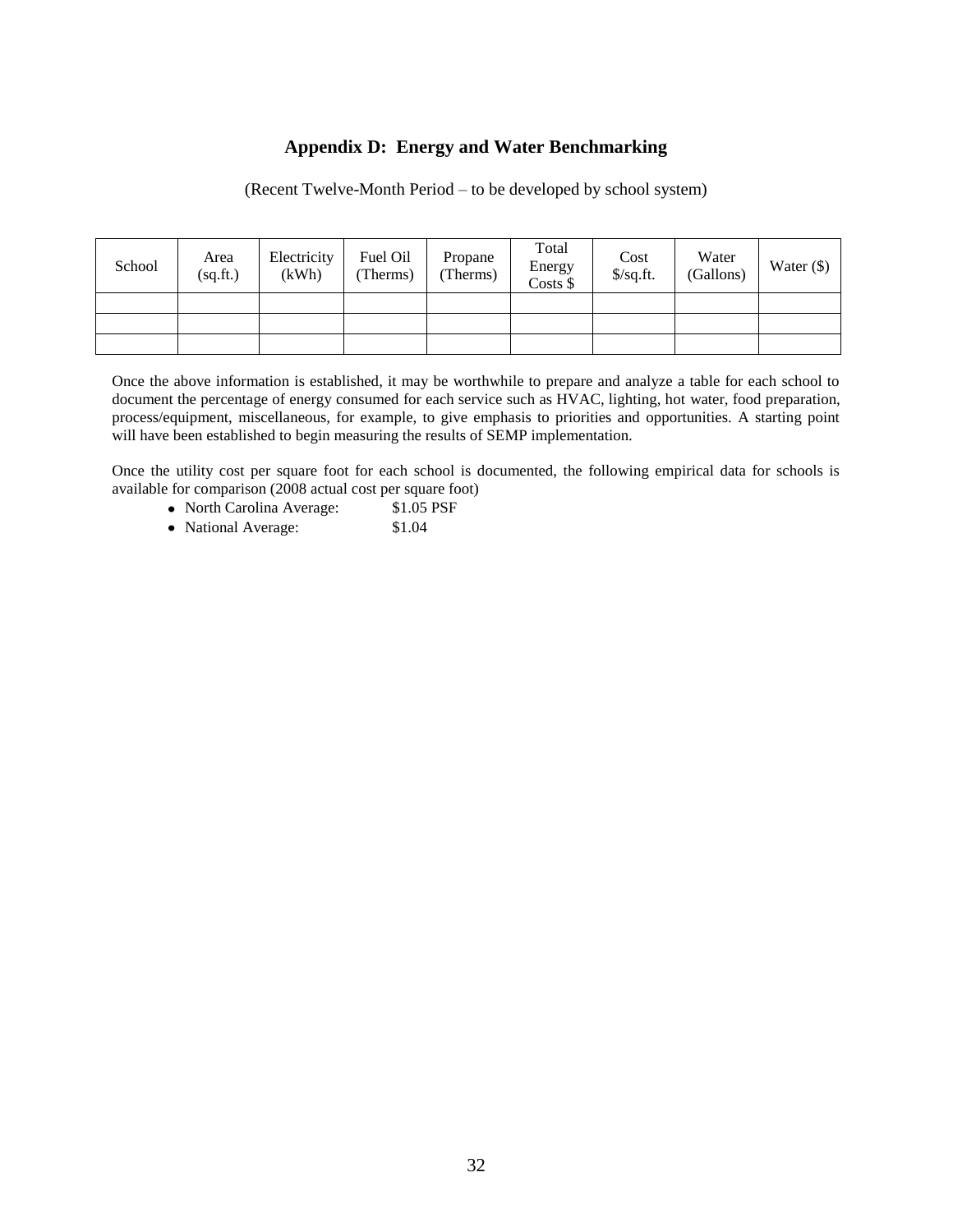Appendix D: continued…

#### **HVAC Systems Summary by School**

| School & Energy Mgmt.<br>System (EMS) Age range | \$/SF                | <b>Total Area</b><br>(sf) | <b>Electric Heat</b><br>Pump/Strip<br><b>Heating</b> | Four-<br><b>Pipe</b>     | Two-<br>Pipe                           | A/C                                        | Other                                        |
|-------------------------------------------------|----------------------|---------------------------|------------------------------------------------------|--------------------------|----------------------------------------|--------------------------------------------|----------------------------------------------|
|                                                 |                      |                           | <b>Bard Occupancy</b>                                |                          |                                        |                                            | Gym - Elect. Heat & 1/2                      |
| <b>High School #1</b>                           | \$0.69               | 211,000                   | <b>Sensors</b>                                       | ÷,                       |                                        |                                            | E Shop Bldg.                                 |
| <b>High School #2</b>                           | \$0.76               | 196,000                   | With Bards                                           | $\overline{a}$           | ÷.                                     | $\mathcal{L}$                              | Gym - Elect. Heat                            |
| <b>Elementary #1 (EMS)</b>                      | \$0.86               | 68,000                    |                                                      |                          | $NG-$<br><b>Boiler</b>                 | Chiller                                    | Gym - Hydronic Chiller                       |
| Middle School #1                                | \$0.86               | 47,900                    | With Bards                                           | $\overline{a}$           | FO.<br>Boiler                          | ÷.                                         | Gym - FO Boiler                              |
| <b>Middle School #2</b>                         | \$0.91               | 89,000                    | A & B Bldg.                                          | $\blacksquare$           |                                        | $\equiv$                                   | Gym - FO Boiler                              |
| <b>Elementary #2</b>                            | \$0.92               | 76,000                    | ÷.                                                   | $\sim$                   | $\sim$                                 | Roof Top<br>Units                          | NG-Boiler for Heat<br>Gym - Elect.           |
| <b>Elementary #3 (EMS)</b>                      | \$0.94               | 68,000                    |                                                      | $\equiv$                 | $FO-$<br><b>Boiler</b>                 | Chiller                                    | Gym-Hydronic<br>Chiller                      |
| <b>Elementary #2</b>                            | \$1.06               | 53,000                    | With Bards                                           | $\overline{\phantom{a}}$ | $\sim$                                 | $\sim$                                     | $Gym - Elect.$                               |
| <b>Elementary #4</b><br>(EMS)                   | \$1.09               | 82,000                    |                                                      | $NG -$<br><b>Boiler</b>  | ÷                                      | <b>Fresh Air Heat</b><br>Recovery<br>Wheel | $Gym - DX$ Chiller $A/C$                     |
| <b>Elementary #5</b><br>(EMS)                   | \$1.12               | 78,000                    |                                                      | $NG -$<br>Boiler         |                                        | Fresh Air Heat<br>Recovery<br>Wheel        | $Gym - DX$ Chiller $A/C$                     |
| <b>Elementary #6</b>                            | \$1.12               | 55,050                    | <b>With Bards</b>                                    | $\Box$                   | ÷                                      |                                            | $Gym - Elect.$                               |
| <b>High School #3</b>                           | \$1.12               | 42,000                    | $2nd$ Floor                                          |                          | $\overline{a}$                         | 1 st Flr. Window<br>Units                  | Gym - FO Blr.Stm.<br>Coils<br>$1St$ Flr.heat |
| <b>Elementary #7</b><br>(EMS)                   | \$1.25               | 40,000                    |                                                      | $\blacksquare$           | $FO -$<br>Boiler,                      | Chiller                                    | $Gym - Hydronic$<br>Chiller                  |
| <b>Middle School #3</b>                         | \$1.28               | 111,000                   | Bldg. A & $E -$<br>(Bard), Bldg.<br>B&D 2 Rms./HP    |                          | FO-<br>Boiler<br>Bldg.<br>$\mathsf{C}$ | Chiller Bldg. C                            | Uninsul. Gym, FO-<br>Boiler Stm. Radiators   |
| <b>Elementary #8</b><br>(EMS)                   | $$0.40$ to<br>\$0.60 | 102,000                   | Geothermal<br><b>GCHP</b>                            |                          |                                        |                                            | Gym & Cafeteria HP<br>Room HP                |

Establishing a summary of HVAC systems and cost per square foot by school provides for further comparisons of operating results. Favorable results in on e school compared to other schools with similar systems can lead to discovery of opportunities to implement throughout similar schools and provide a benchmark for measuring the results of such efforts.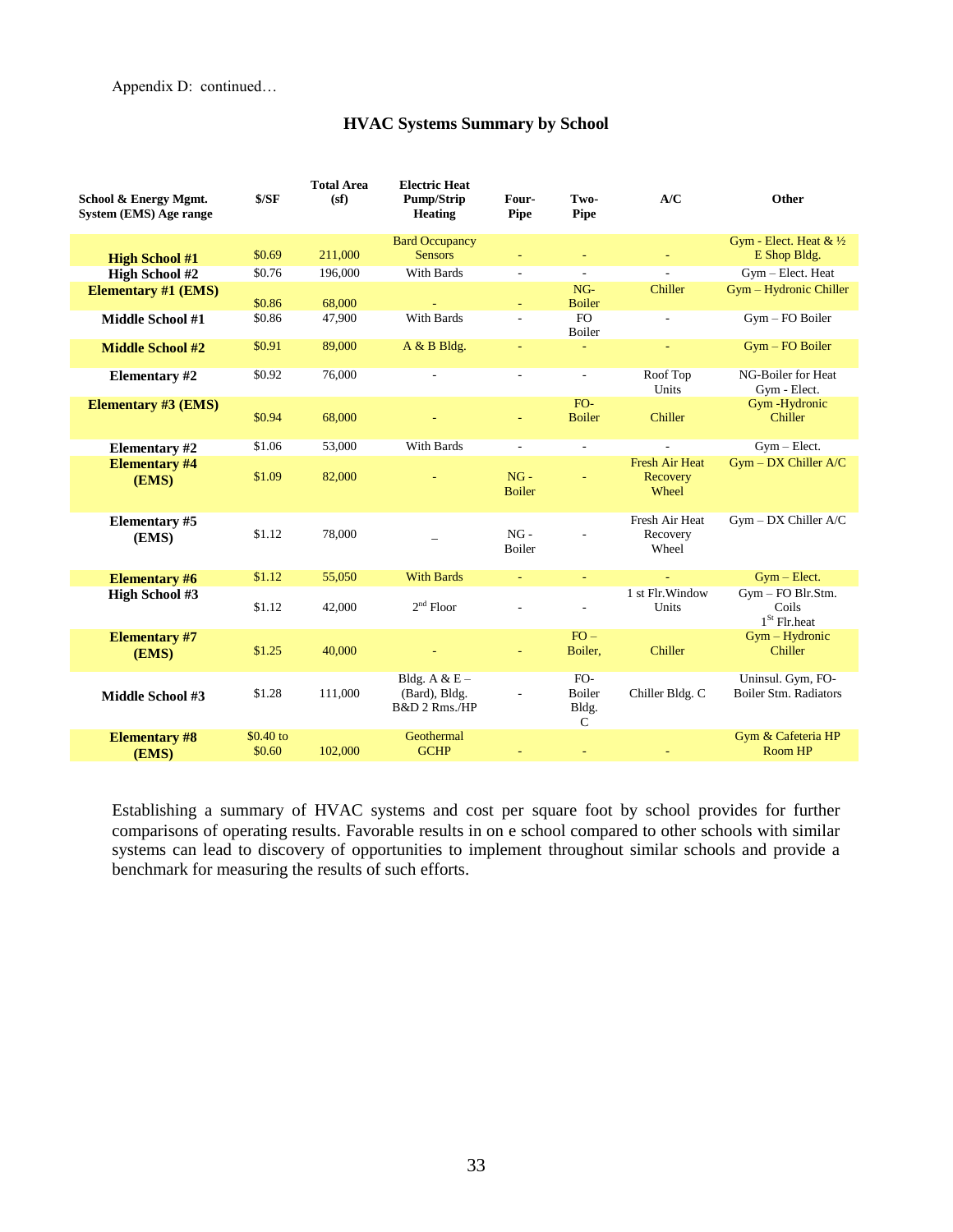### **Appendix E: Sample - Energy Conservation Opportunity Worksheet**

| <b>ECO Originator:</b>    | <b>ECO Number</b>                                | Date:                            |
|---------------------------|--------------------------------------------------|----------------------------------|
| <b>ECO Project Title:</b> |                                                  |                                  |
| <b>Location:</b>          | <b>Estimated Cost: (See Back)</b>                | <b>Simple Payback</b><br>(Years) |
| <b>O Low Cost</b>         | <b>COST ASSESSMENT</b><br><b>O Moderate Cost</b> | <b>O High Cost</b>               |

| <b>Problem or Opportunity Statement</b>                                                                  | Description of current situation, including problem |  |  |  |
|----------------------------------------------------------------------------------------------------------|-----------------------------------------------------|--|--|--|
| Current gym overhead lighting are the T12 high energy consumption lamps                                  | or energy conservation opportunity                  |  |  |  |
| Describe the project that may resolve the above<br><b>Potential Project Description</b><br>$\frac{1}{2}$ |                                                     |  |  |  |

| Potential Project Description | issue. Any safety issues? |
|-------------------------------|---------------------------|
| _____                         |                           |

Replace T12s with T8s for energy savings

What improvement or benefit could be realized if project were completed?

The annual reduction in energy consumption for the gym overhead lighting should pay for the cost of the installation?

| Timing (Where does it fit in school calendar?<br>installation schedule? | Give best time to execute project, lead time, project |
|-------------------------------------------------------------------------|-------------------------------------------------------|
|-------------------------------------------------------------------------|-------------------------------------------------------|

Summer, school out of session, fixtures and lamps require a 4-week delivery after order placement. Check to see if local contractor could perform on weekend or spring break or over winter holidays.

| <b>How Will Success be Measured?</b> | Give estimates of benefits, kwh savings, fuel oil<br>savings, avoidance cost savings, compliance with<br>standards, reduced expenses, justifiable quality<br>improvements in student environment, meeting<br><b>Utility Savings Initiative</b> |
|--------------------------------------|------------------------------------------------------------------------------------------------------------------------------------------------------------------------------------------------------------------------------------------------|
|--------------------------------------|------------------------------------------------------------------------------------------------------------------------------------------------------------------------------------------------------------------------------------------------|

| <b>Originator Signature:</b>                                      |     | Date: |
|-------------------------------------------------------------------|-----|-------|
| Do you agree that this project is aligned with CCS Energy Policy? | Yes | O No  |
| <b>Sponsor Authorization Signature:</b><br>34                     |     | Date: |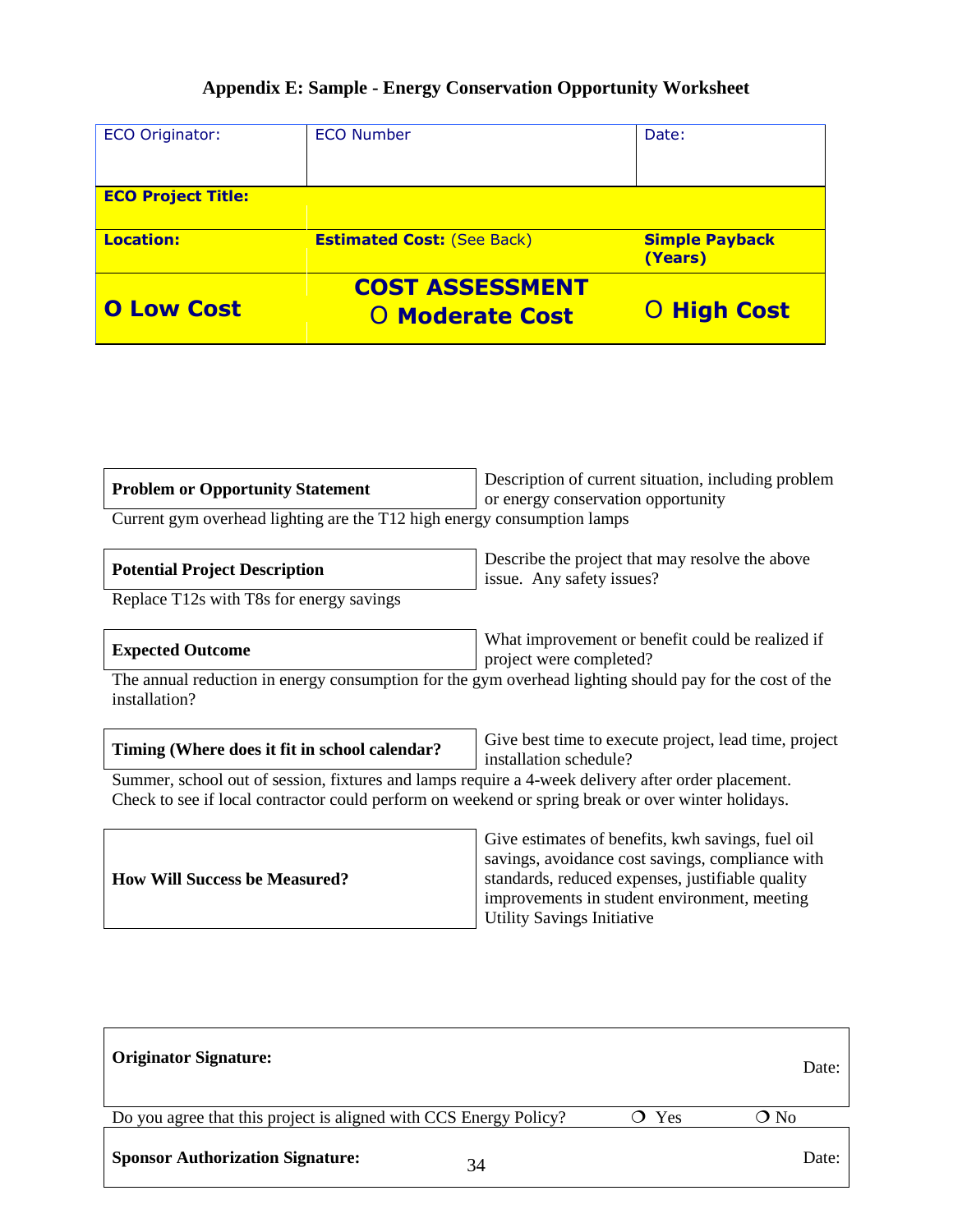### **ECO Worksheet**

#### ECO Project Cost Estimates

Low Cost is defined as a ECO Project with an installed cost of less than \$1,000, no design required, maintenance or local subcontractor could perform the work, simple payback is less than a year, able to install over the weekend or after school hours. Low cost budget pool for funding. specific school determines priorities of it's ECO listings. Best educated guess (Order-of-Magnitude) for ECO cost estimate provided by Originator, conformation and validation by Energy Manager.

Moderate Cost is defined as a ECO Project with an installed cost of less than \$25,000, some design is probably needed, local contractor services, simple payback less than two years, install after school hours and/or successive weekends, spring break, without disrupting school sessions. Allocation based upon total money pool available. Scope definition by Originator, cost estimate Class 25, by Energy Manager.

High Cost is defined as a ECO Project with an installed cost greater than \$25,000 but less than \$100,000, requires engineering design, NC General Contractor license, extended outage to complete scope of work, simple payback less than 3 years, summer schedule to install. Budgeted based upon return and particular strategic need. Competing funds, prioritization by Finance Director. Scope definition by Originator with assistance by the Energy Manager, cost estimate Class 10 quality, by Energy Manager.

Capital Project is defined as a major renovation or the construction of an entire new facility. Demographic factors and feasibility studies for justification basis. Beyond ECO Project scope.

Simple Payback Period - a "first pass" of ECO value assessment based upon time to recovery investment cost  $=$  \$ Total Estimated Cost (material + labor) / \$ Total Cost Savings per year

Internal Rate of Return (IRR) -Final assessment of ECO value, calculated using CCS computer program by Finance Director

Approval/Installation Schedule - ECO's will be scheduled according to justifiable basis, availability of funding, and acceptability to install during school and non-school sessions .

ECO Ranking Awareness - Fairly close ECO's project rankings will receive an implementation order based upon energy conservation "no cost" school achievements.

Support Documentation - What can be supplied with the ECO to support the position taken?, Trial and testing of energy consumption results?, Calculations of energy conservation cost impact?, Facility drawings?, Equipment specifications?, Best Practices of others?, Energy consumption records?, Safety issues?, Other specific to the problem area?

| <b>Project Size</b> | <b>Cost Range</b> | <b>Simple</b><br>Payback<br>Criteria | \$ Material<br>(M)  | $$$ Labor (L)  | \$ Installed<br>Cost |
|---------------------|-------------------|--------------------------------------|---------------------|----------------|----------------------|
| Low                 | $<$ \$1,000       | $<$ 1 year                           | M                   | $L = 3M$       | 4 M                  |
| <b>Moderate</b>     | $<$ \$25,000      | $<$ 2 years                          | М                   | $L = 2M$       | 3M                   |
| <b>High</b>         | $<$ \$ 100,000    | $<$ 3 years                          | M                   | $L = 1.5M$     | 2.5M                 |
| Capital             | $>$ \$100,000     | TBD                                  | Quantity<br>Takeoff | Contractor Bid | ±10%                 |

**Order of Magnitude Cost Estimates** 

Note: By knowing the material cost (M) the labor cost (L) and the total installed cost  $(M + L)$  can be factored to give a reasonable order-of-magnitude cost estimate for calculating simple payback. Further cost refinement will be performed by the Energy Manager.

Material Costs Are ? The Labor Cost Is? Installed Cost Is?

Total Energy Savings per Year Is?

Simple Payback Is? \$ Installed Cost / \$Yearly Savings =

Simple Payback Criteria Satisfied? Yes. Note: Payback could be much better if 4 tubes were replaced with 2 tubes in those instances were foot-candles are much higher than standard requirements. This should be checked with the light meter for delamping if there are cases where more illumination is present than North Carolina School recommendations.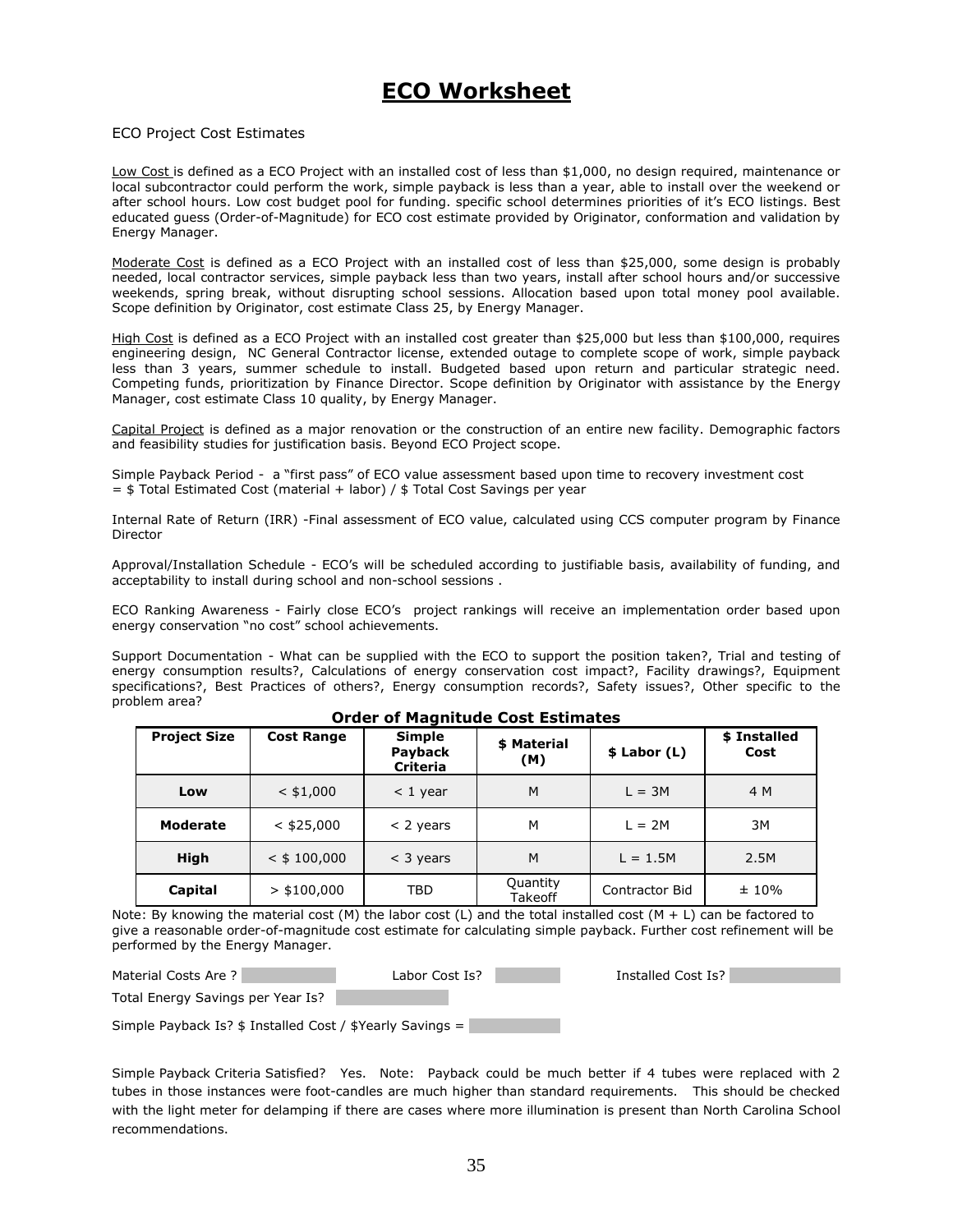#### **Appendix F: State Energy Office Strategic Energy Plan**

Should there be future legislation that requires Community Colleges and K-12 School Systems to submit Energy Plans and annual consumption of energy, the following Sample SEO Strategic Energy Plan and SEO Annual Consumption Report Template are provided for future reference. The Plan is actually a "Progress Report" that documents recent, ongoing and future energy consumption reduction initiatives. It is suggested that the "Progress Report" should not be considered an alternative to creating a Strategic Energy Management Plan that provides longterm policy, objectives and direction to reducing and controlling the use of energy within a given School or Community College System.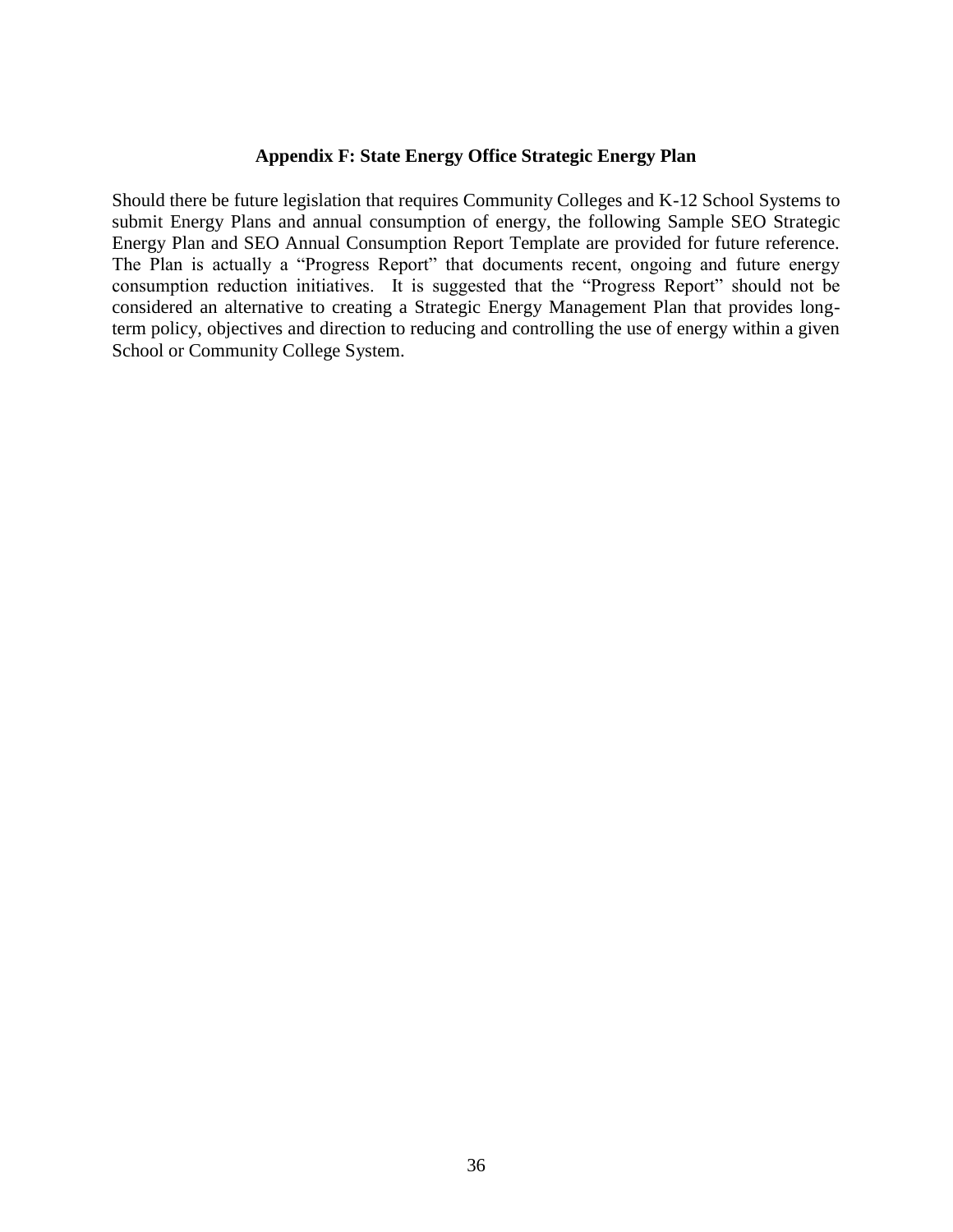## **Contents**

- 1. Executive Summary
- 2. Consumption Data
- 3. Accomplishments and Goals
	- A. Energy Data Management
	- B. Energy Supply Management
	- C. Energy Use in Facilities
	- D. Equipment Efficiency
	- E. Organizational Integration
- 4. Energy Mandate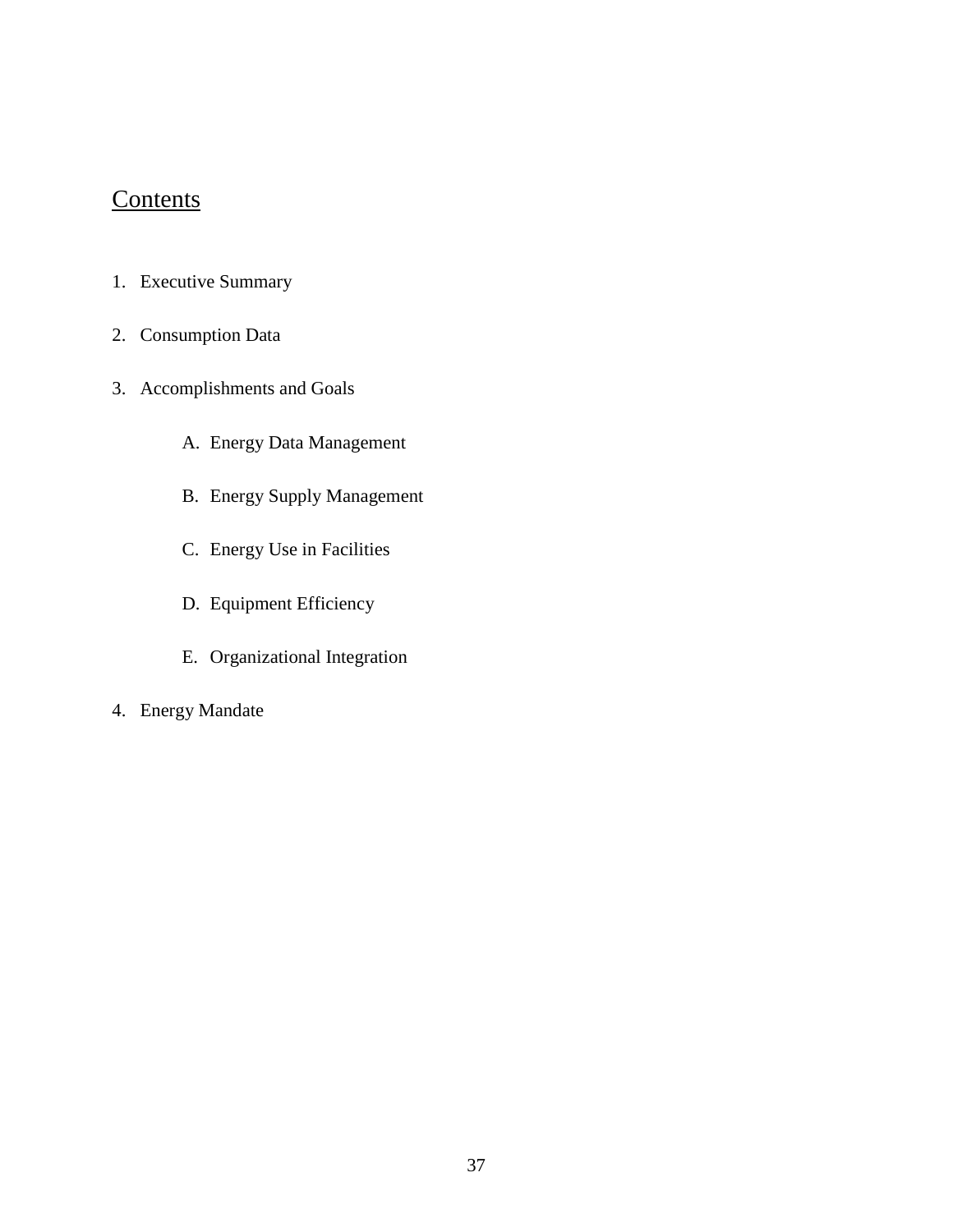### **1. Executive Summary**

During 2005-2006, NC1 at Example continued its efforts to improve in the area of energy conservation and reducing utility costs. This year's focus has been on the startup and optimization of new buildings that were completed and occupied during the fiscal year. A building renovation was completed at the Auditorium, which included removing old, inefficient HVAC equipment, and servicing the building via the highly efficient Energy Plant. Other changes were made to optimize the operation of the Energy Plant. 2nd regional energy plant was put in service at the Central Center, with plans to connect several other buildings to this plant next year. We have started the design for a  $3<sup>rd</sup>$  regional energy plant to be located at facility Dining Hall, which will startup during the summer of '07.

Numerous meetings were held during the year to determine the feasibility of performance contracting, which is a goal for next year. Renovations will be completed next year on three buildings with extremely inefficient energy systems (Monday Hall, Tuesday Hall, and Wednesday Hall). Annual rate reviews continue. We have completed the design for a significant HVAC controls upgrade in one of our science buildings, which will start this year. We completed an upgrade of the HVAC controls system in both the Freshman and Sophomore Residence Halls, as well as the Graduate Suites., which has provided improved building energy management information and control, as well as improved efficiency. The NC1 Center and the Arts Building were completed and put in service, both built with good energy conservation practices.

Table 1 below summarizes our energy performance over the past 4 years. Overall, energy performance this year continued to improve. Total utility cost and energy consumption increased as expected due rising fuel costs and an increase in total gross square footage (GSF). However, energy cost per square foot and energy consumption per square foot both decreased significantly during the year.

| <b>YEAR</b> | <b>TOTAL</b>       | \$/MM BTU | $$/$ GSF | BTU/    | CHANGE, BTU/SQ  |
|-------------|--------------------|-----------|----------|---------|-----------------|
|             | <b>UTILITY</b>     |           |          | SQ.FT.  | FT (cumulative) |
|             | COST <sub>\$</sub> |           |          |         |                 |
| 2002-2003   | \$4,594,973        | \$13.41   | \$2.16   | 161,000 |                 |
| 2003-2004   | \$5,024,377        | \$14.49   | \$2.24   | 154,600 | $-4\%$          |
| 2004-2005   | \$5,461,252        | \$15.01   | \$2.30   | 152,400 | $-5\%$          |
| 2005-2006   | \$6,305,216        | \$16.32   | \$2.26   | 138,300 | $-14%$          |

**Table 1: NC1 Energy Performance, 2002-to-2006**

This improvement is primarily a result of the measures described above (retiring old equipment, installing new equipment with higher operating efficiencies, and a increased reliance on regional energy plants in place of individual systems at each building. Cumulatively, since the beginning of the Energy Reduction Initiative in 2003, this represents a decrease in energy consumption per square foot of over 14%.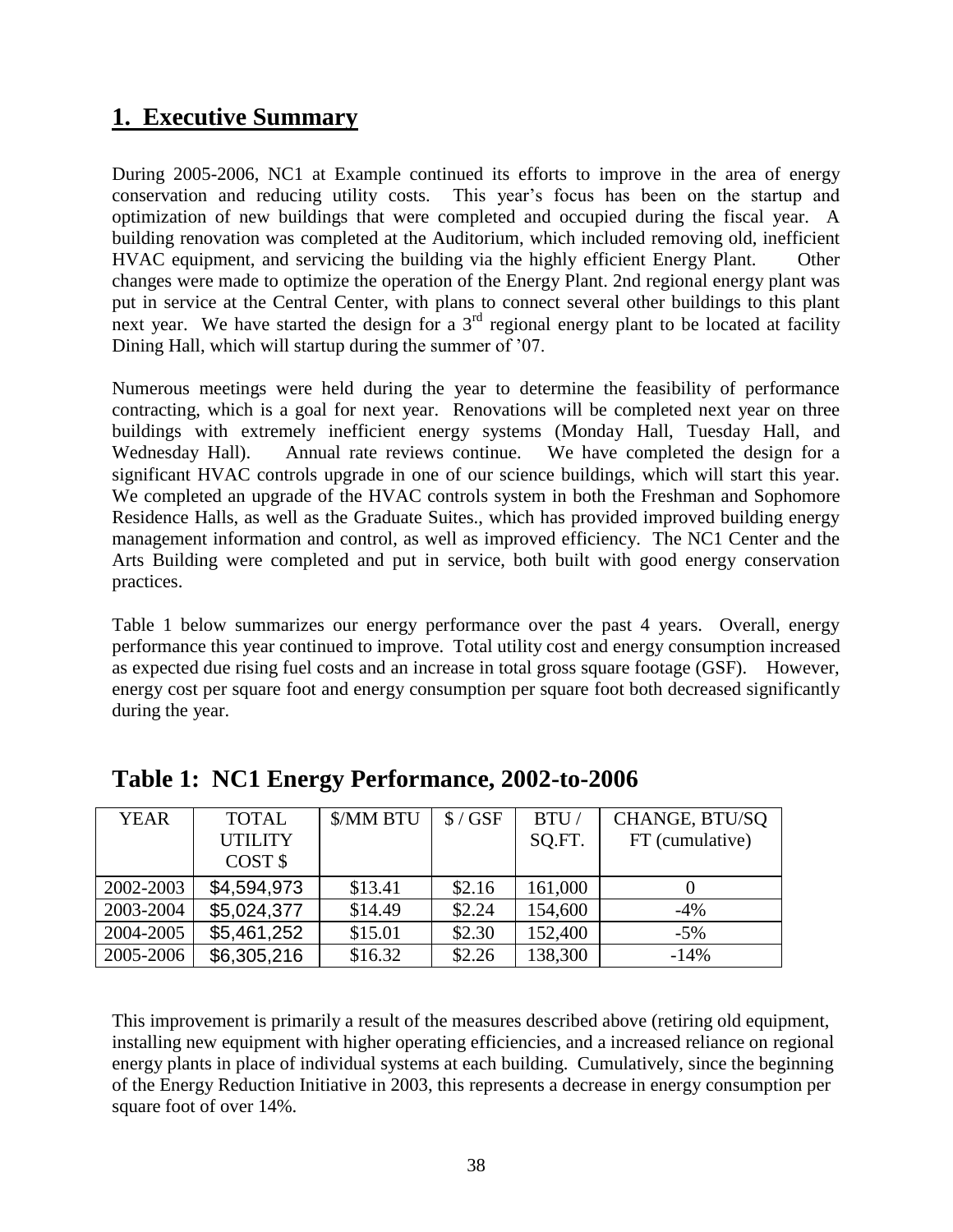## **2. Consumption Data (See Table 2 – attached)**

## **3. Accomplishments and Goals**

## **A. Energy Data Management**

| <b>Past Year Activities</b>                                                                                                                        | <b>Measurement</b>                                    | <b>Savings Actual</b><br>or Calculated | Cost        | <b>Funding</b><br><b>Source</b>                      |
|----------------------------------------------------------------------------------------------------------------------------------------------------|-------------------------------------------------------|----------------------------------------|-------------|------------------------------------------------------|
| Review of Energy Costs by Building Monthly                                                                                                         |                                                       | No changes                             | 40 hours    | O&M                                                  |
| Installation of Sub-metering at<br>Energy Plant, Cultural Arts, Student readings, monthly<br>Center, Student Dorm Village                          | Instantaneous<br>totals                               | <b>TBD</b>                             | \$5000      | <b>Bond</b>                                          |
| Gas meter upgrade on gas mains                                                                                                                     | Continuous,<br>remote readout                         | <b>TBD</b>                             | \$2000      | M&O                                                  |
| Upgrade HVAC controls at Suites,<br>Wagoner Hall, Honors Dorm,<br>International Dorm, tying systems to Building<br>campus energy management system | Continuous<br>measurement via<br>Automation<br>System | Will see impact<br>next Fiscal Year    | \$25,000    | Fee-supported<br>(Residence<br>Life,<br>Auxiliaries) |
| <b>Planned Activities 2006-2007</b>                                                                                                                | <b>Measurement</b>                                    | <b>Savings</b><br><b>Estimated</b>     | <b>Cost</b> | <b>Funding</b><br><b>Source</b>                      |
| Installation of Sub-metering at CIS<br>building, James Hall, Kenan Hall,<br>Student Dorm Landing, CMS,<br>Friday Hall                              | Instantaneous<br>readings, monthly<br>totals          | <b>TBD</b>                             | \$6000      | Bond, Fee-<br>supported                              |
| <b>Installation of Chilled Water Meters</b>                                                                                                        | <b>Billing accuracy</b>                               | TBD                                    | \$1,200,000 | Ops budget                                           |
| Implementation of an Enterprise<br><b>Building Management System</b>                                                                               | Energy savings,<br>information access                 | <b>TBD</b>                             | \$2,200,000 | Ops budget                                           |

### **B. Energy Supply Management**

| <b>Past Year Activities</b>                                                                                                                                                | <b>Measurement</b>                               | <b>Savings Actual</b><br>or Calculated        | Cost     | <b>Funding</b><br><b>Source</b> |
|----------------------------------------------------------------------------------------------------------------------------------------------------------------------------|--------------------------------------------------|-----------------------------------------------|----------|---------------------------------|
| Added XYZ Auditorium to Westside<br><b>Energy Plant</b>                                                                                                                    | kW and/or kWh                                    | Savings to be<br>realized next<br>fiscal year | \$25,000 | Bond                            |
| <b>Improve Power Quality at CMS:</b><br>Worked with Utility to keep supply<br>clear, pm their equipment, and<br>explore viability of additional power<br>quality equipment | Reduction in<br>number of Power<br>Interruptions | \$5000                                        | 10 hours | No change                       |
| Rate Review with Progress Energy                                                                                                                                           | 15 accounts                                      | No changes in<br>rates were<br>implemented    | None     | No change                       |
| <b>Switched Natural Gas Carrier</b>                                                                                                                                        | Gas rate paid                                    | \$200,000                                     | 4 hours  | $O\&M$                          |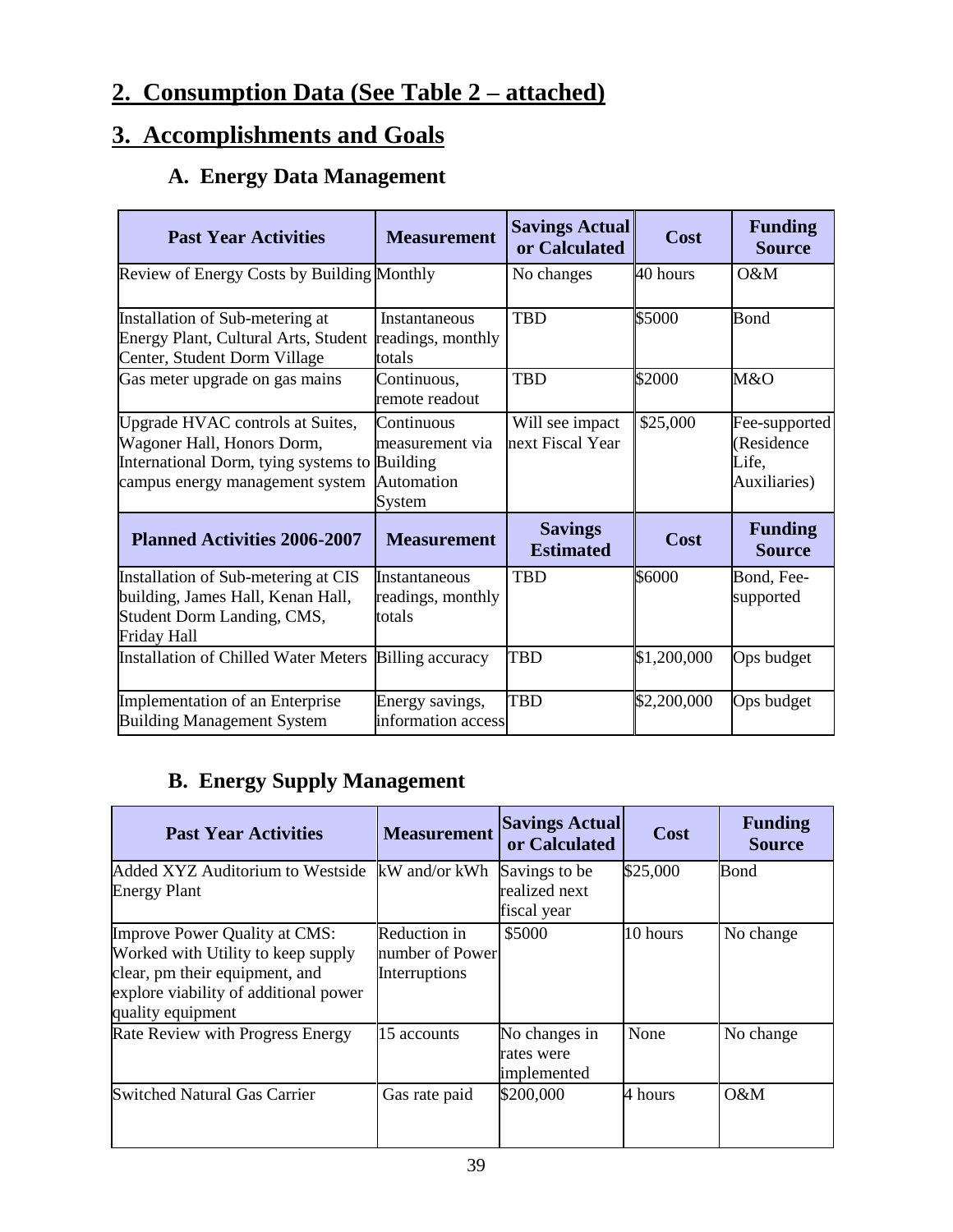| <b>Planned Activities 2006-2007</b>                                                 | <b>Measurement</b> | <b>Savings</b><br><b>Estimated</b> | Cost      | <b>Funding</b><br><b>Source</b> |
|-------------------------------------------------------------------------------------|--------------------|------------------------------------|-----------|---------------------------------|
| <b>Billing Review</b>                                                               | Monthly Review TBD |                                    | 12 hours  | M&O                             |
| Rate Review with Progress Energy                                                    | 10 accounts        | <b>TBD</b>                         | 4 hours   | M&O                             |
| Add James Hall, King Hall, and<br><b>Warwick Center to Westside Energy</b><br>Plant | kW and/or kWh      | \$30,000/year                      | \$100,000 | Bond, R&R,<br>requested         |
| Add Burney, University Union to<br><b>Burney Energy Plant</b>                       | kW and/or kWh      | \$5000/year                        | \$60,000  | Fee-supported<br>funds          |
| Leutze Hall – Repair Ice Storage<br>System to reduce on-peak demand                 | kW and/or kWh      | $$10,000/\text{year}$              | \$5,000   | R&R, approved                   |

## **C. Energy Use in Facilities**

| <b>Past Year Activities</b>                                        | <b>Measurement</b>    | <b>Savings Actual</b><br>or Calculated | Cost     | <b>Funding</b><br><b>Source</b>                  |
|--------------------------------------------------------------------|-----------------------|----------------------------------------|----------|--------------------------------------------------|
| Completed Design for<br><b>Recommissioning Southwest Hall</b>      | Energy<br>consumption | TBD                                    | \$50,000 | R&R                                              |
| Continued to implement campus wide<br>temperature set points       | Energy<br>consumption | <b>TBD</b>                             | No cost  | M&O                                              |
| Installed Occupancy Sensor in new<br>buildings                     | Energy<br>consumption | \$300/year                             | \$1000   | Bond                                             |
| Installed Programmable Thermostats<br>in Suites to limit dead band | Energy<br>consumption | \$2500/year                            | \$5000   | Residence<br>Life                                |
| Fine tune operation of University<br><b>Energy Plant</b>           | Energy<br>consumption | \$5000/year                            | \$5000   | M&O                                              |
| Sealed ducts in Arts Library                                       | Energy<br>consumption | \$6,500/year                           | \$15,240 | <b>Budget</b><br>Committee<br><b>Allocation</b>  |
| Lighting upgrades in 11 buildings                                  | Energy<br>consumption | 761,090kWh; \$52,<br>515 annually      | \$40,450 | <b>Budget</b><br>Committee<br><b>Allocation</b>  |
| 2 HVAC controls tune-ups                                           | Energy<br>consumption | \$3,000/year                           | \$2,000  | <b>SEO Controls</b><br>Tuneup Pgm,<br>ops budget |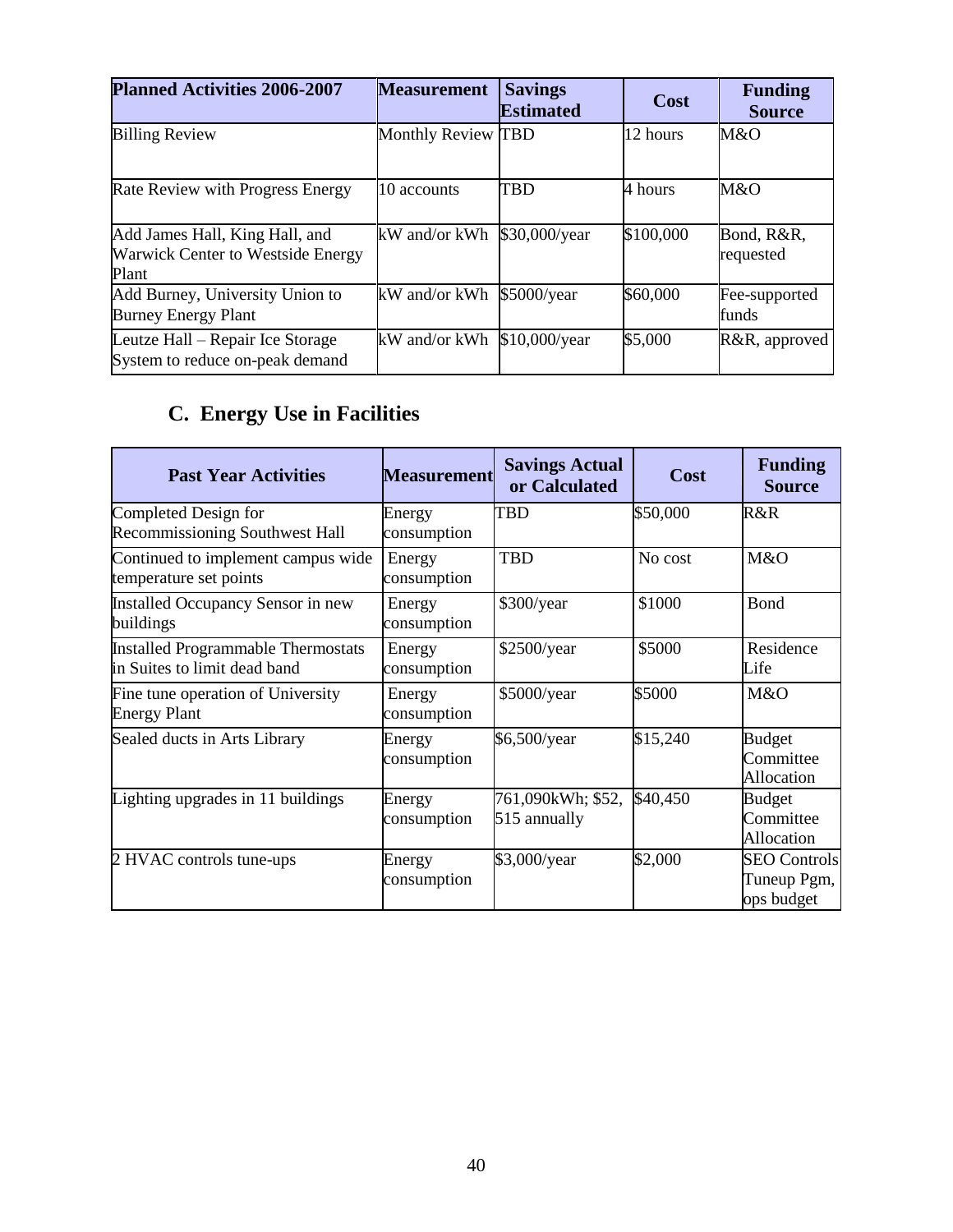| <b>Planned Activities 2006-2007</b>                                           | <b>Measurement</b>    | <b>Savings</b><br><b>Estimated</b> | Cost    | <b>Funding</b><br><b>Source</b> |
|-------------------------------------------------------------------------------|-----------------------|------------------------------------|---------|---------------------------------|
| <b>Recommission Southwest Hall</b>                                            | Energy<br>consumption | \$40,000/year                      | \$1.8MM | R&R,<br>approved                |
| Continue installation of occupancy<br>sensors in new buildings                | Energy<br>consumption | \$1000/year                        | \$3000  | Bond                            |
| Installation of programmable<br>thermostats in three "temporary"<br>buildings | Energy<br>consumption | \$1000/year                        | \$2000  | M&O                             |
| Building audits                                                               | Energy<br>consumption | 5% utilitiy<br>expenses/bldg/yr    | TBD     | Ops & R&R                       |

## **D. Equipment Efficiency**

| <b>Past Year Activities</b>                                                                                | <b>Measurement</b>                        | <b>Savings Actual</b><br>or Calculated | Cost      | <b>Funding</b><br><b>Source</b> |
|------------------------------------------------------------------------------------------------------------|-------------------------------------------|----------------------------------------|-----------|---------------------------------|
| Replace inefficient chiller at<br>University Auditorium                                                    | kW and/or kWh                             |                                        |           | <b>Bond</b>                     |
| Replace inefficient chiller at<br>Chancellor Hall                                                          | kW and/or kWh                             | \$15,000/year                          | \$73,000  | R&R                             |
| Replace inefficient condenser at<br><b>Founders Hall</b>                                                   | kW and/or kWh                             | \$2,000/year                           | \$13,000  | M&O                             |
| Install high efficiency motors on all<br>new buildings                                                     | On-going                                  | \$2000/year                            | \$10,000  | Bond, M&O                       |
| Investigated feasibility of<br>Performance Contracting                                                     | <b>TBD</b>                                | <b>TBD</b>                             | Man-hours | M&O                             |
| Perform boiler efficiency checks                                                                           | Quarterly checks                          | <b>TBD</b>                             | 60 hours  | M&O                             |
| Student Center - installed<br>instantaneous water heaters in<br>bathrooms throughout building              | Gas consumption                           | \$200/year                             | \$2000    | Bond                            |
|                                                                                                            |                                           |                                        |           |                                 |
| CMS - replace inefficient water<br>heater and loop with instantaneous<br>system                            | Gas consumption                           | \$300/year                             | \$3000    | R&R                             |
| Repair out-of-service economizers at<br>Library and University Auditorium                                  | Gas and/or oil<br>consumption             | \$5000/year                            | \$20,000  | R&R                             |
| University Hall - Replace inefficient<br>boiler and chiller and add building to<br>University Energy Plant | kW, kWh, gas<br>and/or oil<br>consumption | \$10,000                               | \$50,000  | Bond                            |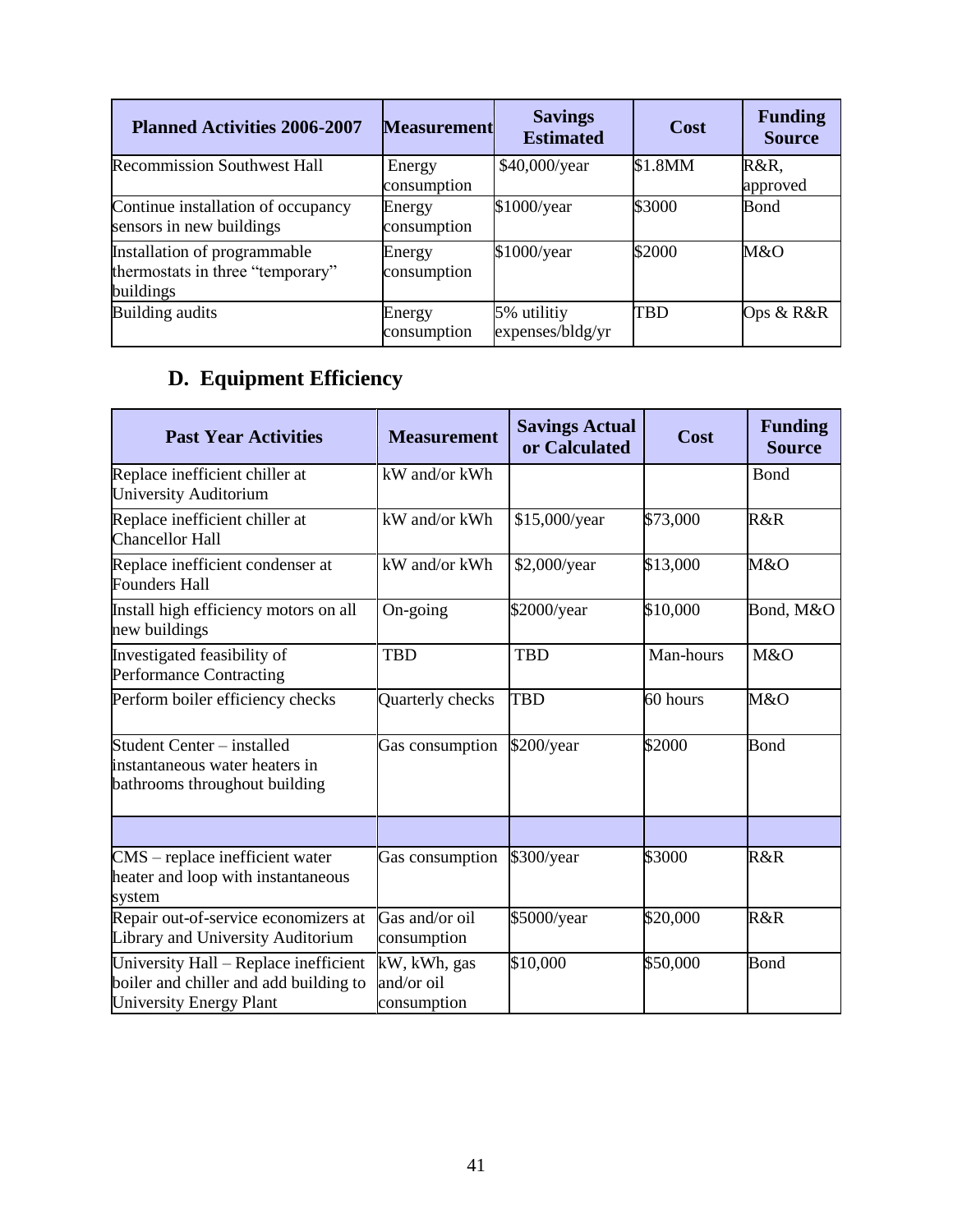| <b>Planned Activities 2006-2007</b><br>(continued)                                                                        | <b>Measurement</b> | <b>Savings</b><br><b>Estimated</b> | <b>Cost</b> | <b>Funding</b><br><b>Source</b> |
|---------------------------------------------------------------------------------------------------------------------------|--------------------|------------------------------------|-------------|---------------------------------|
| Submit request for funding for<br><b>Performance Contracting</b>                                                          |                    |                                    |             |                                 |
| University House and Garage Apt -<br>replace inefficient chiller                                                          |                    | \$2500/year                        | \$50,000    | R&R,<br>requested               |
| Johnson Hall - Replace inefficient<br>chiller and resistant heating system<br>with high efficiency chiller and<br>boilers |                    | \$7500/year                        | \$50,000    | Bond                            |
| Friday Hall - Replace air-cooled DX<br>unit and Electric Heat with high<br>efficiency chiller and condensing<br>boiler.   |                    | \$15,000/year                      | \$200,000   | Bond                            |

# **E. Organizational Integration**

| <b>Past Year Activities</b>                                                                             | <b>Measurement</b> | <b>Savings Actual</b><br>or Calculated | Cost      | <b>Funding</b><br><b>Source</b> |
|---------------------------------------------------------------------------------------------------------|--------------------|----------------------------------------|-----------|---------------------------------|
| Received "Best Practices" award from<br><b>SEO</b>                                                      |                    |                                        |           |                                 |
| Added Mechanical Engineer to CAT to On-going<br>identify energy-savings equipment and<br>practices      |                    | None                                   | Man-hours | M&O                             |
| Continued regular discussion of energy<br>savings objectives in planning stages<br>of all bond projects | $On$ -going        | <b>TBD</b>                             | Man-hours | M&O                             |
| <b>Planned Activities 2006-2007</b>                                                                     | <b>Measurement</b> | <b>Savings</b><br><b>Estimated</b>     | Cost      | <b>Funding</b><br><b>Source</b> |
| Continue to emphasize energy<br>conservation during design and<br>construction of new buildings.        | On-going           | <b>TBD</b>                             | Man-hours | Bond                            |
| Hold regular meetings of the<br><b>Conservation Awareness Team</b>                                      | Quarterly          | None                                   | 25 hours  | M&O                             |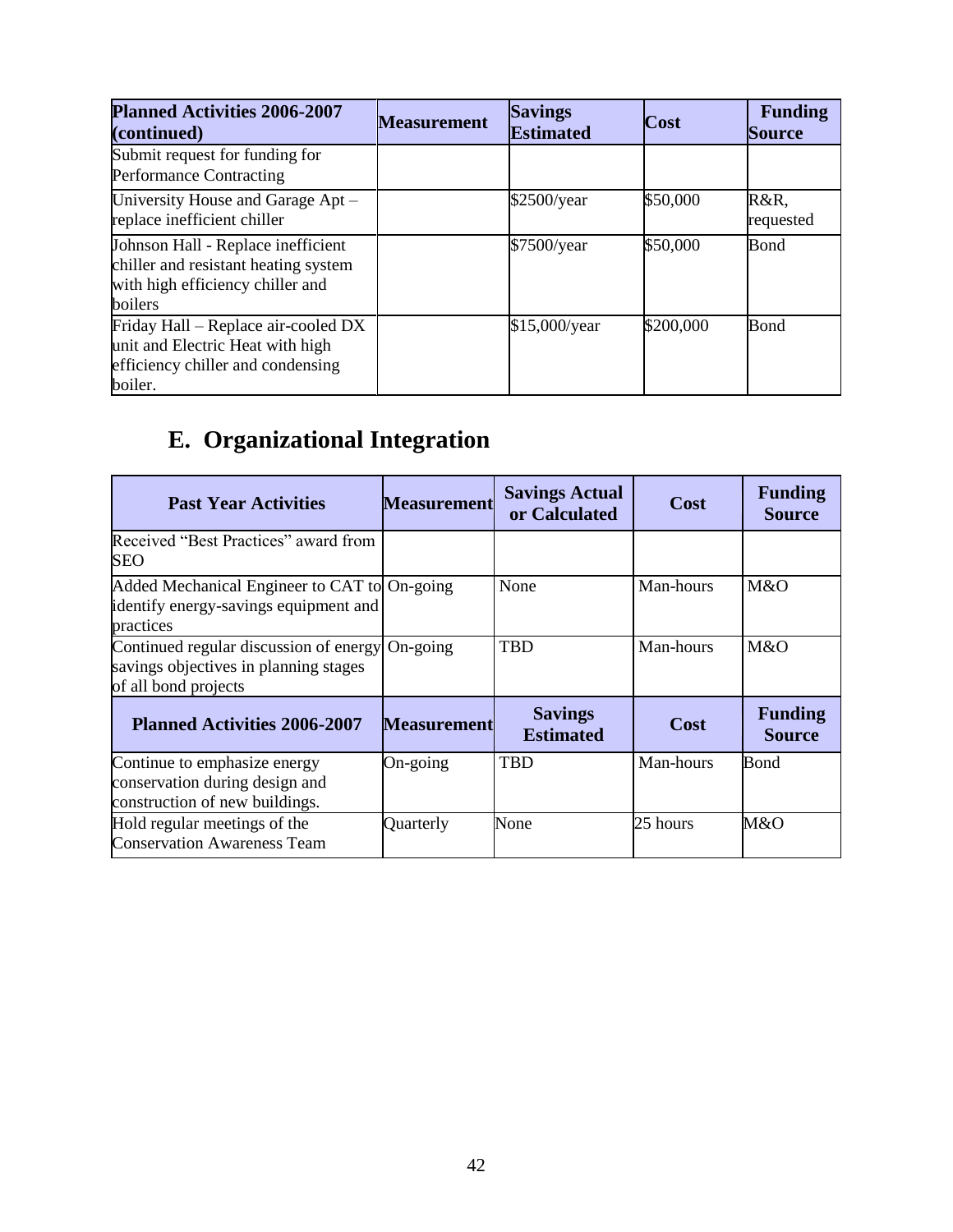### **3. Energy Mandate**

I have read the Strategic Energy & Water Plan for my Organization. The plan, as presented, supports the reductions required in Session Law 546.

**\_\_\_\_\_\_\_\_\_\_\_\_\_\_\_\_\_\_\_\_\_\_\_\_\_\_\_\_\_\_\_ \_\_\_\_\_\_\_\_\_\_\_\_\_\_\_\_\_\_\_\_\_\_\_\_\_\_\_\_\_\_\_\_\_\_\_**

**Implemented this \_\_\_\_ day of \_\_\_\_\_\_\_\_\_\_\_, 20\_\_\_.**

Utility Manager Director of Facilities

**\_\_\_\_\_\_\_\_\_\_\_\_\_\_\_\_\_\_\_\_\_\_\_\_\_\_\_\_\_\_\_ \_\_\_\_\_\_\_\_\_\_\_\_\_\_\_\_\_\_\_\_\_\_\_\_\_\_\_\_\_\_\_\_\_\_\_** Chief Financial/Budget Officer Department Head/Chancellor